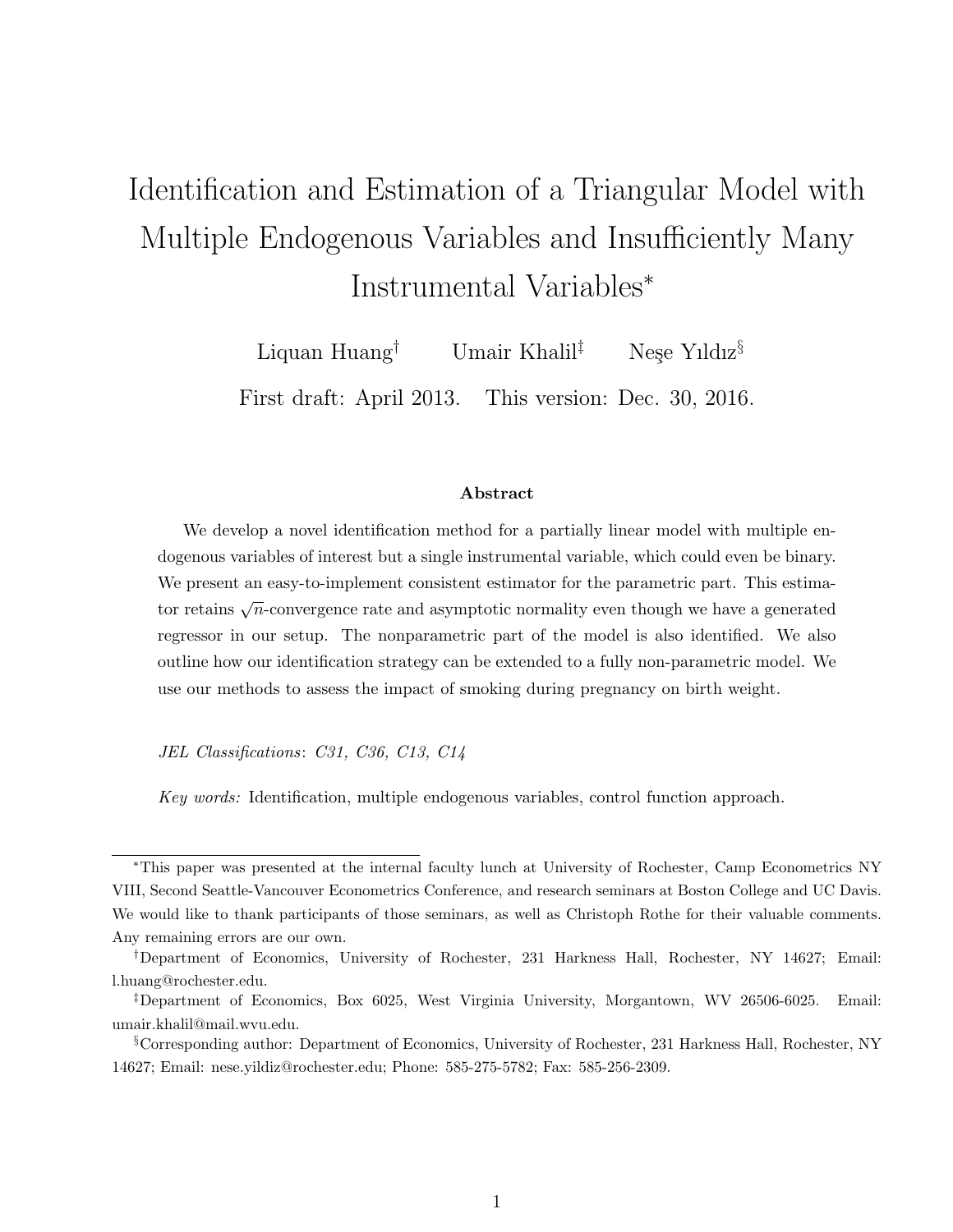### 1 Introduction

This paper considers models with multiple sources of endogeneity in which there is a single instrumental variable, which could possibly be binary. We show how parameters of interest in such models can be identified. Our baseline model is partially linear. We provide a new estimator that is easy to implement for the coefficient of the endogenous regressor for which no instrumental variables are available. By applying empirical process methods, we show that the estimator retains √  $\overline{n}$ -convergence rate and is asymptotically normal even though we have a generated regressor. The nonparametric part of the baseline partially linear model is also identified up to a constant, and can be estimated with the standard nonparametric convergence rate. We also show how the identification strategy used to identify the baseline model could be extended for identification in a nonparametric model.

To see why methods developed in this paper might be useful, consider the problem of studying the effect of maternal smoking during pregnancy on birth weight. Medical literature has long established a link between maternal smoking and adverse birth outcomes, primarily measured by the effect on average birth weights. However, the primary concern involved in estimating the causal effect of maternal smoking on birth weights is the lack of an exogenous source of variation.<sup>1</sup> Using the methods proposed in this paper, we can potentially solve this issue by using an available IV for a second endogenous variable of interest in our structural equation. For instance, Currie and Moretti (2003) (henceforth CM) studies the effect of maternal education on birth outcomes. Given the former is clearly endogenous, they use the number of colleges in the county where the mother was resident at age 17 as their instrumental variable.

To formulate ideas, suppose Y denotes birth weight of the baby,  $X$  denotes mother's schooling, Z represents the CM IV, and D denotes our key endogenous variable, maternal smoking during pregnancy. Finally,  $\varepsilon$  represents all remaining unobservables. The model we study is

$$
Y = \lambda(X) + D^{\mathsf{T}}\gamma + \varepsilon,\tag{1}
$$

$$
X = \pi(Z) + V. \tag{2}
$$

By running a first stage non-parametric regression of the endogenous regressor  $X$  on the instrument we could identify  $V$ . The crucial assumption we impose is that the residual from this regression will be a control function for the endogenous variable for which an IV is available. That is, we assume  $\mathbb{E}(\varepsilon|X, V) = \mathbb{E}(\varepsilon|V) =: \rho(V)$ . Note that inclusion of V into the outcome equation as a regressor will only control for endogeneity of  $X$ , but not of  $D$ . This means that we could write  $\varepsilon = \rho(V) + \varsigma$ , where  $\mathbb{E}(\varsigma|X, V) = 0$  by construction. In particular, X and V will be additively separable and exogenous in the outcome equation written with  $\zeta$  as the only unobserved

<sup>&</sup>lt;sup>1</sup>The most comprehensive study on the question, Almond et al. (2005) also uses a selection-on-observables framework. It is particularly hard to find a source of variation that is correlated with smoking during pregnancy but uncorrelated with unobserved mothering ability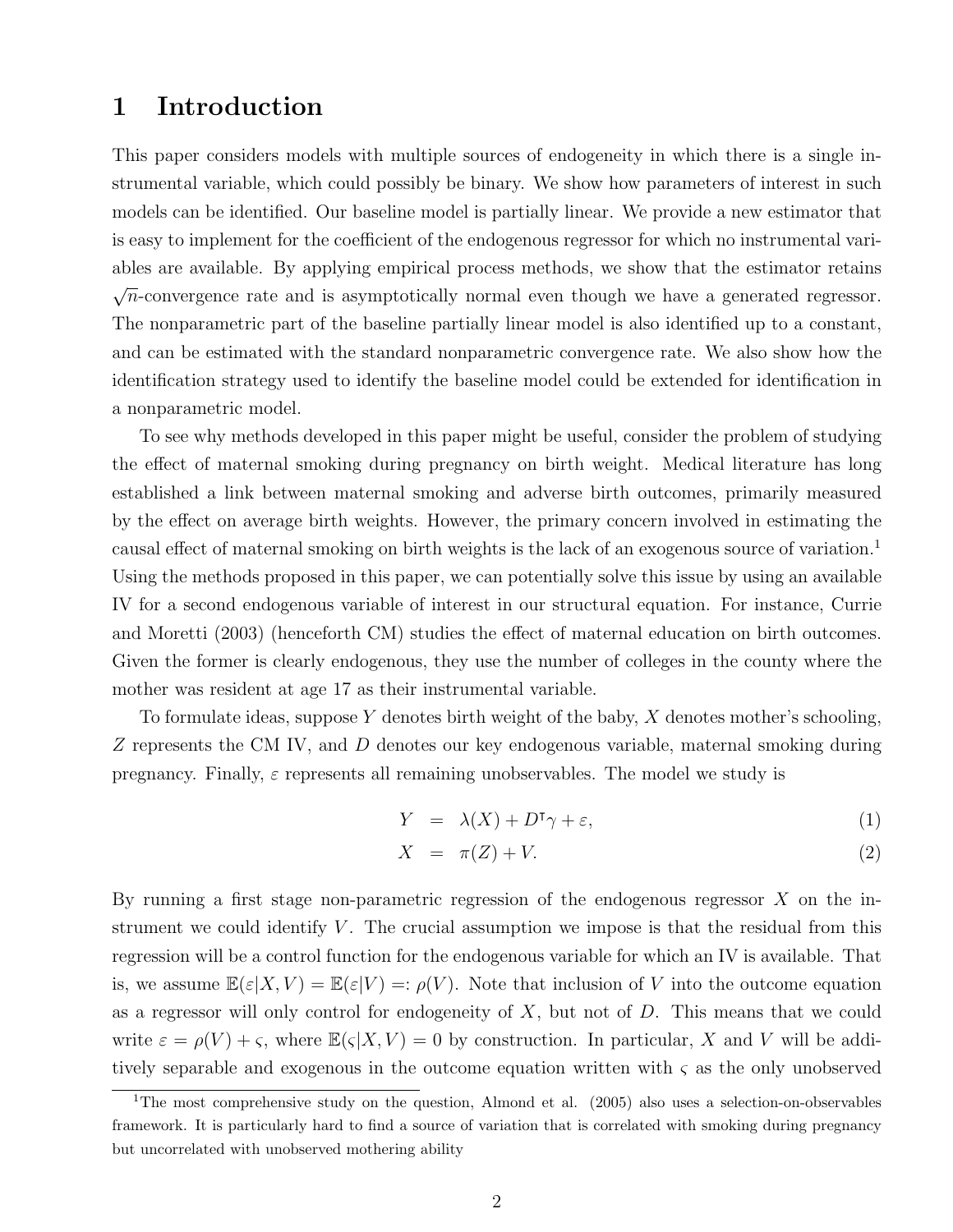term. However,  $E(\varsigma|D)$  is not required to be 0. Given this setup, the cross partial derivative of  $E(Y|X, V)$  with respect to X and V must be equal to  $\gamma$  (the coefficient vector on the endogenous regressors D) times the cross partial derivative of  $\mathbb{E}(D|X, V)$  with respect to X and V.

If the vector of cross partial derivatives of  $\mathbb{E}(D|X, V)$  with respect to X and V are linearly independent, which is a testable assumption, then our coefficient of interest  $\gamma$  is identified. Once  $\gamma$  is identified, we can subtract  $D^{\dagger}\gamma$  from the outcome and identify  $\lambda(X)$  as well as  $\rho(V)$  up to some location normalization. Note that if the instrument  $Z$  is binary we could only identify the continuous unobservable (but identifiable) control function  $V$  at two points. In that case, the coefficient vector  $\gamma$  can still be identified by replacing partial derivatives with differencing, so that cross partial derivatives are replaced by differences in differences. This is our baseline model.

Under this setup, we estimate the causal effect of smoking on birth weight in Section 4. However, our methods can be applied to a wide range of applications. Consider the empirical problem of estimating the dynamic evolution of crime. That is, suppose we are interested in estimating how crime in the last period affects crime in the current period. Given unobserved criminogenic factors at the neighborhood level a naive OLS would yield biased estimates. Jacob, Lefgren and Moretti (2007) use last period's weather conditions as an IV for last period's criminal activity. However, part of this estimated effect might be due to learning-by-doing related channels on the part of the criminals. Similarly, police response to criminal behavior in a given neighborhood, might also respond to last period's criminal activity making inference difficult. Moreover, we might also be interested in evaluating the causal effect of last period's criminal activity through such additional channels whose own endogeneity can create further problems. The methods developed in this paper can be used to also evaluate such effects, as the scenario again incorporates insufficiently many instrumental variables compared to endogenous regressors.

Based on our identification strategy, we propose an easy-to-compute estimator which achieves √  $\overline{n}$ -convergence rate for  $\gamma$ . Asymptotic normality of this estimator is also derived. We should point out that our approach consists of a multi-step estimation and applies the control function approach which leaves us with a generated regressor. Consistency and  $\sqrt{n}$ -convergence results are non-trivial when generated regressors are involved.

In Section 2, we outline how our identification strategy for the baseline model could be extended to a non-parametric model. This extension highlights that separability of  $X$  and  $D$  is not necessary for our methodology. On the other hand, while our identification strategy allows us to make inferences about effects of multiple endogenous variables with few or even a single instrument, it does rely on some crucial assumptions. As in applying any new method, researchers should make sure that our identifying assumptions are suitable for their particular application when applying our method.

Our baseline model is partially linear. The partially linear model has been well established in econometric theory since the seminal works of Robinson (1988) and Speckman (1988). Identification and estimation of partially linear models with endogeneity in either the parametric part or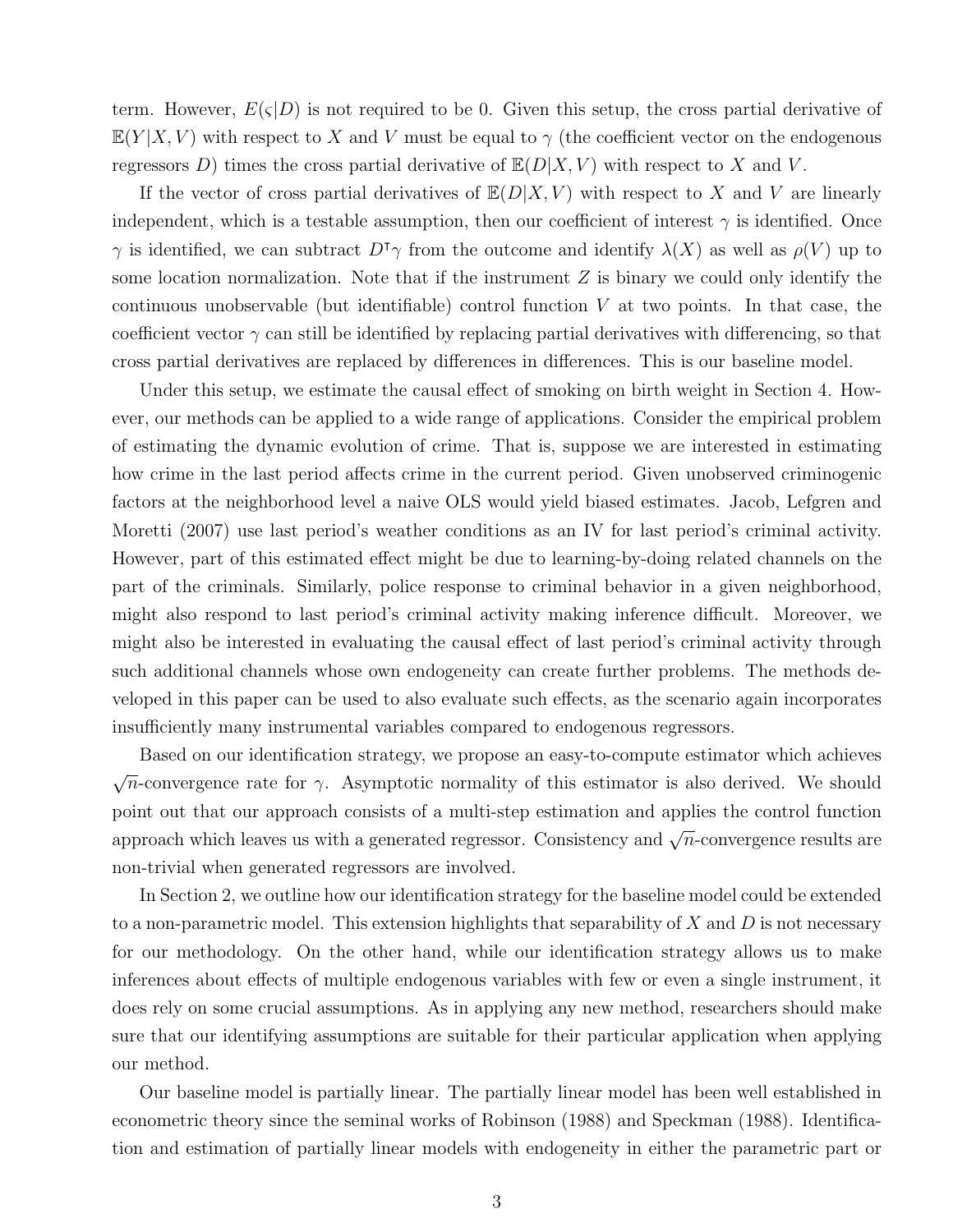the nonparametric part have been discussed in the literature by e.g. Ai and Chen (2003), Chen and Pouzo (2009), Florens (2003). In a recent study Florens et al. (2012) also propose a  $\sqrt{n}$ consistent estimator for the parametric part, when endogeneity exists in both the parametric and nonparametric parts. However their method relies on the availability and strength of sufficiently many instrumental variables. Our method, on the other hand, only requires the availability of one instrumental variable.

Both in our baseline model and in non-parametric extension 1 in Section 2, V is a control function (though as explained in detail in Section 2, V could also be an observed covariate). As a result, this paper is also related to the control function approach (see Newey, Powell and Vella  $(1999)^2$ , Blundell and Powell  $(2003)$ , Imbens and Newey  $(2009)$  among others). In our case, however, the control function is not required to account for all sources of endogeneity; its inclusion into the outcome equation is only required to control for endogeneity in  $X$ , but not in  $D$ . We use a first stage nonparametric regression of X on Z to obtain this control function.

Identification of marginal effects of multiple endogenous variables with a single instrument was first established Huang and Yıldız (2013). In Section 2 we outline two non-parametric extensions with one of them incorporating  $V$  as a control function. As such our work is also related to Torgovitsky (2015) and D'Haultfoeuille and Fevrier (2015). Using very different methods than ours, in a model where both the outcome and first stage equations are strictly monotone in their corresponding scalar unobservable variable both of these papers demonstrate that identification of structural functions are possible even with a discrete instrument when there is a single continuous endogenous variable. In both of these papers the outcome equation is non-separable in the endogenous variable X and the unonservable variable. In our related non-parametric extension the unobservable  $\varepsilon$  enters the outcome equation additively separably from  $(X, D)$ , which are the endogenous variables. On the other hand, we demonstrate that identification of marginal effects of multiple endogenous variables is possible with a possibly binary, single instrument. This feature of our paper is also shared by Caetano and Escanciano (2015, 2016), which uses a related but different identification strategy to achieve identification of marginal effects of multiple endogenous variables with a possibly single, binary instrument in the context of the non-parametric IV modesl.

We discuss the estimation of only our baseline model in this paper. Since estimation of  $\lambda$ and  $\rho$  (up to a constant) would follow almost immediately from Newey, Powell and Vella (1999). Once a  $\sqrt{n}$ -normal estimator for  $\gamma$  is at hand, we focus on estimation of  $\gamma$  only. Based on our identification strategy, our proposed estimator for  $\gamma$  is of the ratio form, where both the numerator and the denominator are averages of cross partial derivatives of nonparametric regressions with generated regressors. The literature on estimation problems with generated regressors has grown significantly in recent years, see e.g. Mammen et al. (2012a, 2012b), Hahn and Ridder (2013), and Escanciano et al. (2014). The way we handle the generated regressor in our problem is

<sup>2</sup>Our baseline model is particularly related to Newey, Powell and Vella (1999).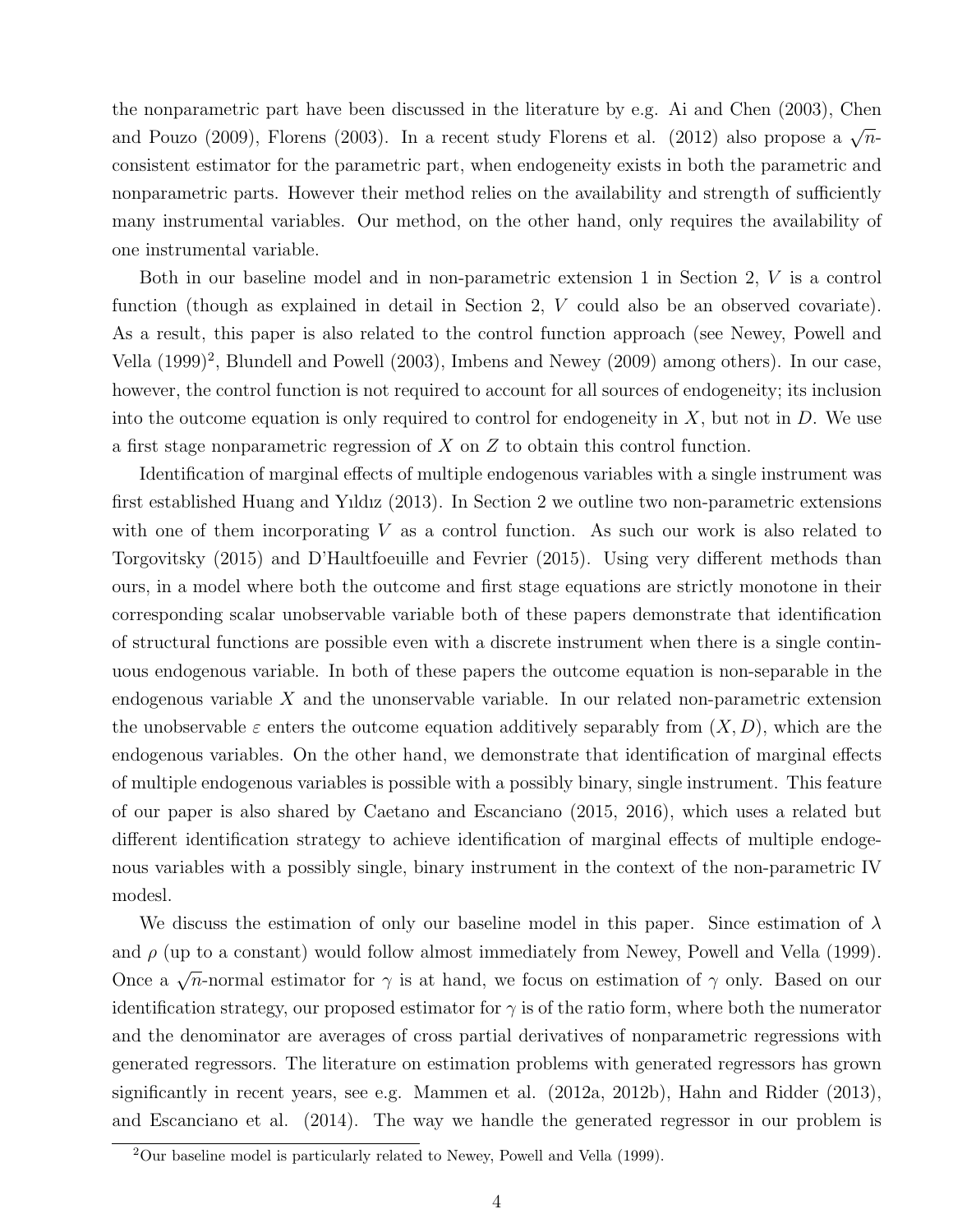mostly related to Mammen et al. (2012a). They use local linear regression to simplify technical arguments and focus on estimation of conditional mean with a generated regressor. We consider averages of cross partial derivatives of nonparametric regressions, and apply local polynomial regression to obtain estimates of these cross-partial derivatives. Lee (2013) also studies averages of such regression by using the kernel estimation. However, we have a different focus, and our main contribution is  $\sqrt{n}$ -consistency and asymptotic normality result for the parametric estimator in a partially linear model with a single instrument. A by-product gained in our estimation is that, as an intermediate step, the estimator of the average of the second order derivatives is shown to be √  $\overline{n}$ -consistent. Li et al. (2003) show that the estimator of the average of first order derivatives converges at parametric rate. Our paper extends their results to the second order derivatives. Instead of using U-statistics, we apply empirical process methods to address in analyzing the asymptotic distribution of our estimator.

The paper is organized as follows. In Section 2, we introduce the model and provide conditions under which this model is identified. Our identification conditions are novel. For this reason we include a detailed discussion of our assumptions. We also discuss how our identification strategy can be extended to non-parametric models. Section 3 proposes the estimators and derives the asymptotic behavior of the estimator for  $\gamma$ . Section 4 provides an empirical study which illustrates how our method can be applied. We conclude in Section 5. The proof of the main results is deferred to the mathematical appendix.

### 2 The Model and the Identification

We start this section by discussing our basic identification strategy. We present our identification strategy in the context of our baseline model, first. At the end of this section we discuss how this strategy could be extended to a nonparametric model. The baseline model we study is given by

$$
Y = \lambda(X) + \gamma D + \varepsilon,\tag{3}
$$

$$
X = \pi(Z) + V, \tag{4}
$$

where  $(Y, X, D, Z)$  is observed and  $(\varepsilon, V)$  is unobserved. Y denotes the outcome of interest. X and D denote the endogenous covariates, and Z is an instrumental variable.  $\varepsilon$  and V are structural unobservables in the outcome and first stage equations, respectively. For ease of exposition, all of these random variables are assumed to be scalar. Note that without  $\gamma D$  this model would be the same as the one considered in Newey, Powell and Vella (1999), and if D was exogenous then it would be a special case of the model in Newey, Powell and Vella (1999). The presence of an additional endogenous regressor, namely  $D$ , makes the identification of this model harder.

Now we can state the first of our two main identification assumptions:

**Assumption 1** Suppose  $\mathbb{E}(\varepsilon|X, V) = \mathbb{E}(\varepsilon|V)$ .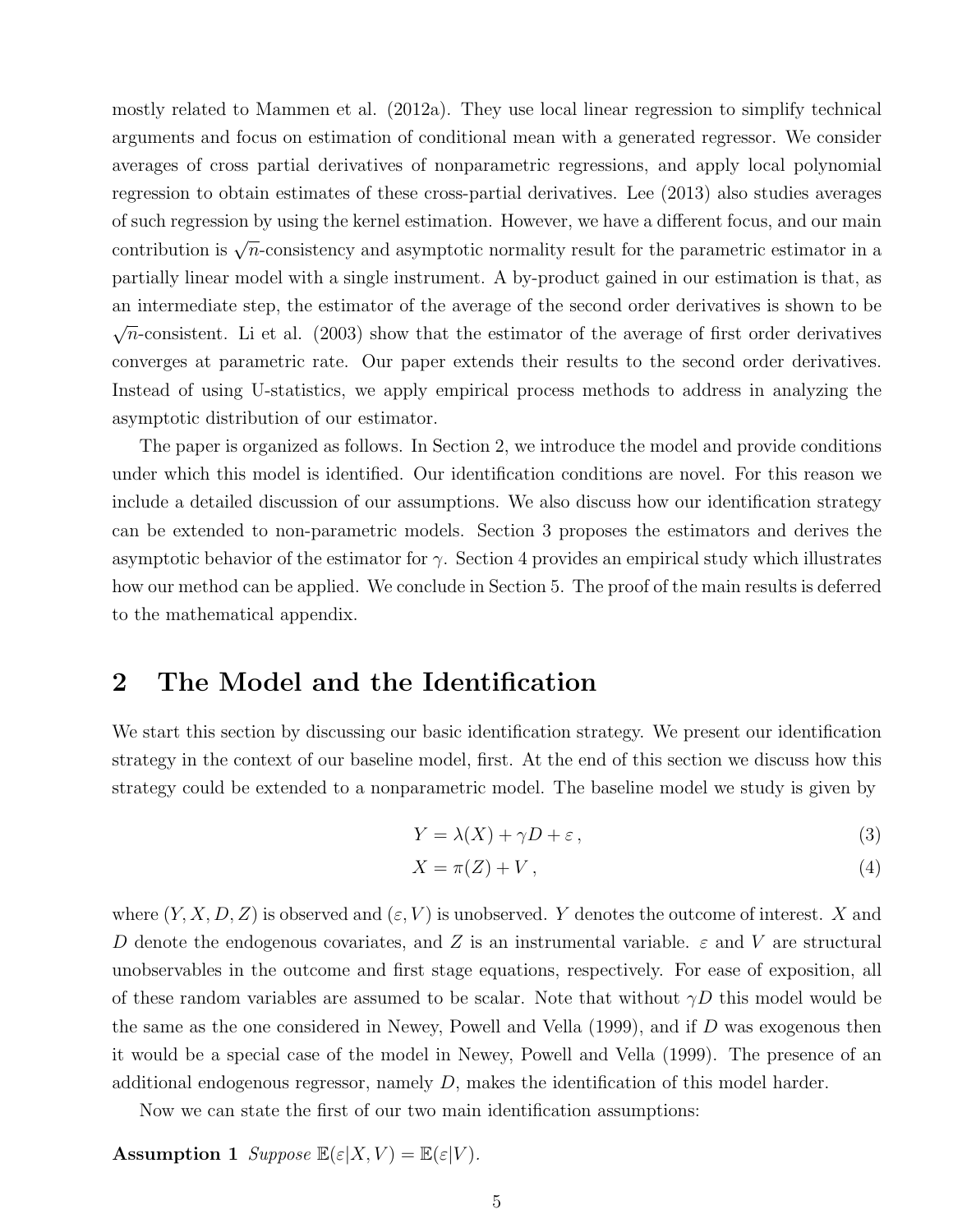Assumption 1 is commonly seen in control function approach literature and also imposed in Newey, Powell and Vella (1999). This assumption states that V is a control function for X. In other words, this assumption says that controlling for  $V$  controls for the endogeneity in  $X$ . Note, however, that controlling for V does not necessarily control for the endogeneity in D. Under Assumption 1, we could write

$$
\varepsilon = \rho(V) + \varsigma \,,\tag{5}
$$

.

where  $\rho(V) = \mathbb{E}(\varepsilon|V)$ . Then,  $\mathbb{E}(\varsigma|X, V) = 0$  by construction, and

$$
Y = \lambda(X) + D\gamma + \rho(V) + \varsigma,\tag{6}
$$

so that

$$
Y - \mathbb{E}(Y|X, V) = \gamma[D - \mathbb{E}(D|X, V)] + \varsigma.
$$

Since D is still endogenous, we cannot use the method of Robinson (1988) to identify  $\gamma$  if instrumental variables for  $D - \mathbb{E}(D|X, V)$  exist. Therefore, we propose a new identification strategy. In particular, we first note that by Assumption 1 we have

$$
\mathbb{E}(Y|X,V) = \lambda(X) + \gamma \mathbb{E}(D|X,V) + \rho(V),
$$

which means that the only way X and V can interact is through  $\gamma \mathbb{E}(D|X, V)$  suggesting that one could use the effect of this interaction on the outcome to identify  $\gamma$ , provided that  $\mathbb{E}(D|X, V)$ has a term in which X and V interact. In particular, note that for  $(x_i, v_j) \in \text{Supp}(X, V)$  for  $i, j \in \{1.2\}$  we get

$$
\mathbb{E}(Y|X = x_2, V = v_2) - \mathbb{E}(Y|X = x_1, V = v_2, ) - [\mathbb{E}(Y|X = x_2, V = v_1) - \mathbb{E}(Y|X = x_1, V = v_1)]
$$
  
=  $\gamma \Big\{ [\mathbb{E}(D|X = x_2, V = v_2) - \mathbb{E}(D|X = x_1, V = v_2)] - [\mathbb{E}(D|X = x_2, V = v_1) - \mathbb{E}(D|X = x_1, V = v_1)] \Big\}$ 

In this equation V is varied from  $v_1$  to  $v_2$ , and  $x_1$  is varied from  $x_1$  to  $x_2$ . Using this equation, we can immediately see that  $\gamma$  will be identified if the following additional assumption holds:

Assumption 2 There exists  $\mathcal{X}_1, \mathcal{X}_2, \mathcal{V}_1, \mathcal{V}_2$  such that  $\mathcal{X}_1 \cap \mathcal{X}_2 = \emptyset$ ,  $\mathcal{V}_1 \cap \mathcal{V}_2 = \emptyset$ , and  $\mathcal{X}_j \times \mathcal{V}_k \subseteq$ Supp $(X, V)$ , and  $\mathbb{P}_{XV}(\mathcal{X}_j \times \mathcal{V}_k) > 0$  for each  $j, k \in \{1, 2\}$ . Moreover,

$$
\mathbb{E}(D|X = x_2, V = v_2) - \mathbb{E}(D|X = x_1, V = v_2)
$$
  

$$
\neq \mathbb{E}(D|X_1 = x_2, V = v_1) - \mathbb{E}(D|X_1 = x_1, V = v_1),
$$

whenever  $x_j \in \mathcal{X}_j$  for  $j = 1, 2$  and  $v_k \in \mathcal{V}_k$  for  $k = 1, 2$ .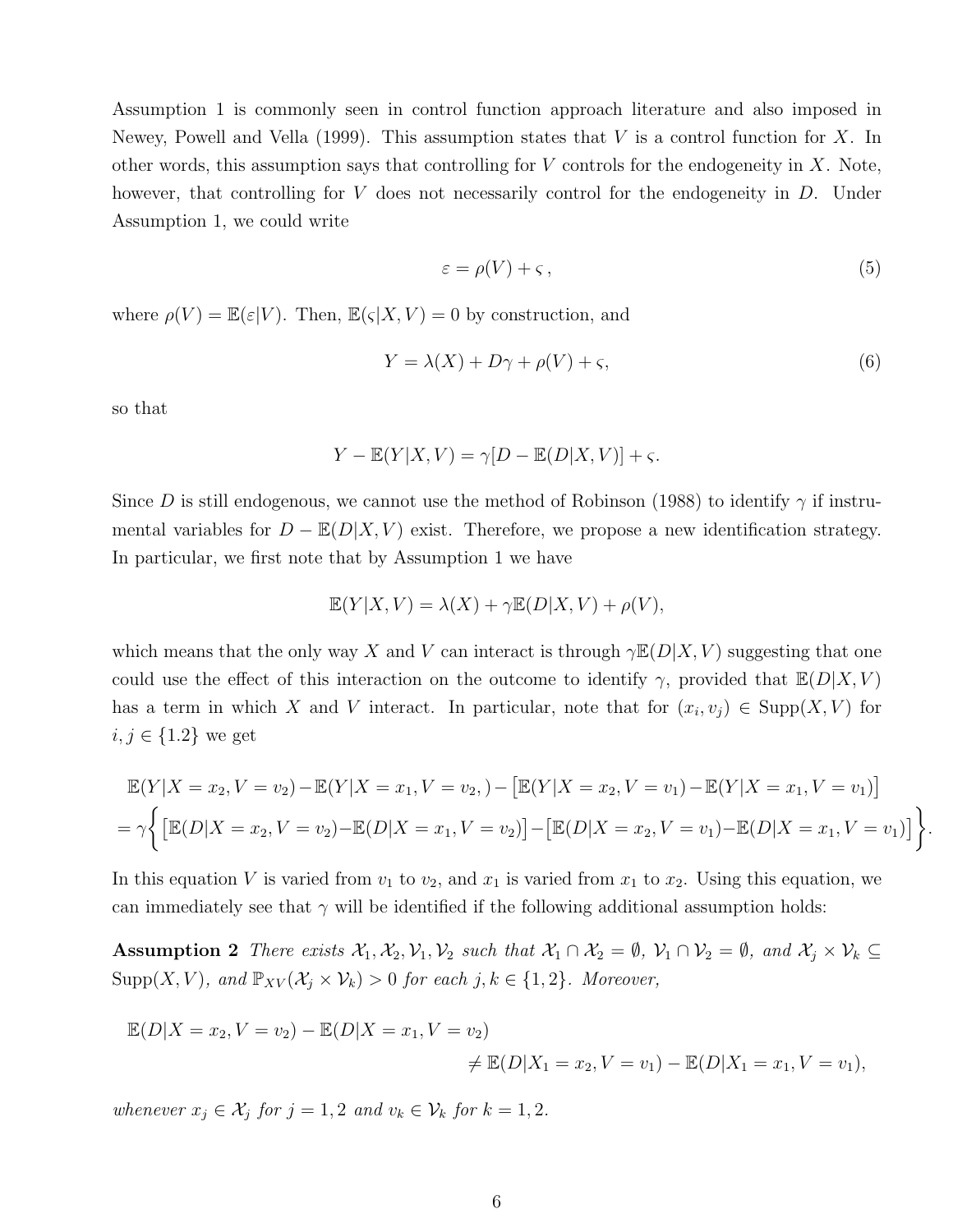This assumptions says that the change in the change in  $\mathbb{E}(D|X=x, V=y)$  when we first change x and then change v (or vice versa) should be nonzero with positive probability. When this happens we can identify  $\gamma$  as

$$
\gamma = \frac{\mathbb{E}\left[\Delta_{21}^x \Delta_{21}^v Y 1\{x_j \in \mathcal{X}_j, v_k \in \mathcal{V}_k, j = 1, 2, k = 1, 2\}\right]}{\mathbb{E}\left[\Delta_{21}^x \Delta_{21}^v D 1\{x_j \in \mathcal{X}_j, v_k \in \mathcal{V}_k, j = 1, 2, k = 1, 2\}\right]},
$$
\n(7)

where

$$
\Delta_{21}^x \Delta_{21}^v Y := \mathbb{E}(Y|X = x_2, V = v_2) - \mathbb{E}(Y|X = x_1, V = v_2)
$$
  
\n
$$
- [\mathbb{E}(Y|X = x_2, V = v_1) - \mathbb{E}(Y|X = x_1, V = v_1)],
$$
  
\n
$$
\Delta_{21}^x \Delta_{21}^v D := \mathbb{E}(D|X = x_2, V = v_2) - \mathbb{E}(D|X = x_1, V = v_2)
$$
  
\n
$$
- [\mathbb{E}(D|X = x_2, V = v_1) - \mathbb{E}(D|X = x_1, V = v_1)].
$$

Once  $\gamma$  is identified, we can identify  $\lambda$  and  $\rho$  up to constant term by a nonparametric regression of  $Y - \gamma D$  on X and V imposing the restriction that X and V are additively separable.

The identification and estimation of the nonparametric part are quite standard and not the focus of our paper.

**Remark 1** It is easy to see that D could be a vector with dimension  $J > 1$ . With continuously distributed X and V, if Assumption 2 is changed to<sup>3</sup>:  $\mathbb{E}(\omega_D \omega_D^{\intercal})$  has rank J, where  $\omega_D = \left(\frac{\partial^2 \mathbb{E}(D_1|X,V)}{\partial X_1 \partial V}, ..., \frac{\partial^2 \mathbb{E}(D_J|X,V)}{\partial X_1 \partial V}\right)^{\intercal}$ , then  $\gamma$ , which is now  $J \times 1$  is identified.

**Remark 2** The same identification strategy goes through without any change if we were interested in the model given by equation  $(6)$  instead of the model given by equations  $(3)$  and  $(4)$ , and V is an observed covariate.

Assumption 2 is a rank condition that replaces the relevance condition in the standard IV method. Like the relevance condition in the standard IV method, this assumption is testable. This condition requires that exogenous variations in the instrument should lead to variations in the endogenous variable in the model, which also leads to variations in the outcome. Here, we do not assume that there is a valid IV for D. Given the structure of the model, however, when we change X and then V the resulting change in  $\mathbb{E}(Y|X, V)$  must be due to the change in  $\mathbb{E}(D|X, V)$ . Thus, we can only identify the coefficient on  $D$  if the change in the conditional average of  $D$  given X and V when X and V change sequentially is not zero.

In one particular situation it may not be reasonable to expect Assumption 1 and Assumption 2 to hold at the same time. This situation occurs if the model of interest is the one given by

<sup>&</sup>lt;sup>3</sup>Here we assume that  $(X, V)$  are continuously distributed only to be able to state the corresponding rank condition in a concise way.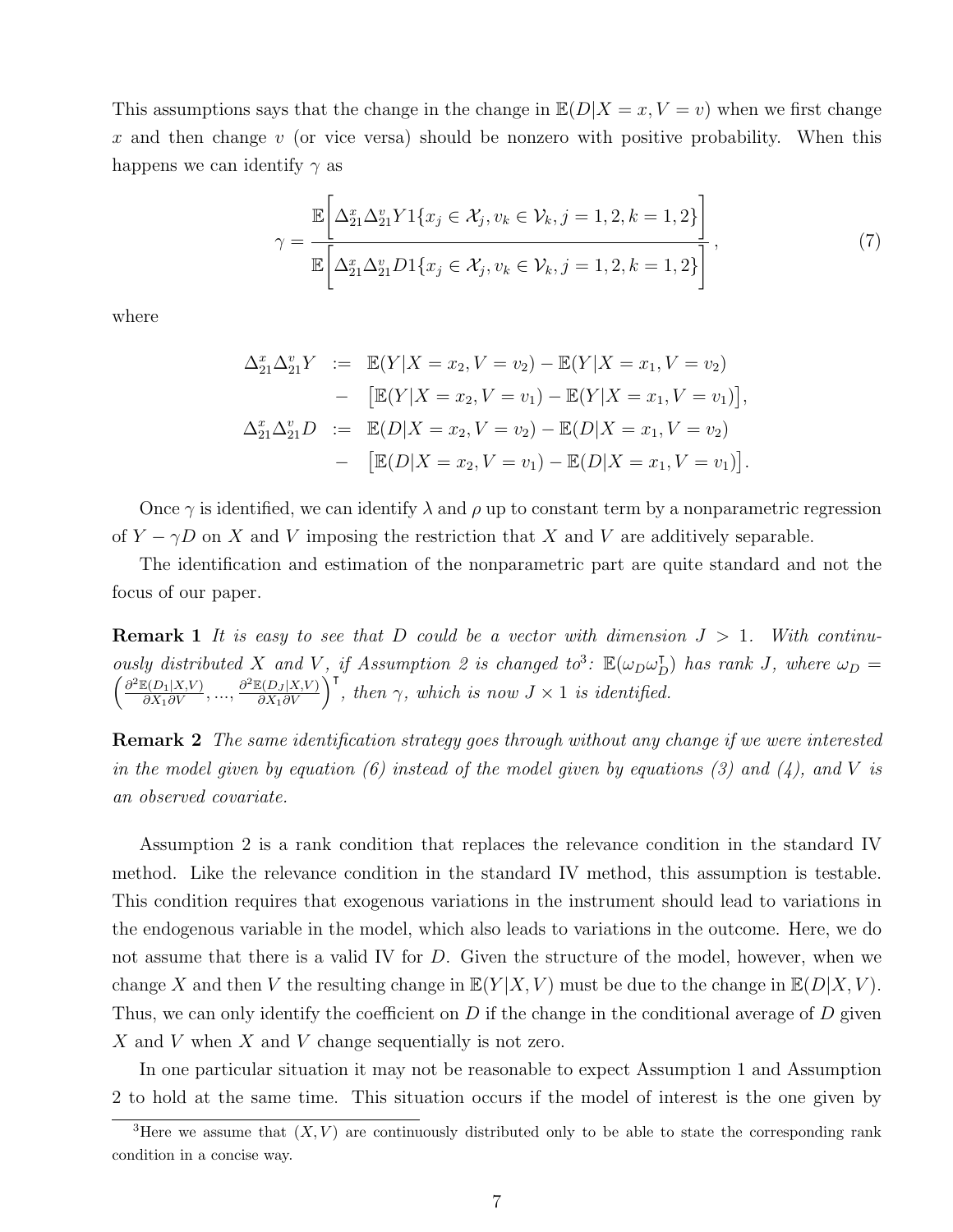equations (3) and (4) and the structural relationship between  $X$  and  $D$  is of the form

$$
D = \mu(X) + \eta. \tag{8}
$$

Here,  $\eta$  is the structural unobservable that generated D. In empirical applications to argue that it is reasonable to expect Assumption 1 to hold one would try to argue that  $Z$  is independent of  $(\varepsilon, V)$ , which is not a necessary, but a sufficient condition for Assumption 1. This is because arguing  $E(\varepsilon|X, V) = E(\varepsilon|V)$  without Z being independent of  $\varepsilon$  and V is hard. In contrast, to argue that Assumption 2 is reasonably expected to hold in an empirical context one has to argue that  $\eta$  is not independent of X even after we condition on V, and to make that argument one essentially has to argue that  $\eta$  is not independent of Z. This means that to believe both Assumption 1 and Assumption 2 in an empirical context one would essentially believe that Z is jointly independent of  $\varepsilon$  and V, but not independent of  $\eta$  which might be hard to believe.

In many other contexts this tension between Assumption 1 and Assumption 2 disappears. Before we explain why this is the case, we should point out that in the next subsection we discuss how our identification strategy can be extended to nonparametric settings, which allow the structural function relating X and D to Y to be nonseparable in  $(X, D)$ . Thus, additive separability of  $X$  and  $D$  is not crucial to our identification strategy, and hence our method might be applicable to a wider range of situations than the baseline model suggests.

The tension between our two identifying assumptions disappears even if the model of interest is the one given in equations (3) and (4) in many empirical applications, like the ones we discuss in the Introduction<sup>4</sup>. In those empirical examples there is a strong reason to believe that the data generating process for  $D$  is a non-separable function of  $X$  and its data generating unobservable variable. For example, smoking during pregnancy has a positive mass at 0, but takes positive values as well (see Caetano (2015)). Similarly, Caetano and Maheshri (2016) provide strong evidence that police response is a non-linear function of last period's crime and cannot have an additively separable structural unobservable. On the other hand, if  $D$  is binary, then the structural relationship between X and D has to be non-linear in X in such a way that  $\mathbb{E}(D|X, V)$  will have a term in which X and V interact as long as the structural unobservable in this relationship is not independent of V. In such cases, the tension between our two identifying assumptions disappears. To see this suppose that the structural function relating  $X$  to  $D$  relationship is of the form

$$
D = h(X, \eta),\tag{9}
$$

where  $\eta$  denotes the structural unboservables as before. Suppose, also just for illustration purposes, that  $X, \eta$  and V are all continuous random variables and h is continuously differentiable and the conditional density function of  $\eta$  given V is continuously differentiable in V. Then even if X is independent of  $\eta$  conditional on V, we have

$$
\mathbb{E}(D|X=x, V=v) = \int h(x, e) f_{\eta|V}(e|v) \mathrm{d}e. \tag{10}
$$

<sup>4</sup>We implement one of them in this paper.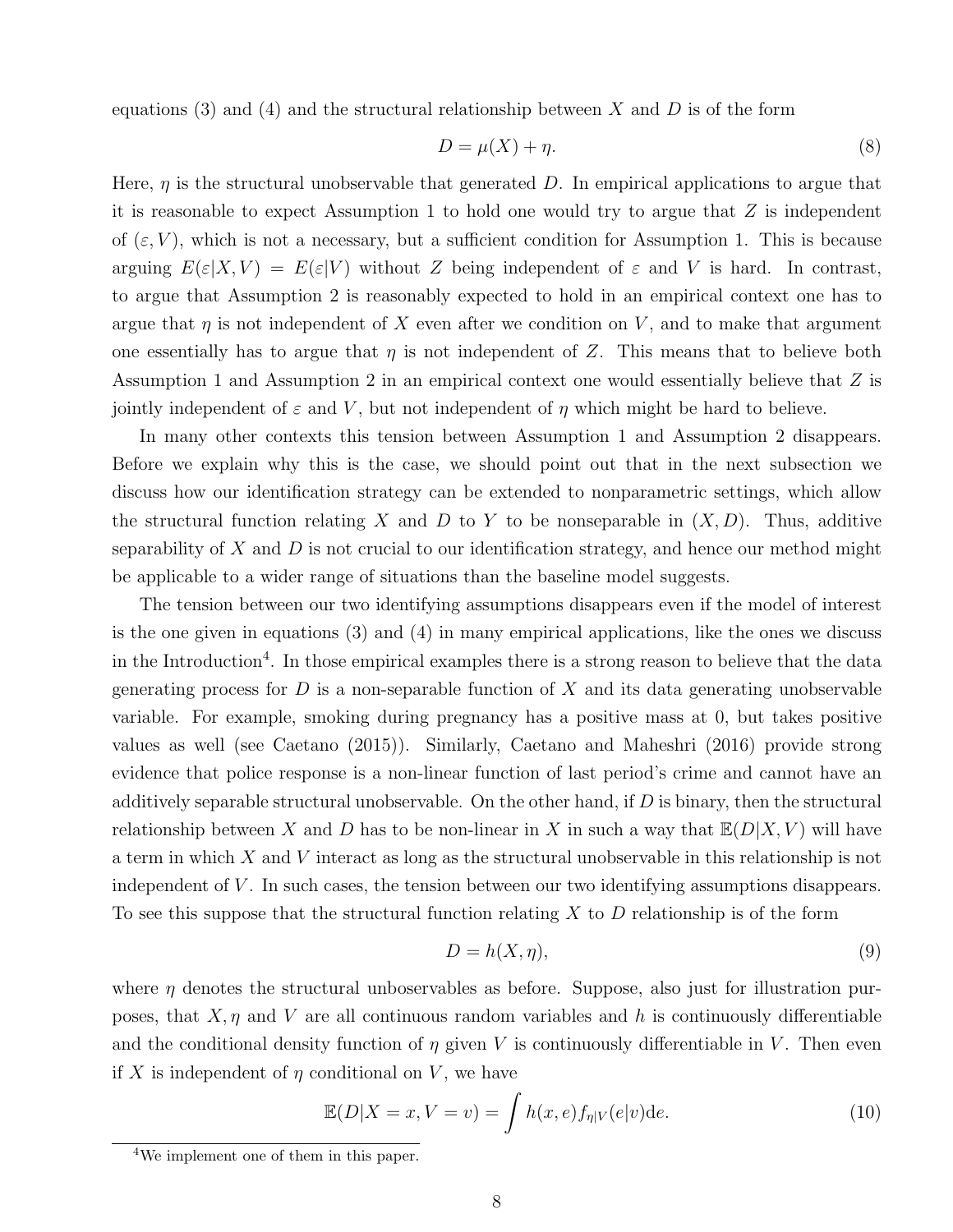Assuming we can interchange the order of differentiation and integration twice we would have

$$
\frac{\partial^2 \mathbb{E}(D|X=x, V=v)}{\partial x \partial v} = \int \frac{\partial h(x, e)}{\partial x} \frac{\partial f_{\eta|V}(e|v)}{\partial v} \mathrm{d}e,\tag{11}
$$

which will be different from 0 except in knife edge situations as long as  $\frac{\partial h(x,e)}{\partial x}$  $\frac{\partial f_{\eta|V}(e|v)}{\partial v}\neq 0.5$ 

In addition, suppose  $Y = \theta(X, D) + \varepsilon$  and  $D = h(X) + \eta$ , with Z independent of  $(\varepsilon, V, \eta)$ . In this case in any expansion of  $\theta(X, D)$  we could still identify the coefficients of the terms in which X and D interact, and those might still be of interest.

Hoderlein, Su, White and Yang (2014) (HSWY), Lu and White (2014) (LW) and Lewbel, Lu and Su (2015) (LLS) all present new tests under the assumption that the unobservable variable(s) in the outcome equation are independent of all the covariates conditional on an observable variable that is excluded from the structural equation. Nothing in our method says that V has to be unobserved. We can take

$$
Y = \lambda(X) + \gamma D + \varepsilon,
$$

as our structural equation. Then the structural function of interest is  $\lambda(X) + \gamma D$ , which does not depend on  $V^6$ . With our notation, the HSWY, LW and LLS assumption says  $\varepsilon$  is independent of  $(X, D)$  conditional on V. As noted in HSWY, this assumption could be interpreted as: (i) an unconfoundedness assumption for the case in which  $(X, D^{\dagger})^{\dagger}$  is a vector of treatment variables; (ii) a proxy variable assumption, where V is a proxy for  $\varepsilon$ . We make the weaker assumption  $E(\varepsilon|V, X) = \rho(V)$ , which says that the observable control only eliminates the endogeneity of X, but not of D.

If we interpret this as an unconfoundedness condition for  $X$ , then our Assumption 2 would hold if the equation for the other treatment variable has a term in which treatment variable X and the observable control V interact. For instance, suppose one is interested in the effects of Women Infants and Children (WIC) program participation as well as the effect of smoking during pregnancy on baby's birthweight.<sup>7</sup> If mother's income were observable, controlling for mother's income might eliminate the endogeneity in WIC participation, but it may not control for the unobserved heterogeneity in proneness to addiction. On the other hand, WIC participation may have a causal effect on smoking behavior of mothers during pregnancy. In this case Assumption 2 would be satisfied if the difference in the conditional probability (given WIC participation and maternal income) that a WIC participant pregnant woman smokes and a non-WIC participant pregnant woman smokes varies across different maternal income levels. If we interpret Assumption 1 as a proxy variable assumption, on the other hand, then Assumption 1 says that the observed

<sup>&</sup>lt;sup>5</sup>The tension between our two identifying assumptions also disappears if  $D = \mu(X, V) + \eta$  and  $\mathbb{E}(\eta|X, V) =$  $\mathbb{E}(\eta|V)$ . However, convincingly arguing that the equation for D is of this form might be hard outside a structural model.

<sup>6</sup> In Section 2.1.2 we outline identification of a non-parametric model in which the structural funtion depends on  $V$ .

<sup>7</sup>WIC is a federal program that provides aid to low income pregnant women and their young children.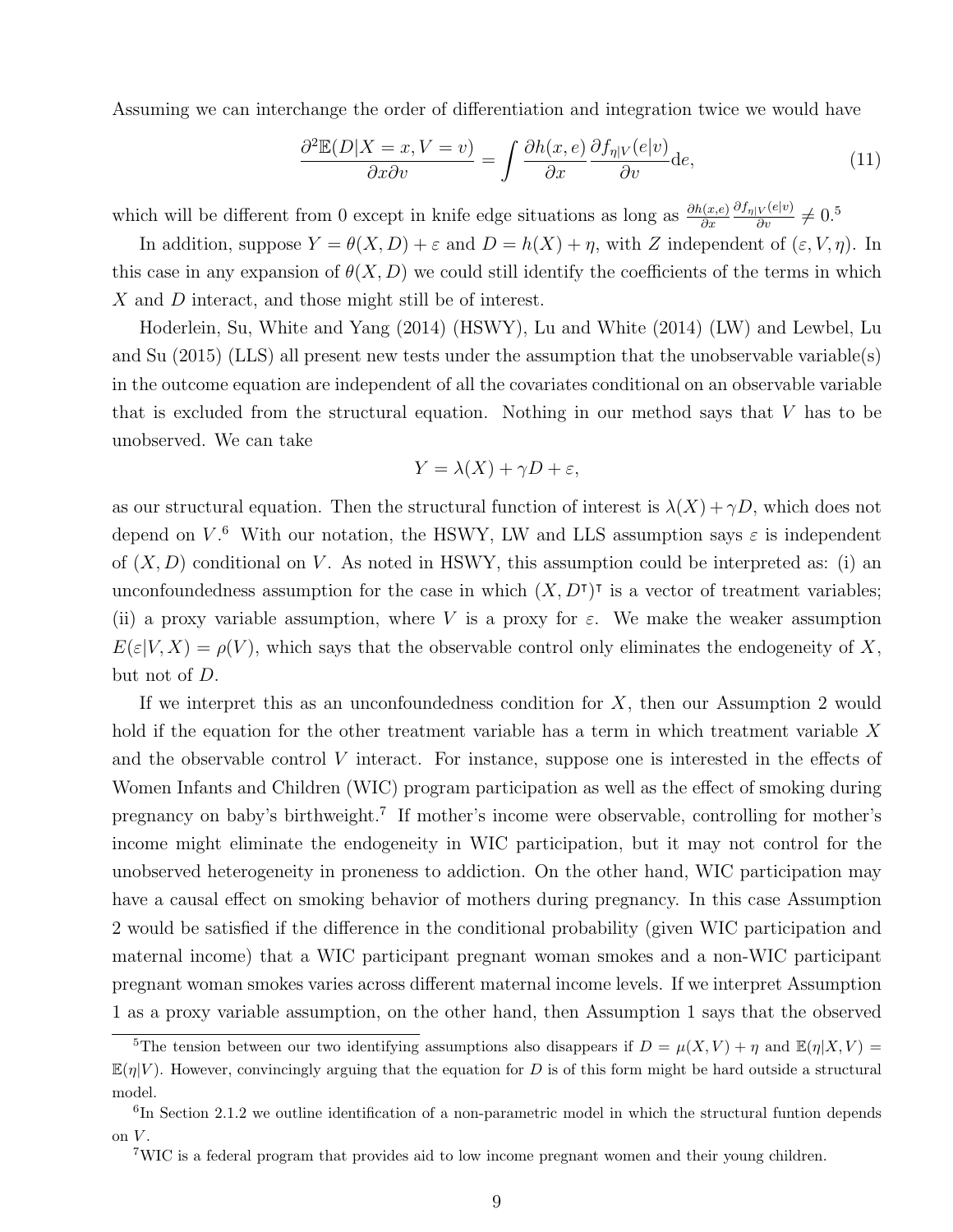variable V is an imperfect proxy for X (see, for example Wooldridge  $(2010)$  p.69). For example, when estimating a wage equation one might use a measure of cognitive skills, like an IQ score or an AFQT score (this would be the observable  $V$ ), as a proxy for cognitive ability, which might deal with endogeneity in education/schooling. But if one of the variables whose effect is an indicator variable for being black  $(D)$ , then because of possible discrimination in the job market, controlling for this particular V may not eliminate endogeneity in  $D$ . If the fraction of blacks conditional on schooling, and, say AFQT score, varies differentially in AFQT score as we vary the schooling level, which is testable, then our Assumption 2 will be satisfied, and effects of both schooling and race will be identified.

#### 2.1 Nonparametric Extensions:

#### 2.1.1 Extension 1:

In this section we illustrate that separability of  $X$  and  $D$  is not crucial to our identification strategy. In particular, we outline how our identification strategy can be extended to the following nonparametric model:

$$
Y = \theta(X, D) + \varepsilon,\tag{12}
$$

$$
X = m(Z, V), \tag{13}
$$

where V is scalar, continuous and normalized to be  $Unif[0,1]$  and m is strictly increasing in  $V^8$ . Z is assumed to be independent of  $(\varepsilon, V)$ , so that  $E(\varepsilon|X, V) = E(\varepsilon|V)$ . In this model X and D can flexibly interact. Note that using Imbens and Newey (2009) we can identify V as  $F_{X|Z}(X|Z)$ . First, suppose that

$$
\theta(X,D) = \sum_{k=0}^{K} \alpha_k \psi_k(X,D),
$$

where  $K < \infty$  and  $\psi_k$  are known functions of X and D, but  $\alpha_k$  are unknown parameters. Then

$$
E(Y|X = x, V = v) = \sum_{j=0}^{K} \alpha_k \int \psi_k(x, d) dF_{D|X,V}(d|x, v) + \rho(v),
$$

and letting  $m_Y(x, v)$  be this version of  $E(Y|X = x, V = v)$  and assuming  $m_Y(x, v)$  is twice continuously differentiable we have

$$
\frac{\partial^2 m_Y(x,v)}{\partial x \partial v} = \sum_{j=0}^K \alpha_k \frac{\partial^2 \int \psi_k(x,d) dF_{D|X,V}(d|x,v)}{\partial x \partial v}.
$$

Then if  $\mathbb{E}(\omega \omega^{\dagger})$  is full rank, where

$$
\omega_K := \left( \frac{\partial^2 \int \psi_1(x, d) dF_{D|X,V}(d|x, v)}{\partial x \partial v}, \dots, \frac{\partial^2 \int \psi_K(X, d) dF_{D|X,V}(d|x, v)}{\partial x \partial v} \right)^{\mathsf{T}}
$$

<sup>8</sup>The equation for X could be extended to  $X = h(Z, V)1\{h(Z, V) \ge 0\}$ , or  $X = h(Z, V)1\{c \ge h(Z, V) \ge 0\}$ . See Caetano, Rothe and Yıldız (2016).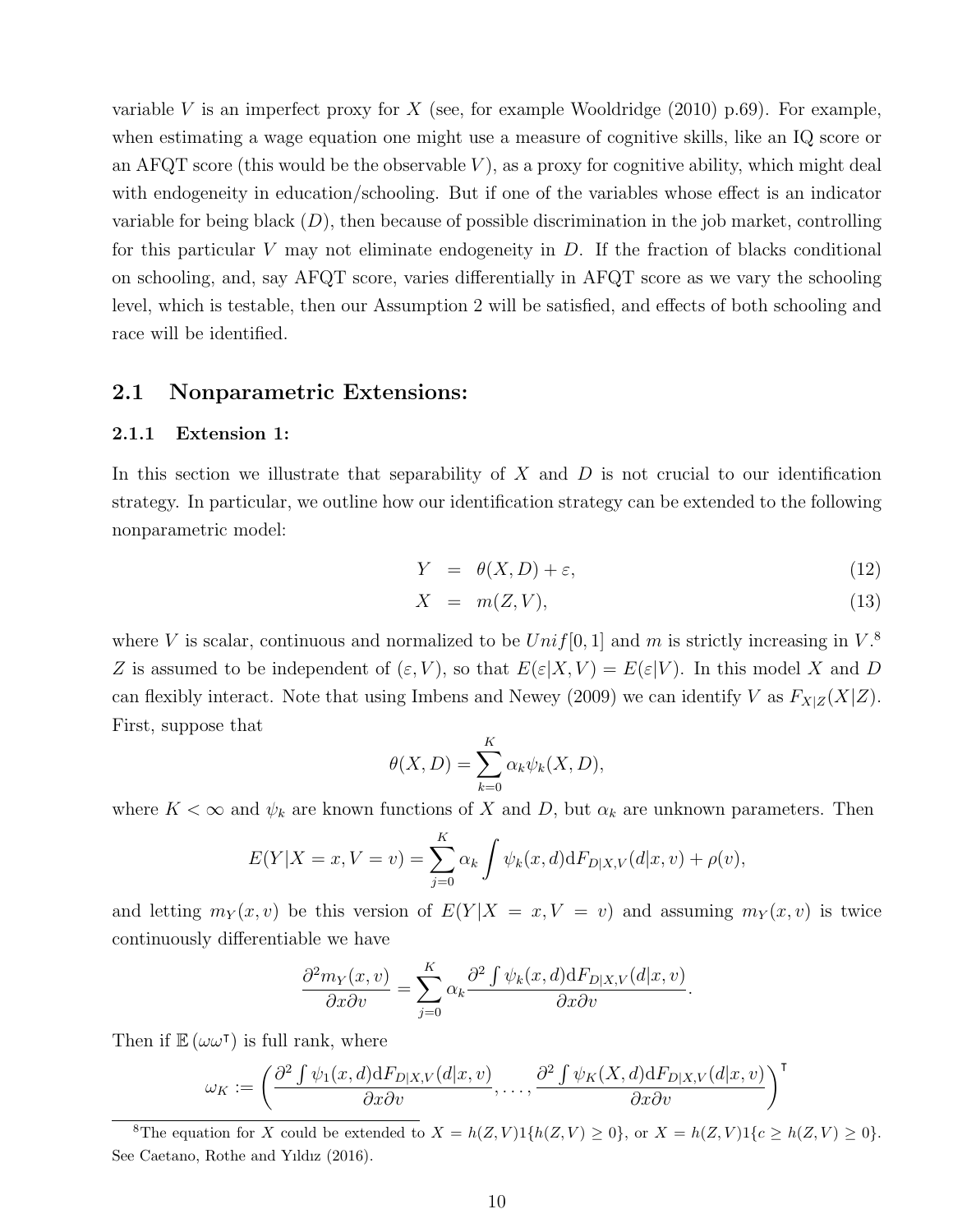then  $\alpha := (\alpha_1, ..., \alpha_K)^\dagger$  is identified as

$$
\alpha = \left[\mathbb{E} \left( \omega_K \omega_K^{\mathsf{T}} \right)\right]^{-1} \mathbb{E} \left( \omega_K \frac{\partial^2 m_Y(X, V)}{\partial x \partial v} \right).
$$

Note that if the coefficients of  $\psi_k$  in which X and D interact and the coefficients of  $\psi_k$  that only depend on D are identified, then the sum of such  $\alpha_k \psi_k$  can be subtracted from Y, after which coefficients on  $\psi_k$  which only depend on X as well as  $\rho(v)$  can also be identified as in Newey, Powell and Vella (1999). Finally, this discussion suggests that our identification method could be extended to the case where  $\theta(X, D)$  has an expansion of the form

$$
\theta(X,D) = \sum_{k=0}^{\infty} \alpha_k \psi_k(X,D).
$$

#### 2.1.2 Extension 2:

In this section we discuss a non-parametric model in which an observable variable V controls for endogeneity in  $X$ , but not in  $D$ , and  $V$  itself has a structural effect on the outcome. We outline how parameters of interest in this model can be identified. In particular, it is possible to identify the interactive effects of V with X and/or D. Suppose

$$
Y = \theta(X, D, V) + \tilde{\rho}_1(V) + \varepsilon,\tag{14}
$$

with  $E(\varepsilon|X, V) = \tilde{\rho}_2(V)$ , and  $(X, D, V)$  is observed. Here we assume that we are interested in the structural effects of X and D. Then letting  $\rho(V) = \tilde{\rho}_1(V) + \tilde{\rho}_2(V)$ , we get

$$
Y = \theta(X, D, V) + \rho(V) + \zeta. \tag{15}
$$

As in the previous extension, suppose first that

$$
\theta(X, D, V) = \sum_{k=0}^{K} \alpha_k \psi_k(X, D, V),
$$

where  $K < \infty$  and  $\psi_k$  are known functions of X, D and V, but  $\alpha_k$  are unknown parameters. Then

$$
E(Y|X = x, V = v) = \sum_{j=0}^{K} \alpha_k \int \psi_k(x, d, v) dF_{D|X,V}(d|x, v) + \rho(v),
$$

and letting  $m_Y(x, v)$  be this version of  $E(Y|X = x, V = v)$  and assuming  $m_Y(x, v)$  is twice continuously differentiable we have

$$
\frac{\partial^2 m_Y(x,v)}{\partial x \partial v} = \sum_{j=0}^K \alpha_k \frac{\partial^2 \int \psi_k(x,d,v) \mathrm{d}F_{D|X,V}(d|x,v)}{\partial x \partial v}.
$$

Then if  $\mathbb{E}(\omega \omega^{\dagger})$  is full rank, where

$$
\tilde{\omega}_K := \left( \frac{\partial^2 \int \psi_1(x, d, v) dF_{D|X,V}(d|x, v)}{\partial x \partial v}, \dots, \frac{\partial^2 \int \psi_K(x, d, v) dF_{D|X,V}(d|x, v)}{\partial x \partial v} \right)^{\mathsf{T}}
$$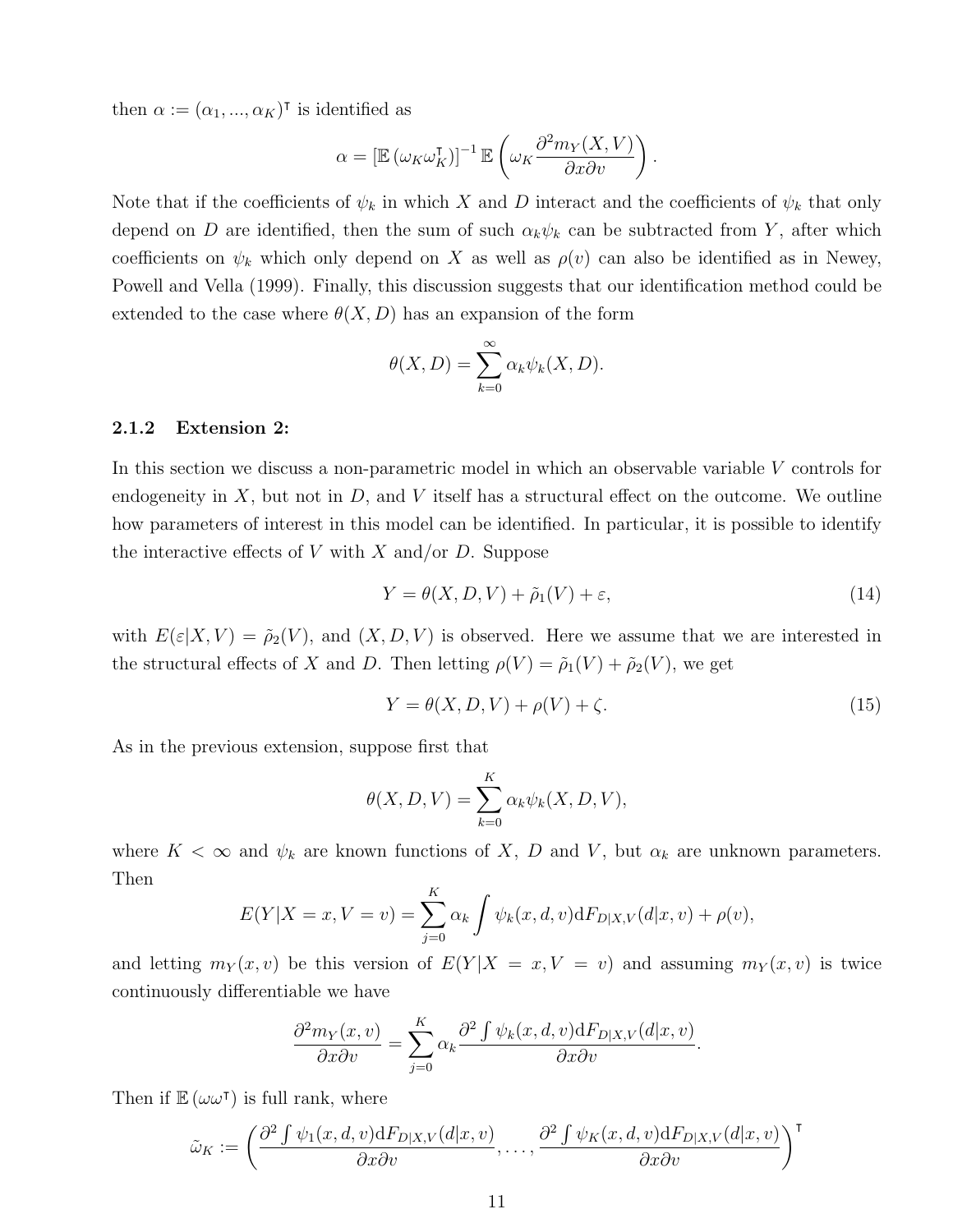then  $\alpha := (\alpha_1, ..., \alpha_K)^\dagger$  is identified as

$$
\alpha = \left[ \mathbb{E} \left( \tilde{\omega}_K \tilde{\omega}_K^{\mathsf{T}} \right) \right]^{-1} \mathbb{E} \left( \tilde{\omega}_K \frac{\partial^2 m_Y(X, V)}{\partial x \partial v} \right)
$$

.

This discussion suggests that that our identification method could be extended to the case where  $\theta(X, D, V)$  has an expansion of the form

$$
\theta(X, D, V) = \sum_{k=0}^{\infty} \alpha_k \psi_k(X, D, V).
$$

### 3 Estimation

Let  $m_Y(x, v)$  be a version of  $\mathbb{E}(Y | X = x, V = v)$  and  $m_D(x, v)$  be a version of  $\mathbb{E}(D | X = x, V = v)$ .  $\frac{\partial^2 \hat{m}_Y(x,v)}{\partial x \partial v}$  and  $\frac{\partial^2 \hat{m}_D(x,v)}{\partial x \partial v}$  will respectively denote estimators of cross partial derivative of  $m_Y(x,v)$ and  $m_D(x, v)$  with respect to X and V which use the values of V, and as such these will be infeasible estimators. In contrast,  $\frac{\partial^2 \hat{m}_Y(x,\hat{v})}{\partial x \partial v}$  and  $\frac{\partial^2 \hat{m}_D(x,\hat{v})}{\partial x \partial v}$  will respectively denote estimators of the same functions which use the values of  $\hat{V}$ , so these are the feasible estimators that we use in the estimation of  $\gamma$ . In this paper, these will be local polynomial estimators. Also for a vector of random variables W, let  $\mathcal{S}_{w}$  denote the support of W. In this section we assume that  $(X, Z)$  is jointly distributed with joint density  $f_{XZ}(x, z)$ . For estimation purposes we strengthen Assumption 2 to

**Assumption 3** Suppose X and V are continuously distributed,  $m_D(x, v)$  is twice continuously differentiable and  $\mathbb{E}\left[\frac{\partial^2 m_D(X,V)}{\partial x \partial v}\right] \neq 0$ .

We should note that if there is a set of  $X, V$  values, say  $E$ , that has strictly positive probability and such that  $\frac{\partial^2 m_D(x,v)}{\partial x \partial v} \neq 0$  on E, then we could instead estimate  $\gamma$  by using values of  $(x, v)$  that are in E only.

The estimation procedure we propose consists of three stages,

1. We run local linear regression of X on Z for the first stage regression (4) to get  $\hat{\pi}(\cdot)$ . Subtracting  $\hat{\pi}(Z)$  from X, we obtain the residual V,

$$
\hat{V} = X - \hat{\pi}(Z) ,
$$

where  $\hat{\pi}(Z) = \mathbb{\hat{E}}(X|Z) = \hat{\alpha}_X$  is defined later by (17).

2. We use local polynomial regression to obtain the estimators  $\frac{\partial^2 \hat{m}_Y(X, \hat{V})}{\partial x \partial v}$  and  $\frac{\partial^2 \hat{m}_D(X, \hat{V})}{\partial x \partial v}$ , which are later defined by (18) and (19). These estimate the partial derivatives  $\frac{\partial^2 m_Y(X,V)}{\partial x \partial v}$  and  $\frac{\partial^2 m_D(X,V)}{\partial x \partial v}$  with the generated regressor  $\hat{V}$ .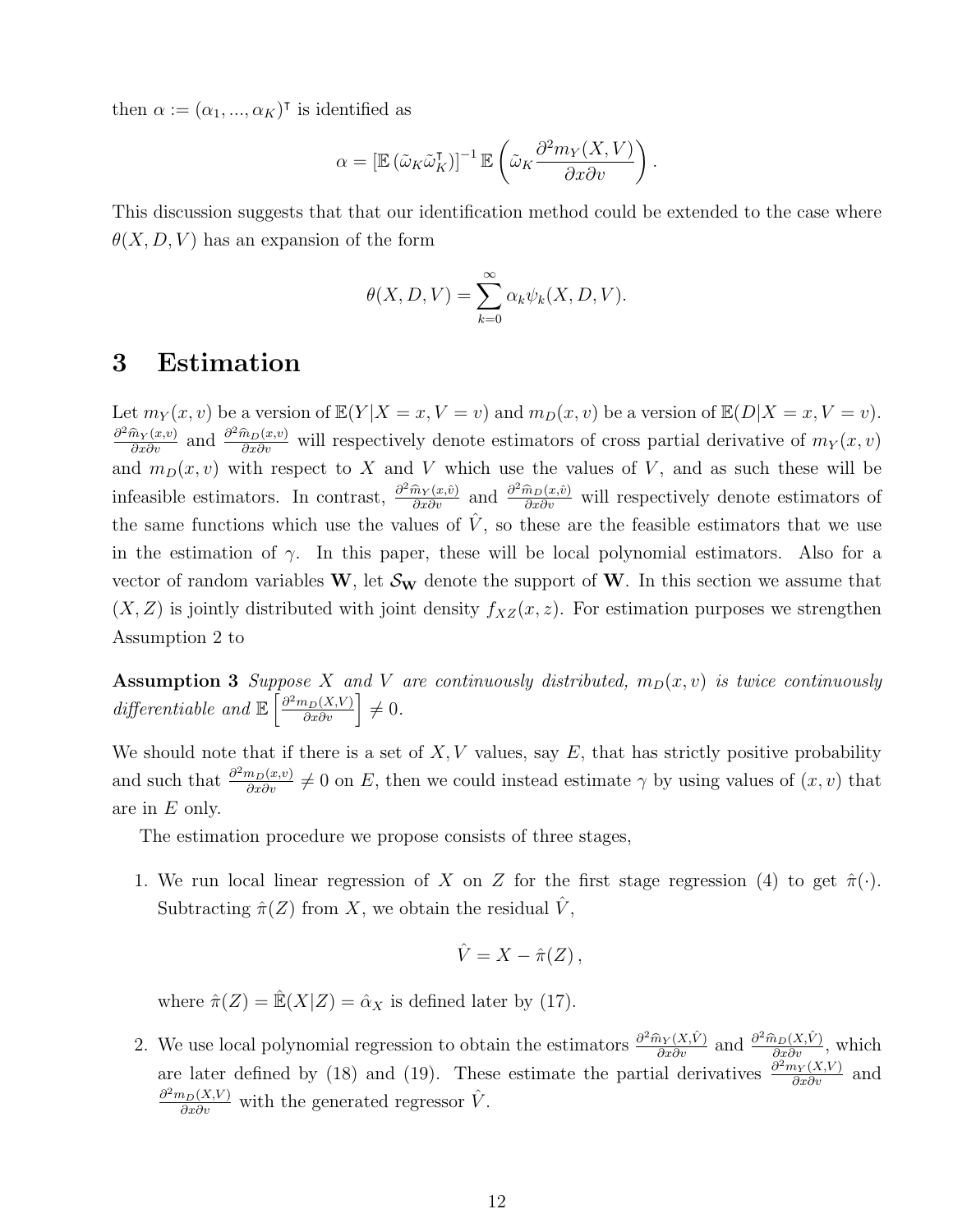3. Finally, we calculate the sample average for the unconditional moment using the estimators from step two,

$$
\hat{\gamma} = \frac{\hat{\mathbb{E}}\left[\frac{\partial^2 \hat{m}_Y(X,\hat{V})}{\partial x \partial v}\right]}{\hat{\mathbb{E}}\left[\frac{\partial^2 \hat{m}_D(x,\hat{V})}{\partial x \partial v}\right]},
$$
\n(16)

where  $\mathbb{E}[\cdot]$  is the sample average.

As we can see, the major challenge here is to solve how the generated regressor influences our final estimator. Before we formally define the local linear estimator and local polynomial estimators listed above, we first introduce the assumptions imposed. We impose the following regularity conditions:

**Assumption 4**  $(Y_i, X_i, Z_i)$  are independent and identically (i.i.d.) distributed as  $(Y, X, Z)$ , where Y, X and Z are all scalar random variables. Suppose  $(X, Z)$  has compact support  $\mathcal{S}_{XZ} \subset \mathcal{R}^2$ .

**Assumption 5** (i)  $m_Y(X, V)$  and  $m_Y(X, V)$  have continuous derivatives of total order  $p + 1$ . Let  $f_{X,V}(x, v)$  denote the density function of  $(X, V)$ .  $f_{X,V}(.)$  also has continuous derivatives of total order 3, and  $\inf_{(x,v)\in S_{XY}} f_{X,V}(x,v) \geq \eta$  for some  $\eta > 0$ ; (ii)  $\pi(Z)$  is twice continuously differentiable.

**Assumption 6** The kernel function  $K(\cdot)$  is a non-negative, twice continuously differentiable function with a compact support and satisfies  $\int K(u) du = 1$  and  $\int uK(u) du = 0$ . For any multivariate vector  $\nu \in \mathcal{R}^{d_{\nu}}$ , define  $K(\nu) = K(\nu_1)K(\nu_2) \cdots K(\nu_{d_{\nu}})$ .

Assumption 4 is very standard in the literature, and the i.i.d assumption can be relaxed to weakly dependence, but that would require more complicated derivations. Compactness of the support of  $(X, Z)$  is not strictly required. We are simply doing estimation over a compact subset of this support. Assumption 5 assumes some smoothness condition on both the conditional expectation and the joint density function of  $(X, V)$ ; such smoothness requirements are widely used in local polynomial regression literature. Assumption 5 also requires the joint density of X and V to be bounded away from 0. Given that  $\pi$  is assumed to be smooth, compact subsets of the support of  $(X, Z)$  are mapped to compact subsets of the support of  $(X, V)$ . Then the assumption that the joint density of  $(X, V)$  is bounded away from 0 will follow if we assume that both the joint density of  $(X, Z)$  and the Jacobian of  $\pi$  are bounded away from 0 over the compact and subset of the support of  $(X, Z)$  over which the estimation is done. On the other hand, since X is observed and V is identified, the assumption that the joint density of  $(X, V)$  is bounded away from 0 is testable. On the other hand, one could use trimming functions as in Klein and Spady (1993) or as in Heckman, Ichimura and Todd (1998) to avoid this assumption.

Assumption 6 is very standard in nonparametric estimation. Here we state the assumption for any kernel used in the remainder of the paper. We use product kernels whenever there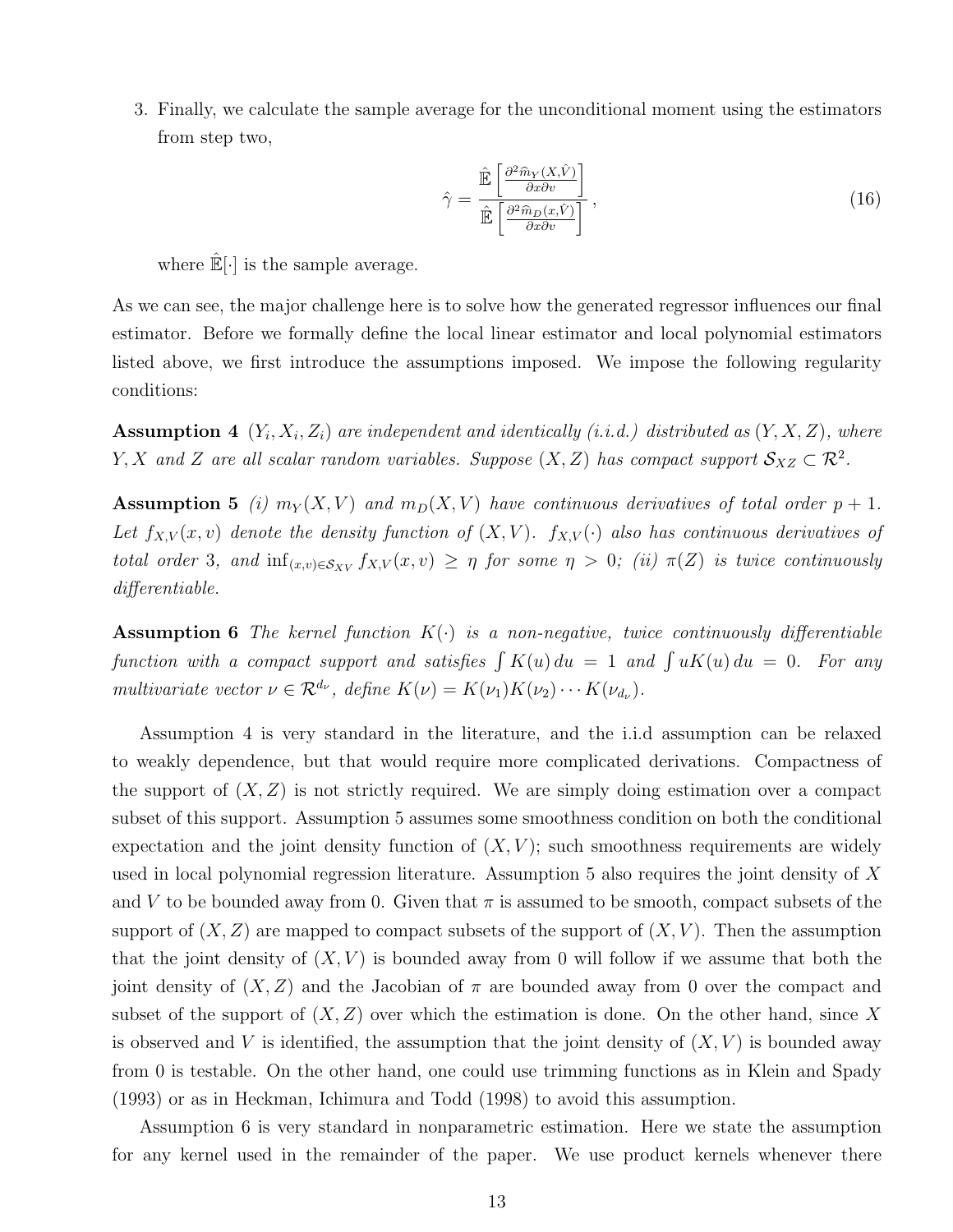are multiple (continuous) conditioning variables. There are several widely used kernel functions satisfying Assumption 6, such as bi-weight kernel.

Here and in the sequel, denote  $e_t$  as a N-dimensional<sup>9</sup> unit vector with 1 at the  $t^{th}$  argument. Let  $\frac{\partial^2 \hat{m}_Y(x,\hat{v})}{\partial x \partial v} = e_{\bar{b}}^{\bar{b}} \hat{\beta}_Y$  and  $\frac{\partial^2 \hat{m}_D(x,\hat{v})}{\partial x \partial v} = e_{\bar{b}}^{\bar{b}} \hat{\beta}_D$ . We have  $\hat{\alpha}_i$  and  $\hat{\beta}_i$   $(i = X, D, Y)$  solve the following optimization

$$
(\hat{\alpha}_X, \hat{\beta}_X) = \operatorname{argmin}_{\alpha, \beta} \sum_{i=1}^n (X_{1i} - \alpha - \beta(Z_i - z))^2 K_g(Z_i - z), \tag{17}
$$

$$
(\hat{\alpha}_Y, \hat{\beta}_Y) = \operatorname{argmin}_{\alpha, \beta} \sum_{i=1}^n (Y_i - \alpha - \sum_{0 \le |u| \le p} \beta^{\mathsf{T}} (X_i - x, \hat{V}_i - v)^u)^2 K_h((X_i - x, \hat{V}_i - v)), \tag{18}
$$

$$
(\hat{\alpha}_D, \hat{\beta}_D) = \operatorname{argmin}_{\alpha, \beta} \sum_{i=1}^n (D_i - \alpha - \sum_{0 \le |u| \le p} \beta^{\mathsf{T}} (X_i - x, \hat{V}_i - v)^u)^2 K_h((X_i - x, \hat{V}_i - v)). \tag{19}
$$

respectively, where  $\sum_{0 \leq |u| \leq p}$  denotes the summation over all nonnegative integer vector  $u =$  $(u_1, \dots, u_{d_u})$  with  $|u| = \sum_{l=1}^{d_u} u_l$ . Also, for any vector  $w = (w_1, \dots, w_{d_u}), w^u = (w_1^{u_1}, \dots, w_{d_u}^{u_{d_u}})$  $\frac{u_{du}}{d_u}\Big),$  $K_g(w) = g^{-d_u} K(w/g)$ ,  $K_h(w) = h^{-d_u} K(w/h)$ . Here, g and h are bandwidths in first and second stage estimation.

By applying (7) and direct calculation, we expand  $\hat{\gamma} - \gamma$  as below,

$$
\frac{\left\{\hat{\mathbb{E}}\left[\frac{\partial^2 \hat{m}_Y(X,\hat{V})}{\partial x \partial v}\right] - \mathbb{E}\left[\frac{\partial^2 m_Y(X,V)}{\partial x \partial v}\right]\right\}\mathbb{E}\left[\frac{\partial^2 m_D(X,V)}{\partial x \partial v}\right] - \left\{\hat{\mathbb{E}}\left[\frac{\partial^2 \hat{m}_D(X,\hat{V})}{\partial x \partial v}\right] - \mathbb{E}\left[\frac{\partial^2 m_D(X,V)}{\partial x \partial v}\right]\right\}\mathbb{E}\left[\frac{\partial^2 m_Y(X,V)}{\partial x \partial v}\right]}{\hat{\mathbb{E}}\left[\frac{\partial^2 \hat{m}_D(X,\hat{V})}{\partial x \partial v}\right]\mathbb{E}\left[\frac{\partial^2 m_D(X,V)}{\partial x \partial v}\right]}.
$$
\n(20)

To show that  $\hat{\gamma}$  converges to  $\gamma$  at the parametric rate, the major step is to demonstrate that

$$
\sqrt{n}\left\{\hat{\mathbb{E}}\left[\frac{\partial^2 \hat{m}_Y(X,\hat{V})}{\partial x \partial v}\right] - \mathbb{E}\left[\frac{\partial^2 m_Y(X,V)}{\partial x \partial v}\right]\right\} = O_P(1)
$$

and also  $\sqrt{n} \left\{ \mathbb{\hat{E}} \left[ \frac{\partial^2 \hat{m}_D(X, \hat{V})}{\partial x \partial v} \right] - \mathbb{E} \left[ \frac{\partial^2 m_D(X, V)}{\partial x \partial v} \right] \right\} = O_P(1)$ . As it is easy to see that the two identities can be proved by the same method, to save space, we only state the result for the first one here in Proposition 1. The result for the other is presented in the Appendix as Corollary A.1.

To apply empirical process methods, we need to restrict the complexity of the smooth class that the cross-partial derivative of the expectation belongs to. We use the smooth class defined in van der Vaart and Wellner (1996).

**Definition**  $C_M^{\alpha}(\mathcal{S})$ : For any vector  $s = (s_1, \dots, s_{d_s})$  in a compact set  $\mathcal{S} \in \mathcal{R}^{d_s}$  and any integer vector  $q = (q_1, \dots, q_d)$ , let  $D^q$  denote the differential operator  $D^q = \frac{\partial^{|q|}}{\partial q^q}$  $\frac{d|q|}{\partial}$ , where  $|q| = \sum_{l=1}^d q_l$ . Let  $\alpha$  be the greatest integer smaller than  $\alpha$ . Define

$$
||g||_{\alpha} = \max_{|q| \leq \alpha} \sup |D^q g(s)| + \max_{|q| \leq \alpha} \sup_{s \neq s'} |D^q g(s) - D^q g(s')| / ||s - s'||^{\alpha - \alpha},
$$

 $^{9}N$  is given by (32) in the Appendix.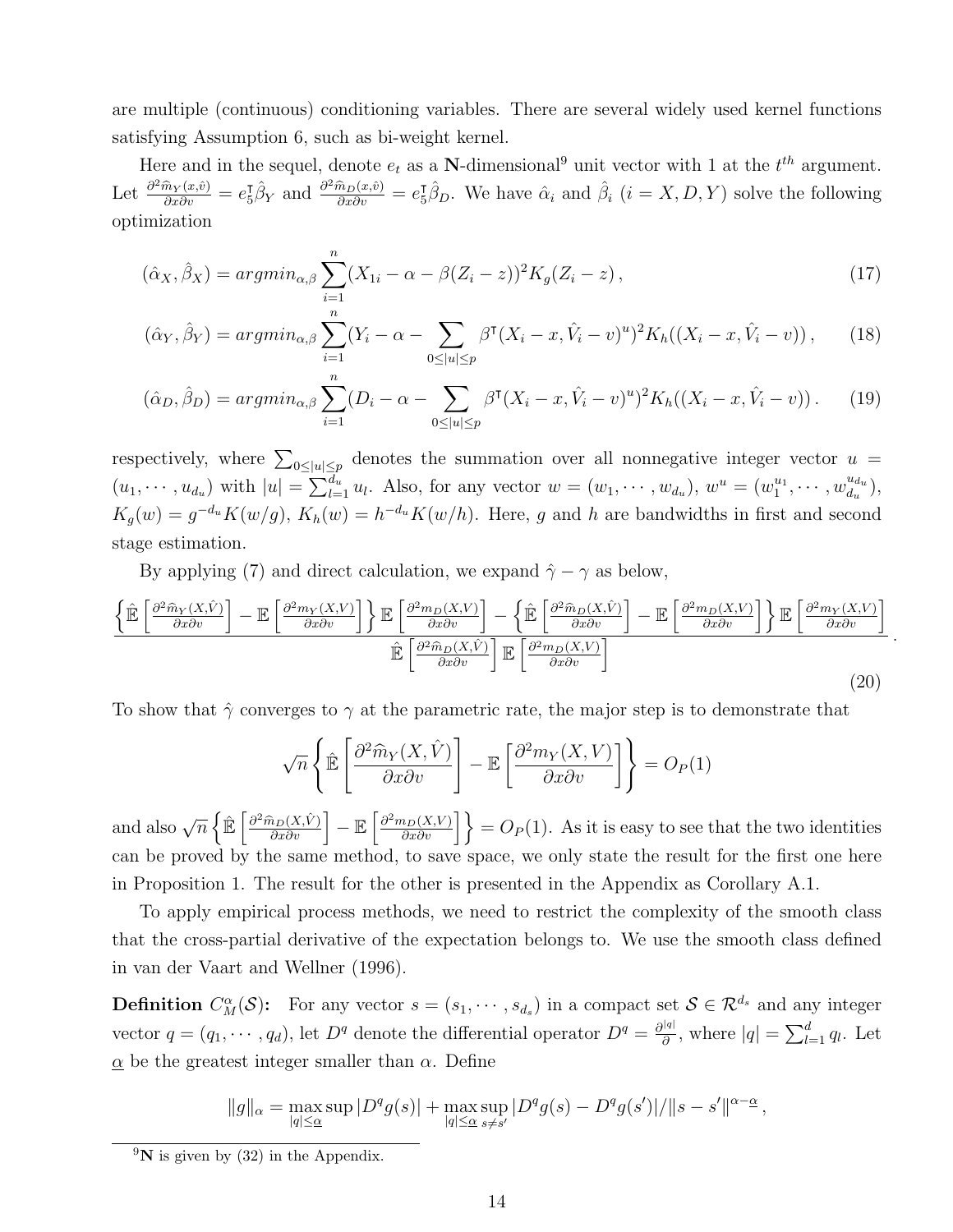where the supremum is taken over the interior of S. Then  $C_M^{\alpha}(\mathcal{S})$  is the set of all continuous functions  $g : \mathcal{S} \mapsto \mathcal{R}$  with  $||g||_{\alpha} \leq M$ .

Before we state our results, we impose the following assumptions.

Assumption 7 For bandwidth g and h, as  $n \to \infty$ , we have  $(i)_{\sqrt{n}g}^{\log n} \to 0$  and  $\sqrt{n}g^4 \to 0$ ; (ii)  $nh^{2p} \to 0$  and  $\frac{nh^6}{\log n} \to \infty$ . (iii)  $ngh^8 \to \infty$ .

Assumption 8  $\frac{\partial^2 m_Y(\cdot,\cdot)}{\partial x \partial v}, \frac{\partial^2 m_D(\cdot,\cdot)}{\partial x \partial v} \in C_M^{\alpha}(\mathcal{S}_{XV}),$  where  $\underline{\alpha} = 2$ .

Assumption 9 Let  $u := D - \mathbb{E}(D|X, V)$ , and  $\xi := \varsigma + \gamma u$ .  $\mathbb{E}[\exp(l|\xi|)|X, V] \leq C$  almost surely for a constant  $C > 0$  and  $l > 0$  small enough.

Assumption 7 provides the conditions on bandwidths h and q. The second part of this assumption is comparable to the corresponding assumption in Li et al. (2003). The first and third part are due to reasons similar to the ones in Corollary 6 in Mammen et al. (2012a). Assumption 7(i) is about the first stage local linear estimation,  $\sqrt{n}g^4 \to 0$  part can be relaxed if a higher order kernel is used<sup>10</sup>. Assumption 8 and Assumption 9 are also used by Mammen et al.  $(2012a)$ to apply empirical process theory. Assumption 8 is for the stochastic equicontinuity argument in empirical process theory. It implies  $\frac{\partial^2 m_Y(X,V)}{\partial x \partial y}$  and  $\frac{\partial^2 m_D(X,V)}{\partial x \partial y}$  belong to a Donsker class by Example 19.9 in van der Vaart (2000). The smooth class is not limited to the one we choose, and this assumption can be replaced by imposing a condition on the bracket entropy of the class directly. Assumption 7 and 8 together will ensure the cccuracy and complexity assumptions in Mammen et al. (2012a) are satisfied, which makes some of their results are applicable to our model.

For any matrix A,  $[A]_{i,j}$  represents the  $(i, j)$  entry of matrix A. We have the following result with the generated regressor  $\hat{V}$ ,

Proposition 1: Under Assumptions 1-9, we have

$$
\sqrt{n}\left\{\hat{\mathbb{E}}\left[\frac{\partial^2 \widehat{m}_Y(X,\hat{V})}{\partial x \partial v}\right] - \mathbb{E}\left[\frac{\partial^2 m_Y(X,V)}{\partial x \partial v}\right] - h^{p-1} \text{Bias}_Y\right\} \stackrel{d}{\to} N(0,\Lambda),
$$

where

$$
\Lambda = 4\mathbb{E}\{\sigma_{\xi}^{2}[R(X,V)]_{5,1}^{2}\} + \left(\mathbb{E}\left[\frac{\partial^{2}m_{Y}(X,V)}{\partial x\partial v}\right]\right)^{2} + \mathbb{E}\left\{V^{2}\mathbb{E}_{X|Z}\left[\frac{\partial^{3}m_{Y}(X,V)}{\partial x\partial v^{2}}\right]^{2}\right\}
$$

$$
-2\mathbb{E}\left\{V\mathbb{E}_{X|Z}\left[\frac{\partial^{3}m_{Y}(X,V)}{\partial x\partial v^{2}}\right]\frac{\partial^{2}m_{Y}(X,V)}{\partial x\partial v}\right\},\
$$

$$
\text{Bias}_{Y} = 2e_{5}^{T}M^{-1}B\mathbb{E}[m_{Y}^{(p+1)}(X,V)],
$$

<sup>10</sup>Suppose  $g = n^{-a}$  and  $h = n^{-b}$ . Then Assumption 7(i) requires  $1/8 < a < 1/2$ . The first part of Assumption 7(ii) and Assumption 7(iii) together require that  $1/(2p) < b < (1-a)/8$ .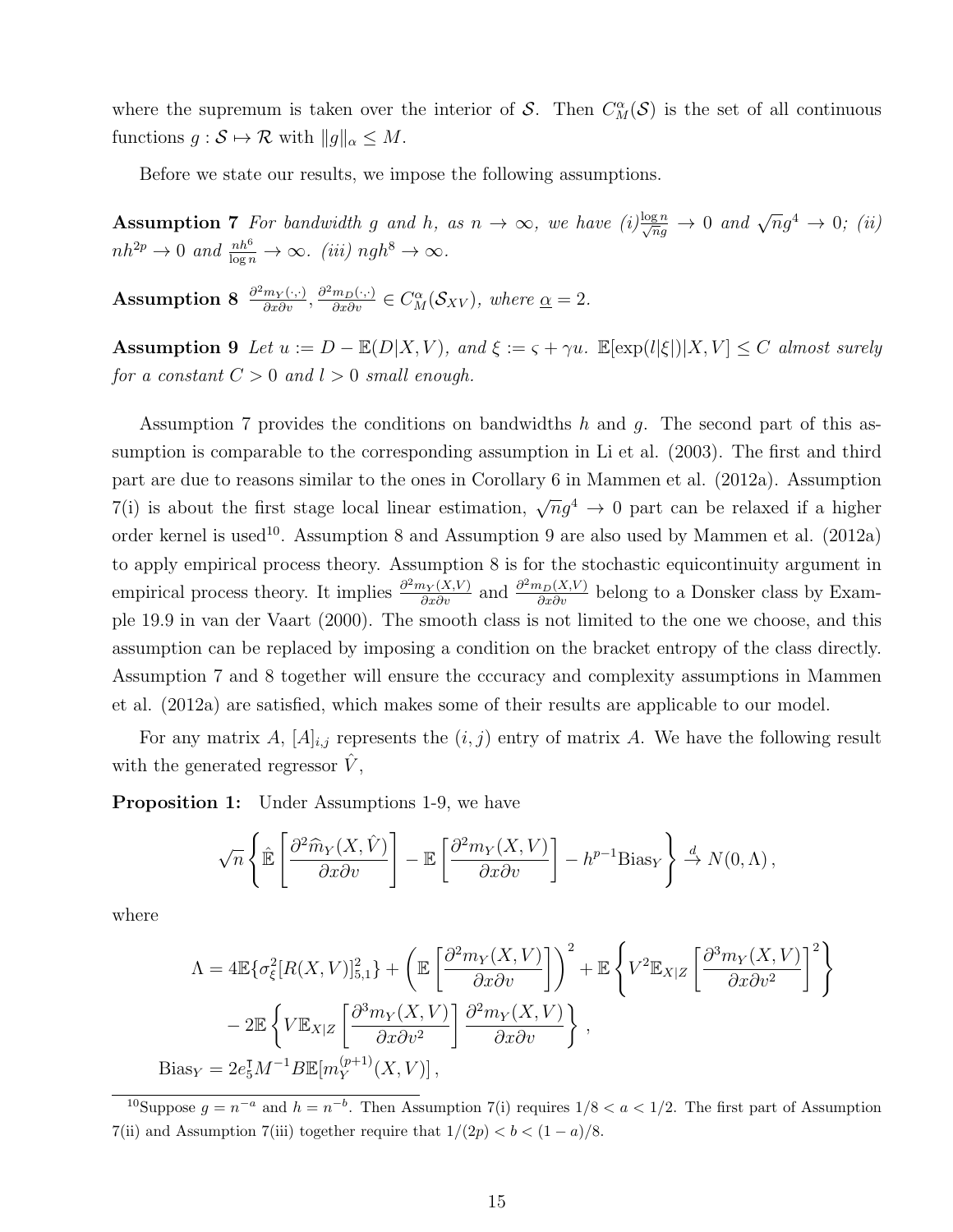$M, B, R(x, v)$  and  $m_Y^{(p+1)}$  $\mathcal{Y}_{Y}^{(p+1)}(x,v)$  are defined by (33), (34), (36) and the line above (36) respectively in the Appendix. The bias term comes from estimation of  $\frac{\partial^2 m_Y(X,V)}{\partial x \partial v}$ . Thus, even if V was observed as opposed to generated we would still have this bias term. Similarly, even if V was observed we would have the first two terms in  $\Lambda$ . The third term in  $\Lambda$  appears because V is estimated and we have to differentiate  $\frac{\partial^2 m_Y(X,V)}{\partial x \partial y}$  with respect to V to deal with this fact. The last term in  $\Lambda$ appears because of the covariance of this additional term in the expansion and  $\frac{\partial^2 m_Y(X_i, V_i)}{\partial x \partial v}$ .

As we can see, this result is about the estimation of the average of second order derivatives. In Li et al. (2003), they show that the estimator of the average of first order derivatives converges at parametric rate. In Proposition 1, we obtain the  $\sqrt{n}$ -consistent result for the estimator of the average of second order derivatives as a by-product, which further extends the existing literature. This propositon may also be useful in estimation of Slutsky matrices or marginal rates of transformation in estimation of production functions<sup>11</sup>.

In the Appendix, we state a result that is analogous to the one in Proposition 1 describing the asymptotic behavior of  $\mathbb{E}\left[\frac{\partial^2 \hat{m}_D(X,\hat{V})}{\partial x \partial v}\right]$ . These two results combined with the specific form of the estimator gives us the theorem below. This is our main result and states that  $\hat{\gamma}$  converges at the parametric rate.

**Theorem 1:** Under Assumptions 1-9, we have

$$
\sqrt{n}(\hat{\gamma} - \gamma) \stackrel{d}{\rightarrow} N\left(0, \frac{1}{\left(\mathbb{E}\left[\frac{\partial^2 m_D(X, V)}{\partial x \partial v}\right]\right)^2} 4\sigma_s^2 \mathbb{E}\{([R(X, V)]_{5,1})^2\}\right),\tag{21}
$$

where  $\sigma_{\varsigma}^2$  is the variance of  $\varsigma$ . Recall that  $\varsigma = \varepsilon - \mathbb{E}(\varepsilon | X, V) = \varepsilon - \rho(V)$ .  $[R(x, v)]_{5,1}$  is the  $(5, 1)$  entity in the matrix  $R(x, v)$  defined by equation (36) in the Appendix. The  $R(x, v)$  matrix depends on the kernel function as well as  $f_{X,V}(x, v)$  and its first and second order derivatives.

Each piece in the expression for the asymptotic variance of our estimator can be estimated by corresponding sample quantities. For example,  $\mathbb{E}\left[\frac{\partial^2 m_D(X,V)}{\partial x \partial v}\right]$  can be estimated by  $\sum_{i=1}^n$ 1 n  $\frac{\partial^2 \hat{m}_D(X_i, \hat{V}_i)}{\partial x \partial v}$ . Similarly,  $\mathbb{E}\{([R(X,V)]_{5,1})^2\}$  can be estimated by  $\frac{1}{n}\sum_{i=1}^n\left(\hat{[R(X_i,\hat{V}_i)]_{(5,1)}}\right)^2$ , where  $\hat{R}(X_i,\hat{V}_i)$  is a matrix defined analogously to  $R(X, V)$  in which  $f_{X,V}(x, v)$  and its first and second order derivatives are replaced by their corresponding consistent estimators, which, of course use the generated regressor values  $\hat{V}_i$ . Finally,  $\sigma_{\varsigma}^2$  can be estimated by  $\frac{1}{n}\sum_{i=1}^n \hat{\varsigma}_i^2$ , where  $\hat{\varsigma}_i$  are the residuals obtained from a non-parametric regression of  $Y - D\hat{\gamma}$  on X and  $\hat{V}$ .

The result indicates that our estimator has no bias terms from the local polynomial regression. This desirable property comes from the special ratio form of the estimator we proposed and also the equality (7), as the bias terms from the estimation of the denominator and numerator exactly cancel each other.

 $11$ We would like to thank an anonymous referee for this suggestion.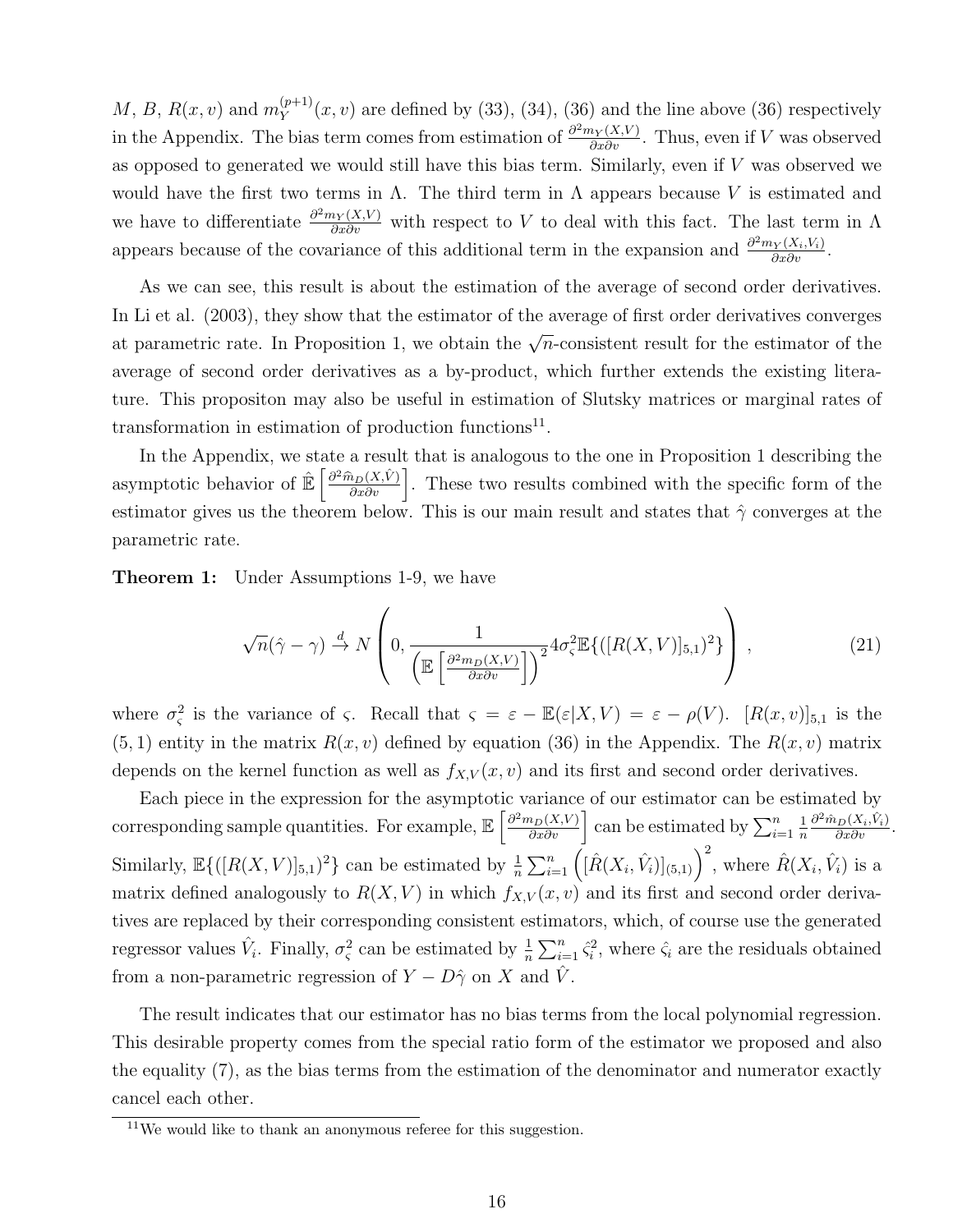$\lambda(\cdot)$  and  $\rho(\cdot)$  can be estimated by regressing  $Y - \hat{\gamma}D$  on  $X, \hat{V}$  as in Mammen et al. (2012a). As  $\hat{\gamma}$  converges at parametric rate, the result in Mammen et al. (2012a) holds. Therefore, we can apply Mammen et al. (2012a) directly.

## 4 Empirical Example

#### 4.1 Background

Smoking during pregnancy and its causal effect on birth outcomes has been a long standing issue in both medical and policy circles. Medical literature has established a link between maternal smoking and adverse birth outcomes, primarily measured by the effect on average birth weights. The most comprehensive treatment of the question is provided by Almond et al. (2005), under a selection-on-observables framework, and estimates a significant difference in birth weights of around 200 grams between smokers and non-smokers. However, the primary concerns involved in estimating the causal effect of maternal smoking on birth weights is the lack of an exogenous source of variation to help deal with potential selection concerns between smokers and non-smokers. It is particularly hard to find a source of variation that is correlated with smoking during pregnancy but uncorrelated with unobserved 'mothering ability'. As Caetano (2015) argues even after using the most comprehensive set of controls, as in Almond et. al. (2005), there is significant left over selection that hinders meaningful causal inference. The framework developed in this paper can potentially help contribute to this persistent problem in the literature.

To formulate the empirical setup more precisely, consider the question explored by Currie and Moretti: the effect of maternal education on birth outcomes. Their setup can be expressed in terms of the standard case of one endogenous variable, mother's education attainment, and one instrumental variable, the number of colleges in the county where the mother was resident at age 17.<sup>12</sup> Applying this setup to our question we can have two potentially endogenous variables of interest in our structural equation: maternal education and maternal smoking, and an IV for the former. Thus using the framework developed so far in this paper, we can use the artificially generated exogenous source of variation to estimate the causal effect of smoking on birth weight.

#### 4.2 Data

We use Vital Statistics data from 1993-2002 and closely follow the sample restrictions used by Currie and Moretti. In particular, we restrict our sample to all singleton births to White mothers aged between 24 and 45 years. We also drop mothers that reside in counties with less than 100,000 population and where we lack information on the instrument. This leaves us with a sample size

<sup>&</sup>lt;sup>12</sup>In their paper, CM actually include separate IVs for the number of four-year colleges and the number of two-year colleges in the county of the mother at age 17.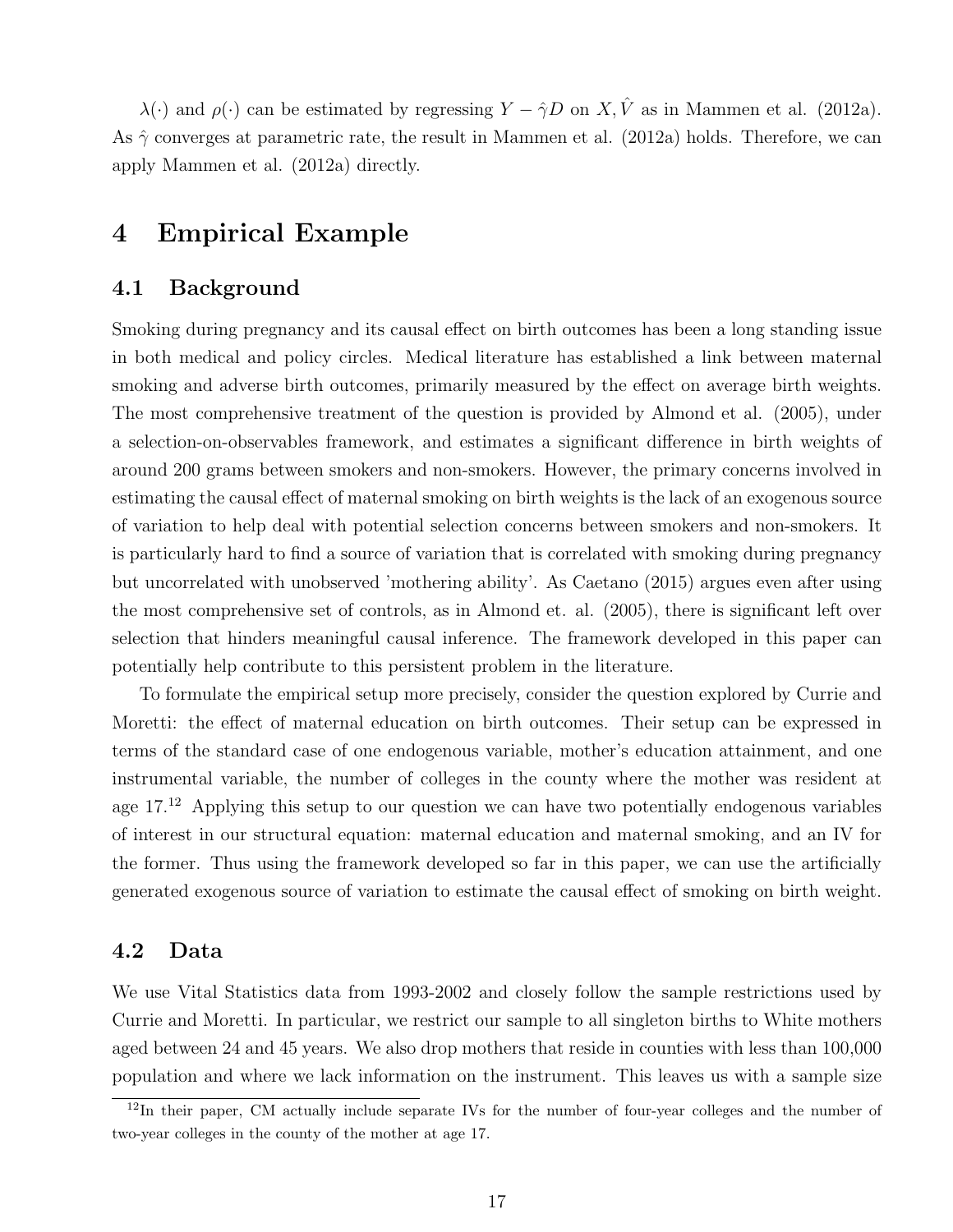of close to 2.2 million births. The key variables of interest for us are the two endogenous variables in our framework, the number of years of schooling of the mother,  $X$ , and the reported number of cigarettes smoked by the mother during pregnancy, D. Following the previous literature, our key birth outcome of interest is the birth weight of an infant in grams,  $Y^{13}$  Our instrument,  $Z$ , is the total number of four-year and two-year colleges in the county where the mother resides at age 17.<sup>14</sup>

#### 4.3 Estimation

The first step of the estimation calculates the control function  $V$  using a local linear regression with maternal education, X regressed on the instrument  $Z$ .<sup>15</sup> In the next step, we estimate conditional expectations of both  $Y$  and  $D$  given  $X$  and  $V$  using a degree three bivariate local polynomial regression.<sup>16</sup> Using the estimation results we can construct,  $\frac{\partial^2 E(Y|X,V)}{\partial X \partial V}$  and  $\frac{\partial^2 E(D|X,V)}{\partial X \partial V}$ , respectively.<sup>17</sup> The final step then takes the ratio of the two sample averages as given in equation (16) to calculate  $\hat{\gamma}$ , the effect of maternal smoking on birth weight.

### 4.4 Results

This subsection presents the results from the above outlined procedure to estimate the causal effect of smoking during pregnancy on birth weight. The first column of table 1 reports OLS results using the basic set of controls described above and estimates an effect of -17.61 grams per cigarette smoked during pregnancy.<sup>18</sup> Specification - II then uses a much more detailed set of covariates including demographics of the parents, pregnancy characteristics, pregnancy history, and various interactions between them. This specification closely follows the most comprehensive

<sup>18</sup>We follow Currie and Moretti closely for this specification.

 $13$ In our empirical setting we follow the baseline model given by equation (3) and (4), and remain in a partially linear setup. Given that the effect of smoking during pregnancy on birth weight is primarily physiological, we do not expect an interaction between smoking and education in our structural equation. We thank an anonymous referee for stressing on this point.

<sup>&</sup>lt;sup>14</sup>We are extremely grateful to Janet Currie and Enrico Moretti for graciously providing us with their novel dataset on college openings in the US.

<sup>&</sup>lt;sup>15</sup>In a preliminary step maternal education X is regressed on maternal age dummies, 10-year birth of cohort dummies and mother's county-at-age-17\*year of birth fixed effects, and the residual from this regression is used in the local linear regression to calculate  $V$ . In addition, we also restrict to mothers with education levels between  $7$ and 17 years of schooling to hone on to the sample for which the openings of new colleges is likely to be the most relevant.

 $16$ This birth weight variable is cleaned off the variation solely due to maternal age dummies, 10-year birth cohort dummies and mother's county-at-age-17\*year of birth fixed effects.

<sup>&</sup>lt;sup>17</sup>Given the massive size of our dataset we have 227,880 unique combinations of X and V at which the local polynomial regressions have to be evaluated. We therefore, run the local polynomial regression at 10% of the total number of unique combinations. Results are robust even when we increase this to 20% for select combinations of bandwidths of  $X$  and  $V$ .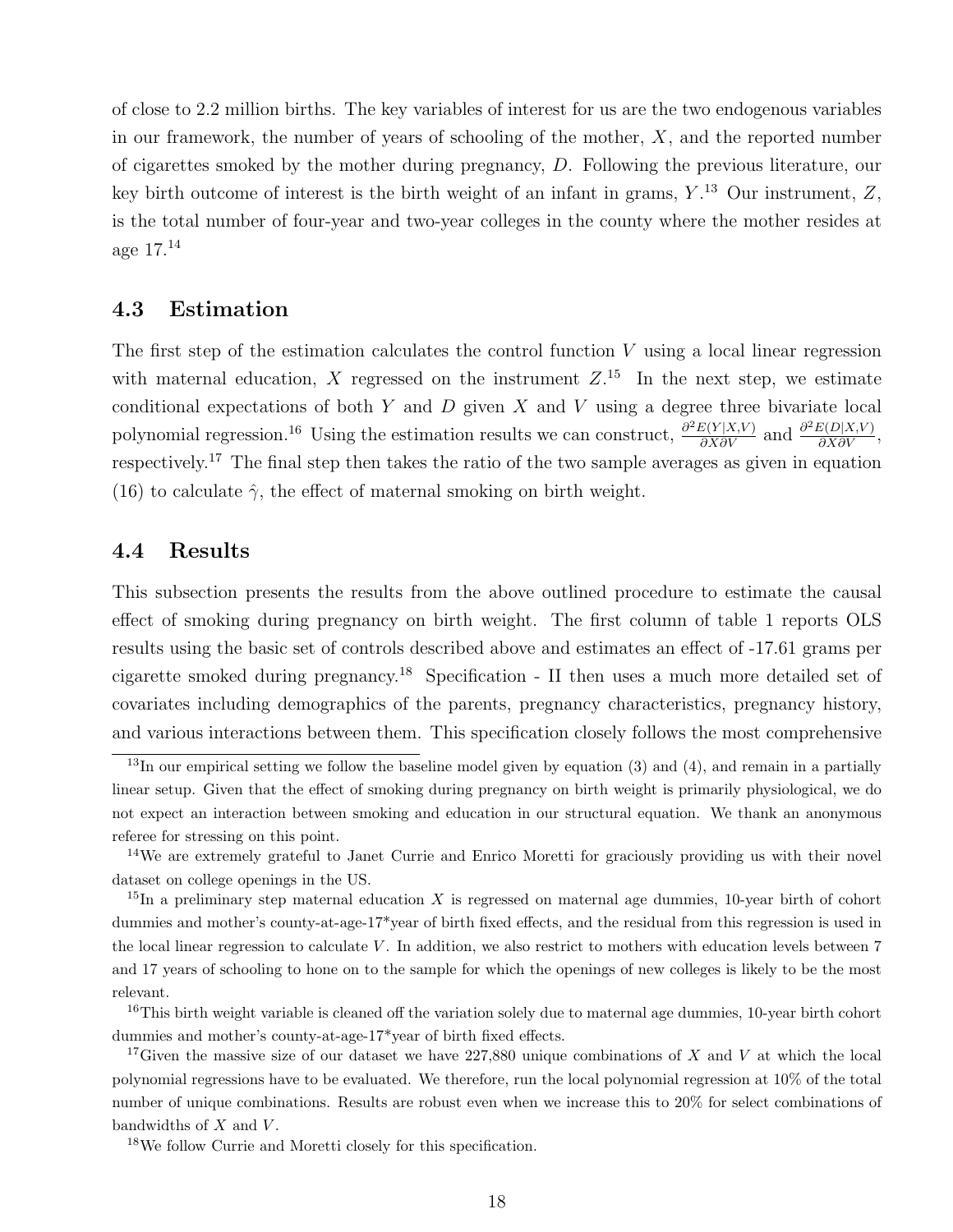|                        | <b>OLS</b>           |                                   | Local Polynomial                                                         |                       |
|------------------------|----------------------|-----------------------------------|--------------------------------------------------------------------------|-----------------------|
|                        |                      |                                   | Spec - I Spec - II $h_X = 3; h_{\hat{V}} = 1$ $h_X = 5; h_{\hat{V}} = 3$ |                       |
| Cigarettes Smoked      | (0.198)              | $-17.61***$ $-16.08**$<br>(0.183) | $-26.22**$<br>(1.302)                                                    | $-24.47**$<br>(0.050) |
| Years of Schooling     | $18.20**$<br>(0.631) | $12.27**$<br>(0.644)              |                                                                          |                       |
| Number of Observations | 2,257,460            | 2,257,460                         | 2,257,460                                                                | 2,257,460             |

Table 1: Effect of Maternal Smoking on Birth Weight

\*\*,\* Indicates significance at 1, and 5 percent, respectively. OLS specification - I includes non-parametric controls for mother's age, dummies for 10-year birth cohort and mother's county-at-age-17\*year of birth fixed effect. Specification - II controls for a more elaborate set of controls with various interactions and closely follows the one used by Almond et. al. The last two columns then present estimates using our methodology and employ a bi-variate local polynomial of degree 3. Standard errors are calculated as per Theorem 1.

one used in the literature so far by Almond et. al. We see a slight reduction of 1.5 grams in the effect of each cigarette smoked on birth weight using the full set of controls.

The last two columns finally present results from the methodology developed in this paper, implementing the estimation details given in the above section. Using a degree 3 bivariate local polynomial estimator, we find an effect size of −26.22 grams per cigarette smoked, which is significantly larger in magnitude compared to the OLS estimates. We use different combinations for the bandwidth of X and V and report two of those in table 1. Table 2 then documents nine different combinations of the two bandwidths. These reported results are also robust to running a degree 5 polynomial instead of 3 and by using different bandwidths for the first stage estimation of the control function  $V$ .

One might expect the OLS estimates to actually decrease in magnitude given that mother's who smoke are more likely to be selected negatively on unobservables. However, our estimation methodology is inherently instrument variable based, and hence recovers only a local average treatment effect (LATE). Using terminology from the treatment effects literature, the group of 'compliers' for our IV are mothers who are more likely to go to college as a result of more college openings in their county of residence. These mothers, in turn, are also more likely to be positively selected on other unobservable dimensions which could be positively correlated with mothering ability. This, therefore, can account for the increase in magnitude in effect sizes that we document using our methodology compared to the OLS estimates.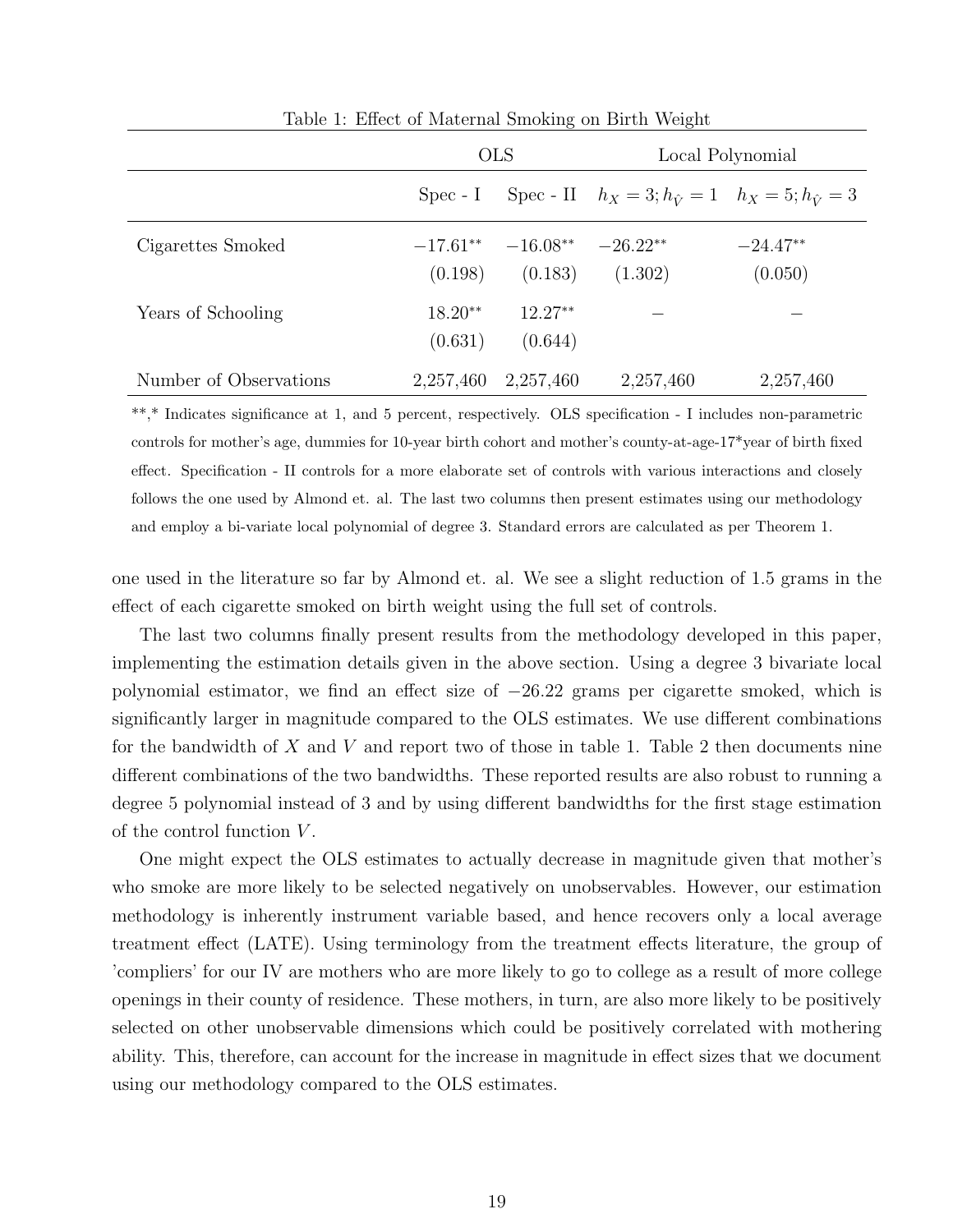|                           | Bandwidth $(h_X)$ |                                   |   |  |
|---------------------------|-------------------|-----------------------------------|---|--|
| Bandwidth $(h_{\hat{V}})$ | 3                 | 4                                 | 5 |  |
| 1                         |                   | $-26.22** -26.26** -25.96**$      |   |  |
|                           |                   | $(1.302)$ $(1.615)$ $(0.093)$     |   |  |
| $\overline{2}$            |                   | $-27.09***$ $-26.12**$ $-25.97**$ |   |  |
|                           |                   | $(0.396)$ $(0.238)$ $(0.054)$     |   |  |
| 3                         | $-26.00**$        | $-24.85 -24.47**$                 |   |  |
|                           |                   | $(0.304)$ $(0.119)$ $(0.050)$     |   |  |

Table 2: Effect of Maternal Smoking on Birth Weight -

\*\* Indicates significance at the 1% level. Each estimate of  $\gamma$  is calculated using a degree bivariate local polynomial specification. Given the large sample size of our data we evaluate the local polynomial regressions at a 10% random sample of the total number of unique combinations of  $X$  and  $V$ . These leave us with  $22,786$  evaluations each for  $\frac{\partial^2 E(Y|X,V)}{\partial X \partial V}$  and  $\frac{\partial^2 E(D|X,V)}{\partial X \partial V}$ , respectively. Standard errors are calculated as per Theorem 1.

### 5 Conclusion

In this paper, we propose a novel identification method which delivers identification of marginal effects of multiple endogenous variables, with a single instrument that could even be binary. Our baseline model is partially linear. We also outline how our identification method can be extended to show identification in two non-parametric models. These extensions further highlight the identifying power of the assumptions we make. While these assumptions are able to deliver identification of parameters of interest in models with multiple endogenous variables with few, even a single instrument, in applying our method, one has to discuss carefully the plausibility of our identifying assumptions in the context of the application at hand. We would like to stress that our proposed methodology does not provide a panacea for the lack of an available instrumental variable, but instead provides an additional methodology to the toolkit of empirical researchers. For our baseline model we develop a new and simple estimator for the coefficient of the endogenous regressor(s), D, for which no instrument is available. We provide the asymptotic behavior of this estimator for the case when D is scalar, and show that the proposed estimator is  $\sqrt{n}$ -normal. A by-product of our method is an  $\sqrt{n}$ -consistent estimator of the average of second order derivatives, which is also a new result in the literature to our knowledge. In the empirical section, we use the methods proposed in this paper to assess the causal impact of mother's smoking during pregnancy on the infant's birth weight. Our results seem to be in line with findings of the previous literature. We leave detailed analysis of the non-parametric extensions we outlined for future research.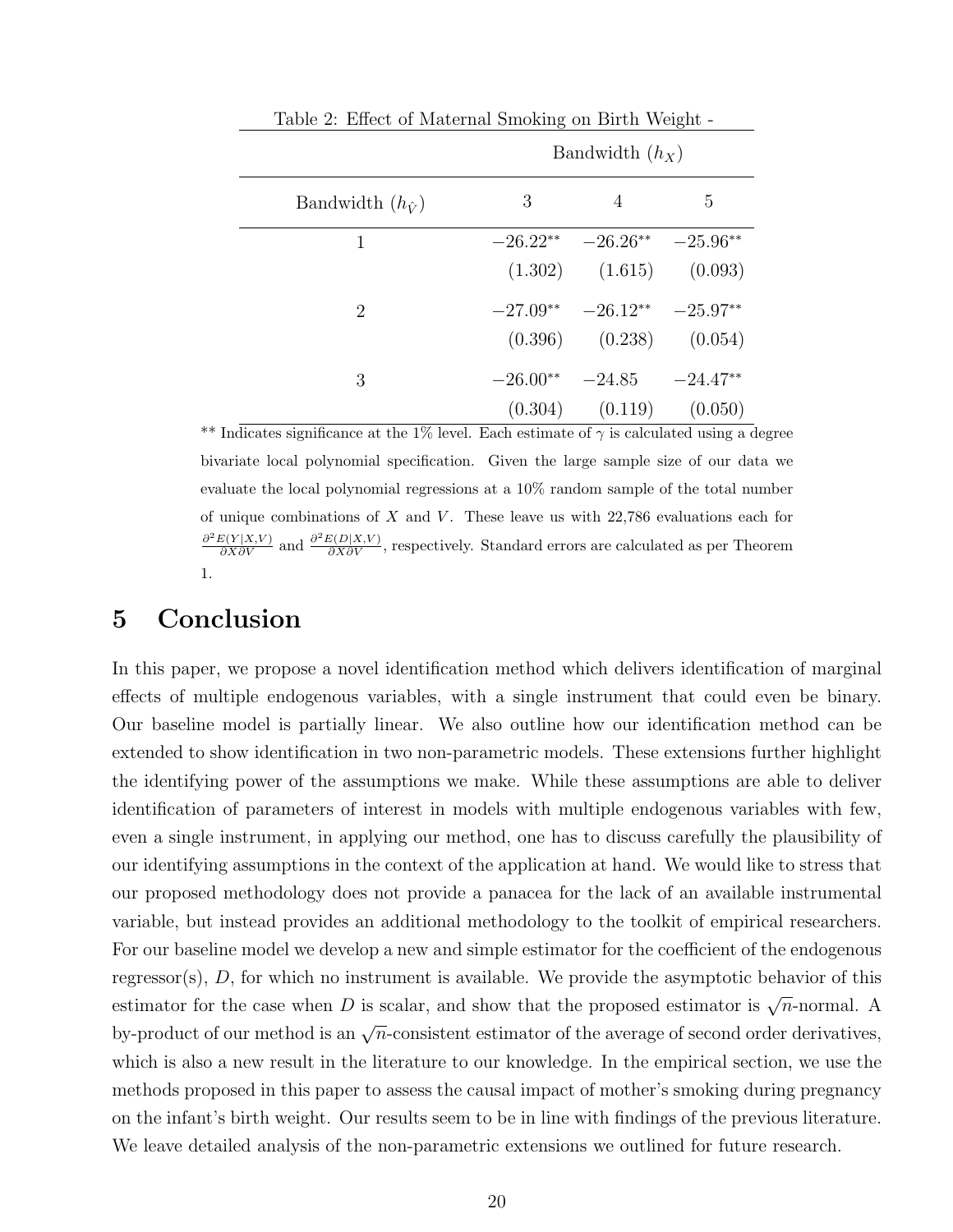# References

- [1] Ai, C. and X. Chen (2003). Efficient Estimation of Models with Conditional Moment Restrictions Containing Unknown Functions. Econometrica 71 (6), 1795-1843.
- [2] Almond Douglas, Kenneth Y. Chay and David S. Lee (2005). The Costs of Low Birth Weight. Quarterly Journal of Economics  $120$  (3), 1031-1083.
- [3] Blundell, R. W. and J.L. Powell (2003). Endogeneity in Nonparametric and Semiparametric Regression Models. Advances in Economics and Econometrics: Theory and Applications, Eighth World Congress, Vol. II. Cambridge: Cambridge University Press.
- [4] Blundell, R. and J. Powell (2004). Endogeneity in Semiparametric Binary Response Models. Review of Economic Studies 71, 655-679.
- [5] Caetano, C. (2015). A Test of Endogeneity without Instrumental Variables in Models with Bunching. Econometrica 83, 1581-1600.
- [6] Caetano, C. and J. C. Escanciano (2015). Identifying Multiple Marginal Effects with a Single Binary Instrument or by Regression Discontinuity. Unpublished Manuscript.
- [7] Caetano, C. and J. C. Escanciano (2016). Identifying Marginal Effects Using Covariates. Unpublished Manuscript.
- [8] Caetano, G. and V. Maheshri (2016). Identifying Dynamic Spillovers of Crime with a Causal Approach to Model Selection. Forthcoming, Quantitative Economics.
- [9] Chen, X. and D. Pouzo (2009). Efficient Estimation of Semiparametric Conditional Moment Models with Possibly Nonsmooth Residuals. Journal of Econometrics 152, 46-60.
- [10] Currie, Janet and Enrico Moretti (2003). Mother's Education and the Intergenerational Transmission of Human Capital: Evidence from College Openings. Quarterly Journal of Economics **118** (4), 1495-1532.
- [11] D'Haultfoeuille, X. and P. Février (2015). Identification of Nonseparable Triangular Models With Discrete Instruments. Econometrica 83, 1199-1210.
- [12] Escanciano, J.C., D.T. Jacho-Ch´avez and A. Lewbel (2012). Identification and Estimation of Semiparametric Two Step Models. Unpublished manuscript.
- [13] Escanciano, J.C., D.T. Jacho-Chávez, and A. Lewbel (2014). Uniform Convergence of Weighted Sums of Non and Semiparametric Residuals for Estimation and Testing. Journal of Econometrics 178 (P3), pages 426-443.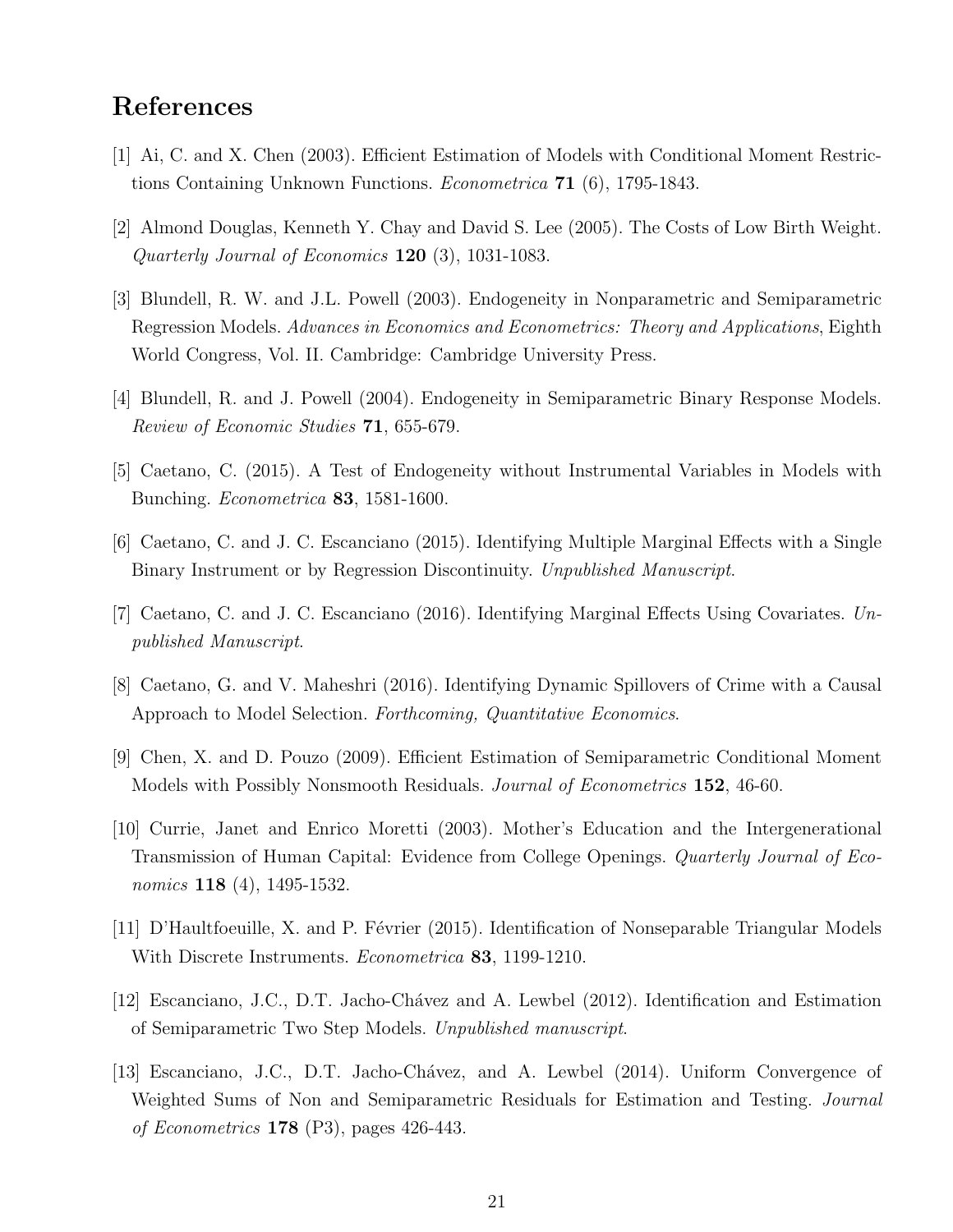- [14] Florens, J.-P. (2003). Inverse Problems and Structural Econometrics: the Example of Instrumental Variables. Advances in Economics and Econometrics: Theory and Applications, Eight World Congress, Econometric Society Monograph Series, ESM 36, Volume II, 284-312. Cambridge: Cambridge University Press.
- [15] Florens, J.-P., J. Johannes and S. Van Bellegem (2012). Instrumental Regression in Partially Linear Models. The Econometrics Journal 15 (2), 304-324.
- [16] Hahn, J. and G. Ridder (2013). The Asymptotic Variance of Semi-parametric Estimators with Generated Regressors. *Econometrica* **81**, 315-340.
- [17] Heckman, J. J., H. Ichimura, and P. Todd (1998). Matching as an Econometric Evaluation Estimator. Review of Economic Studies 65, 261-294.
- [18] Hoderlein, S., L. Su, H. White and T. Yang (2014). Testing for Monotonicity in Unobservables under Unconfoundedness. Working Paper, Dept. of Economics, Boston College.
- [19] Huang, L. and N. Yıldız (2013). Identification of Causal Effects in a Triangular Model with Endogenous Regressors. Camp Econometrics NY VIII Poster.
- [20] Imbens, G. W. and W.K. Newey (2009). Identification and Estimation of Triangular Simultaneous Equations Models Without Additivity. Econometrica 77, 1481-1512.
- [21] Jacob, B., L. Lefgren and E. Moretti (2007). The Dynamics of Criminal Behavior: Evidence from Weather Shocks The Journal of Human Resources 42, 489-527.
- [22] Klein, R. W. and R. H. Spady (2013). An Efficient Semiparametric Estimator for Binary Response Models. Econometrica 61, 387-421.
- [23] Kramer (1987). Determinants of Low Birth Weight: Methodological Assessment and Metaanalysis. Bull World Health Organ 65, 663-737.
- [24] Lee (2013). Partial Mean Processes with Generated Regressors: Continuous Treatment Effects and Nonseparable Models. Working paper.
- [25] Lewbel, A., X. Lu and L. Su (2015). Specification Testing for Transformation Models with an Application to Generalized Accelerated Failure-Time Models. Journal of Econometrics 184, 81-96.
- [26] Li, Q., Lu and Ullah (2003). Multivariate Local Polynomial Regression for Estimating Average Derivatives. Journal of Nonparametric Statistics 15:4-5, 607-624.
- [27] Lu, X. and H. White (2014). Testing for Separability in Structural Equations. Journal of Econometrics 182, 14-26.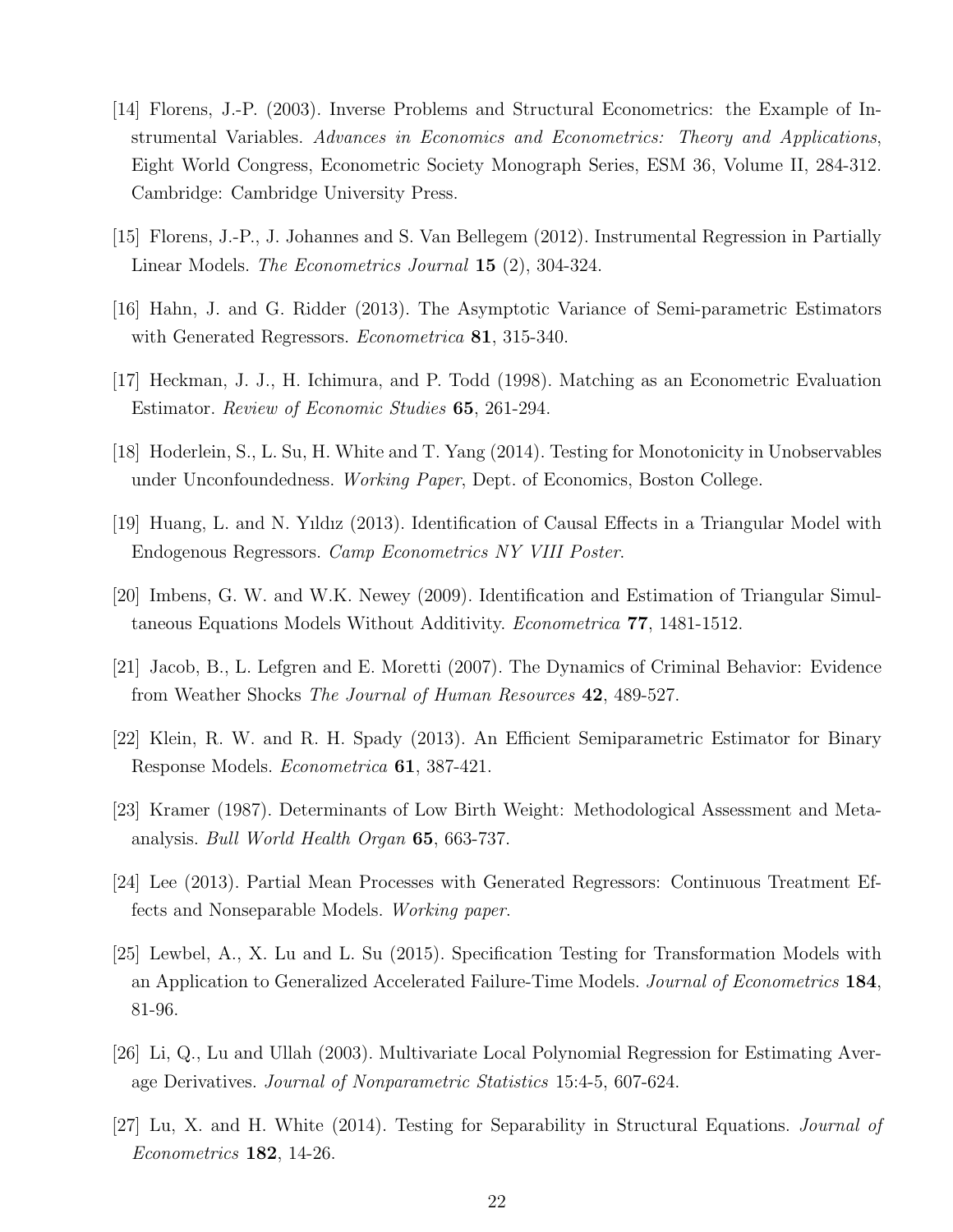- [28] Mammen, E., C. Rothe, and M. Schienle (2012a). Nonparametric Regression with Nonparametrically Generated Covariates. Annals of Statistics 40, 1132-1170.
- [29] Mammen, E., C. Rothe, and M. Schienle (2012b). Semiparametric Estimation with Generated Covariates, forthcoming in Econometric Theory.
- [30] Masry, E. (1996a). Multivariate Regression Estimation Local Polynomial Fitting for Time Series. Stochastic Processes and Their Applications **65**, 81-101.
- [31] Masry, E. (1996b). Multivariate Local Polynomial Regression for Time Series: Uniform Strong Consistency and Rates. Journal of Time Series Analysis 17, 571-599.
- [32] Newey, W.K., J.L. Powell and F. Vella (1999). Nonparametric Estimation of Triangular Simultaneous Equations Models. Econometrica 67, 565-603.
- [33] Robinson, P.M. (1988). Root-N-consistent Semiparametric Regression. Econometrica 56 (4), 931-954.
- [34] Speckman, P. (1988). Kernel Smoothing in Partial Linear Models. Journal of the Royal Statistical Society. Series B (Methodological), 413-436.
- [35] Tominey, Emma (2007). Maternal Smoking during Pregnancy and Early Child Outcomes. CEP Discussion Papers. Centre for Economic Performance, LSE.
- [36] Torgovitsky, T. (2015). Identification of Nonseparable Models Using Instruments with Small Support. Econometrica 83, 1185-1197.
- [37] van der Vaart, A. (2000). Asymptotic Statistics. Cambridge Series in Statistical and Probabilistic Mathematics. Cambridge University Press.
- [38] van der Vaart, A., and J. Wellner (1996). Weak Convergence and Empirical Processes: with Applications to Statistics. Springer Verlag.
- [39] Wooldridge, J. M. (2010). Econometric Analysis of Cross Section and Panle Data, 2nd ed., The MIT Press.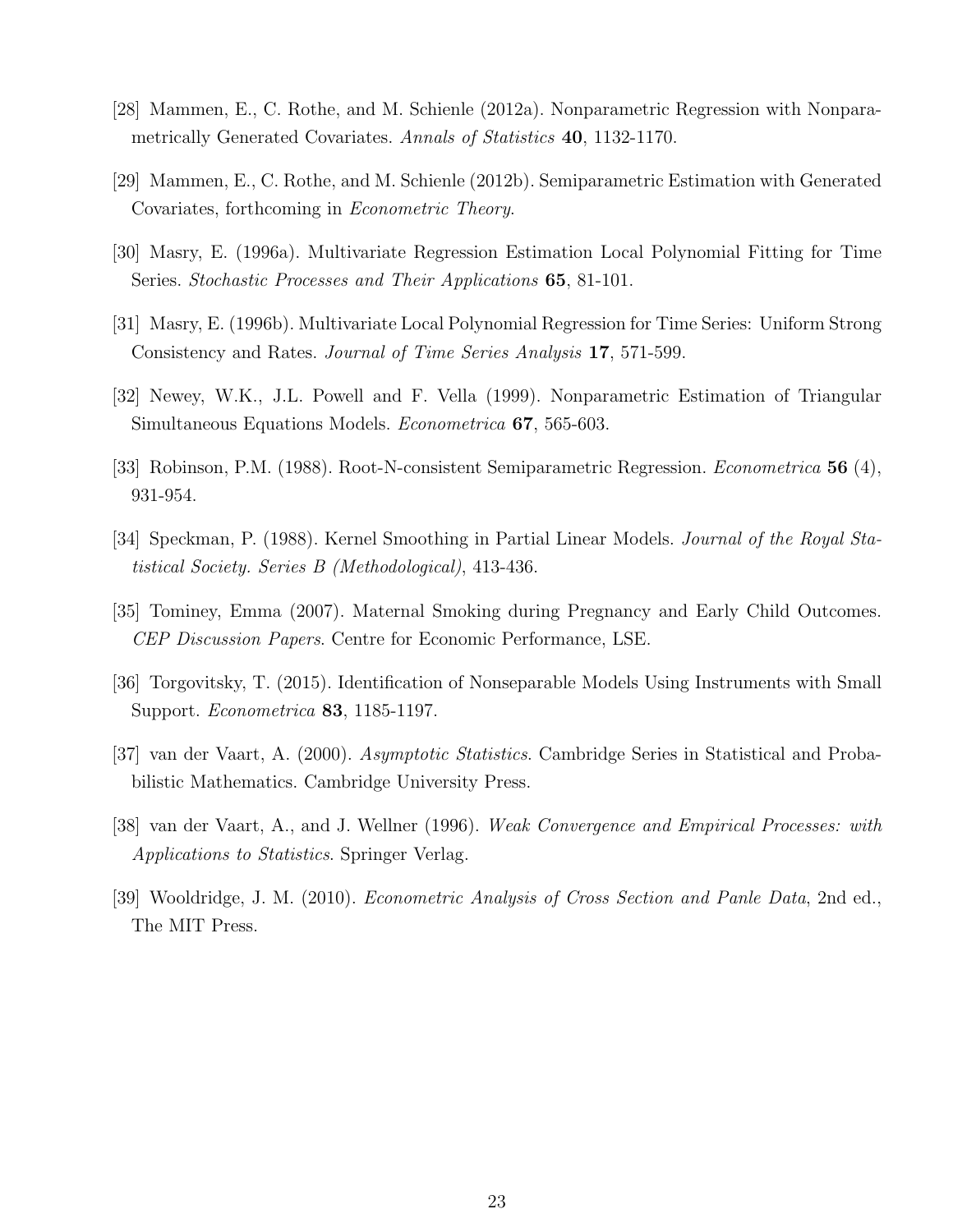# A Mathematical Proof

We first introduce the definition of empirical measure that is commonly used in empirical process theory. For any  $X_1, \dots, X_n$  that are i.i.d. random variables with distribution P and for any measurable function  $\phi$ , the empirical measure  $G_n$  is defined as

$$
\phi \mapsto G_n \phi = \sqrt{n} (P_n - P)\phi = \sqrt{n} \left[ \frac{1}{n} \sum_{i=1}^n \phi(X_i) - \mathbb{E}\phi \right]. \tag{22}
$$

We first prove Proposition 1, which indicates that  $\sqrt{n}\left\{\mathbb{\hat{E}}\left[\frac{\partial^2 \hat{m}_Y(X,\hat{V})}{\partial x \partial v}\right] - \mathbb{E}\left[\frac{\partial^2 m_Y(X,V)}{\partial x \partial v}\right]\right\} = O_P(1)$ . Similarly, we have Corollary A.1 which states that  $\sqrt{n}\left\{\mathbb{\hat{E}}\left[\frac{\partial^2 \hat{m}_D(X,\hat{V})}{\partial x \partial v}\right] - \mathbb{E}\left[\frac{\partial^2 m_D(X,V)}{\partial x \partial v}\right]\right\} = O_P(1)$ . Finally, combining the results of these two results and rearranging (20) we obtain the results of Theorem 1.

Proof of Proposition 1: We use the directional derivative to decompose the influences of the generated regressor. Following the proof of Corollary 6 in Mammen et al. (2012a), let

$$
\bar{\phi}(x, z) = (\bar{\phi}_1, \bar{\phi}_2) = \left(\frac{\partial^2 m_Y(x, \bar{\phi}_2(x, z))}{\partial x \partial v}, x_1 - \pi(z)\right),
$$
  

$$
\hat{\phi}(x, z) = (\hat{\phi}_1, \hat{\phi}_2) = \left(\frac{\partial^2 \hat{m}_Y(x, \hat{\phi}_2(x, z))}{\partial x \partial v}, x_1 - \hat{\pi}(z)\right),
$$

where  $\bar{\phi}$  represents the true regression function and  $\hat{\phi}$  is the estimator.

For any  $\phi = (\phi_1, \phi_2)$ , define

$$
S_n(\phi) := \frac{1}{n} \sum_{i=1}^n \phi_1(X_i, \phi_2(X_i, Z_i)) - \mathbb{E}\left[\frac{\partial^2 m_Y(X, V)}{\partial x \partial v}\right].
$$

Then the directional derivative can be written as

$$
\dot{S}_n(\bar{\phi})[\phi - \bar{\phi}] = \lim_{s \to 0} \frac{1}{s} [S_n(\bar{\phi} + s(\phi - \bar{\phi})) - S_n(\bar{\phi})]
$$
\n
$$
= \lim_{s \to 0} \frac{1}{s} \frac{1}{n} \sum_{i=1}^n \{ [\bar{\phi}_1 + s(\phi_1 - \bar{\phi}_1)](X_i, \bar{\phi}_2 + s(\phi_2 - \bar{\phi}_2)) - \bar{\phi}_1(X_i, \bar{\phi}_2 + s(\phi_2 - \bar{\phi}_2))
$$
\n
$$
+ \bar{\phi}_1(X_i, \bar{\phi}_2 + s(\phi_2 - \bar{\phi}_2)) - \bar{\phi}_1(X_i, \bar{\phi}_2) \}
$$
\n
$$
= \frac{1}{n} \sum_{i=1}^n [\phi_1 - \bar{\phi}_1](X_i, \bar{\phi}_2) + \frac{1}{n} \sum_{i=1}^n \frac{\partial \bar{\phi}_1}{\partial v}(X_i, \bar{\phi}_2) \cdot [\phi_2 - \bar{\phi}_2](X_i, Z_i)
$$
\n
$$
=: T_{1,n}(\phi) + T_{2,n}(\phi).
$$
\n(23)

For any  $\phi = (\phi_1, \phi_2)$  with bounded second derivatives, we have that

$$
||S_n(\phi) - S_n(\bar{\phi}) - \dot{S}_n(\bar{\phi})[\phi - \bar{\phi}]||_{\infty}
$$
  
=  $O(||\phi_2 - \bar{\phi}_2||_{\infty}^2) + O\left(||\phi_2 - \bar{\phi}_2||_{\infty} \left\| \frac{\partial \phi_1}{\partial v} - \frac{\bar{\phi}_1}{\partial v} \right\|_{\infty}\right) =: \text{s.o.}(\phi).$  (24)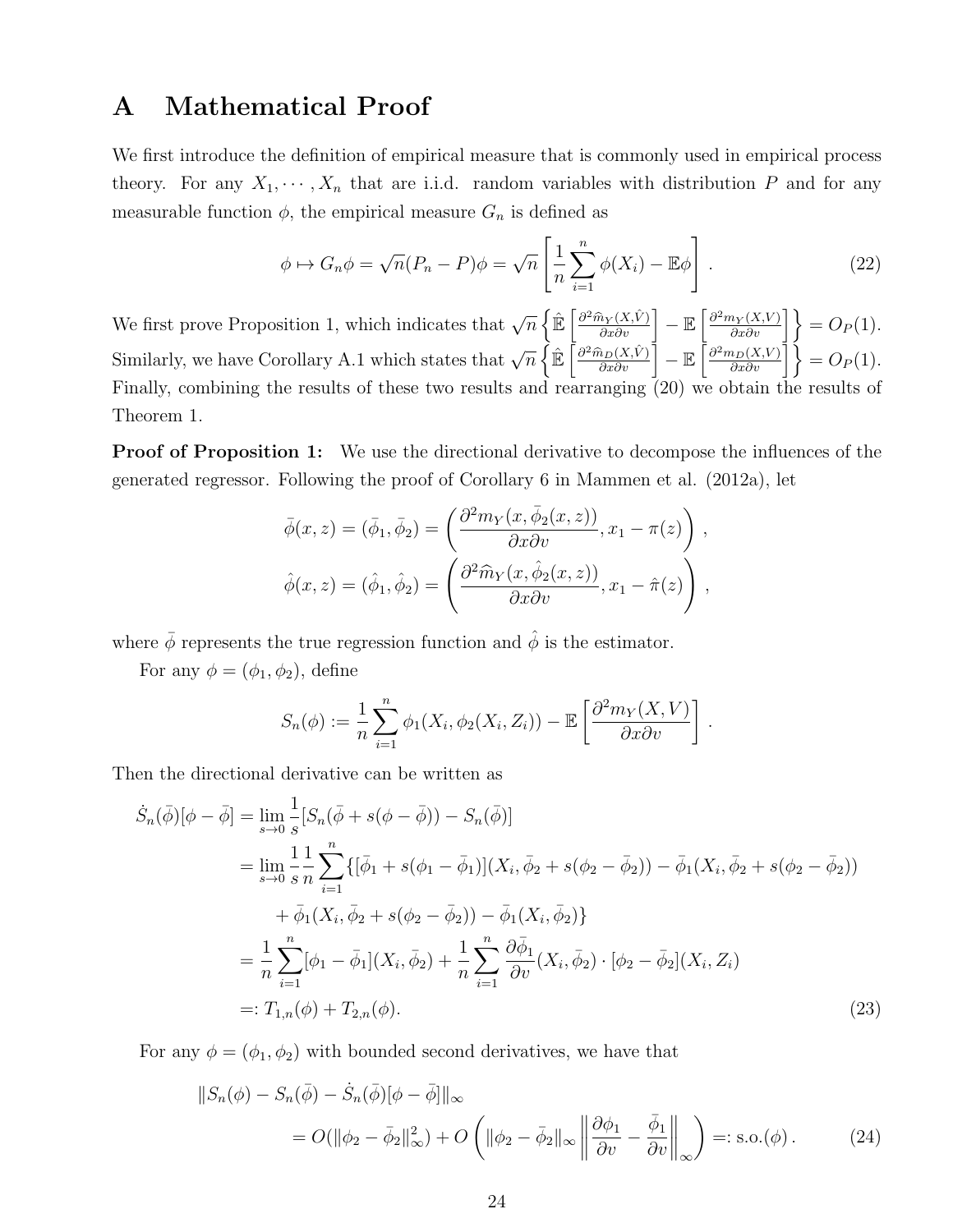where s.o.( $\phi$ ) defined above is later shown to be of small order. Replacing  $\phi$  in (24) by the estimator  $\phi$ , we have

$$
S_n(\hat{\phi}) = \hat{\mathbb{E}} \left[ \frac{\partial^2 \hat{m}_Y(X, \hat{V})}{\partial x \partial v} \right] - \mathbb{E} \left[ \frac{\partial^2 m_Y(X, V)}{\partial x \partial v} \right]
$$
(25)

$$
= S_n(\bar{\phi}) + T_{1,n}(\hat{\phi}) + T_{2,n}(\hat{\phi}) + \text{s.o.}(\hat{\phi})
$$
  
\n
$$
= \frac{1}{n} \sum_{i=1}^n \bar{\phi}_1(X_i, \bar{\phi}_2) - \mathbb{E}\left[\frac{\partial^2 m_Y(X, V)}{\partial x \partial v}\right] + \frac{1}{n} \sum_{i=1}^n [\hat{\phi}_1 - \bar{\phi}_1](X_i, \bar{\phi}_2) + T_{2,n}(\hat{\phi}) + \text{s.o.}(\hat{\phi})
$$
  
\n
$$
= \frac{1}{n} \sum_{i=1}^n \hat{\phi}_1(X_i, \bar{\phi}_2) - \mathbb{E}\left[\frac{\partial^2 m_Y(X, V)}{\partial x \partial v}\right] + T_{2,n}(\hat{\phi}) + \text{s.o.}(\hat{\phi}), \tag{26}
$$

where the first term is the averaged estimator for the cross-partial derivative of the conditional expectation with true regressor instead of generated regressor. The rest of proof consists of three parts. Firstly, we use Lemma A.1-A.3 to prove asymptotic normality for the averaged estimator of the cross-partial derivative of the conditional expectation with true regressor  $V$ , and we obtain that the estimator for the average second order cross-partial derivatives of the conditional expectation converges at parametric rate as a by-product. Secondly, we show that s.o.( $\hat{\phi}$ ) =  $o_P(n^{-1/2})$ . Thirdly, we apply Lemma A.4 to show  $\sqrt{n}T_{2,n}(\hat{\phi}) = O_p(1)$ . Lastly, we combine the results to finish the proof.

Let's start from the first part. With true regressor  $V$ , we have

$$
\sqrt{n}\left(\frac{1}{n}\sum_{i=1}^{n}\frac{\partial^2\widehat{m}_Y(X_i,V_i)}{\partial x\partial v} - \mathbb{E}\left[\frac{\partial^2m_Y(X,V)}{\partial x\partial v}\right]\right) = G_n\left[\frac{\partial^2\widehat{m}_Y(X_i,V_i)}{\partial x\partial v} - \frac{\partial^2m_Y(X_i,V_i)}{\partial x\partial v}\right] \tag{27}
$$

$$
+ G_n \left[ \frac{\partial^2 m_Y(X_i, V_i)}{\partial x \partial v} \right] \tag{28}
$$

$$
+\sqrt{n}\mathbb{E}\left[\frac{\partial^2 \widehat{m}_Y(X_i, V_i)}{\partial x \partial v} - \frac{\partial^2 m_Y(X_i, V_i)}{\partial x \partial v}\right], (29)
$$

where  $G_n$  is the empirical measure defined in (22). The first term (27) is  $o_P(1)$  by the stochastic equicontinuity result in Lemma A.1. The second term (28) is  $O_P(1)$  by the Donsker property of  $C_M^{\alpha}(\mathcal{S}_{XV})$ . The third term (29) contributes to the influence from estimating the cross partial derivatives of the conditional expectation which we shall see later.

 $\textbf{Lemma A.1 (Stochastic Equicontinuity):} \quad G_n\left[\frac{\partial^2 \widehat{m}_Y(X_i,V_i)}{\partial x \partial v} - \frac{\partial^2 m_Y(X_i,V_i)}{\partial x \partial v}\right] = o_P(1).$ 

**Proof of Lemma A.1:** Define  $Z_{ni}(\phi) = \frac{1}{\sqrt{n}}$  $\frac{1}{n}\phi(X_i, V_i)$  indexed by  $\phi \in \mathcal{F} = C_M^{\alpha}(\mathcal{S}_{XV})$ . Note that  $\frac{\partial^2 \hat{m}_Y(X,V)}{\partial x \partial v} \in C_M^{\alpha}(\mathcal{S}_{XV})$  with probability approaching to 1 by Masry (1996) and by the fact that we use local polynomial estimator with a twice continuously differentiable kernel that has a compact support. By Assumption 8 and Example 19.9 in van der Vaart (2000), we know that  $C_M^{\alpha}(\mathcal{S}_{XV})$  is P-Donsker, and also totally bounded in  $L_2(P)$  since for any  $\varepsilon > 0$ , the entropy  $\log N_{[~]}(\varepsilon, C_M^{\alpha}, L_2(P)) < \infty$ . The bracketing CLT (Theorem 2.11.9 in van der Vaart and Wellner,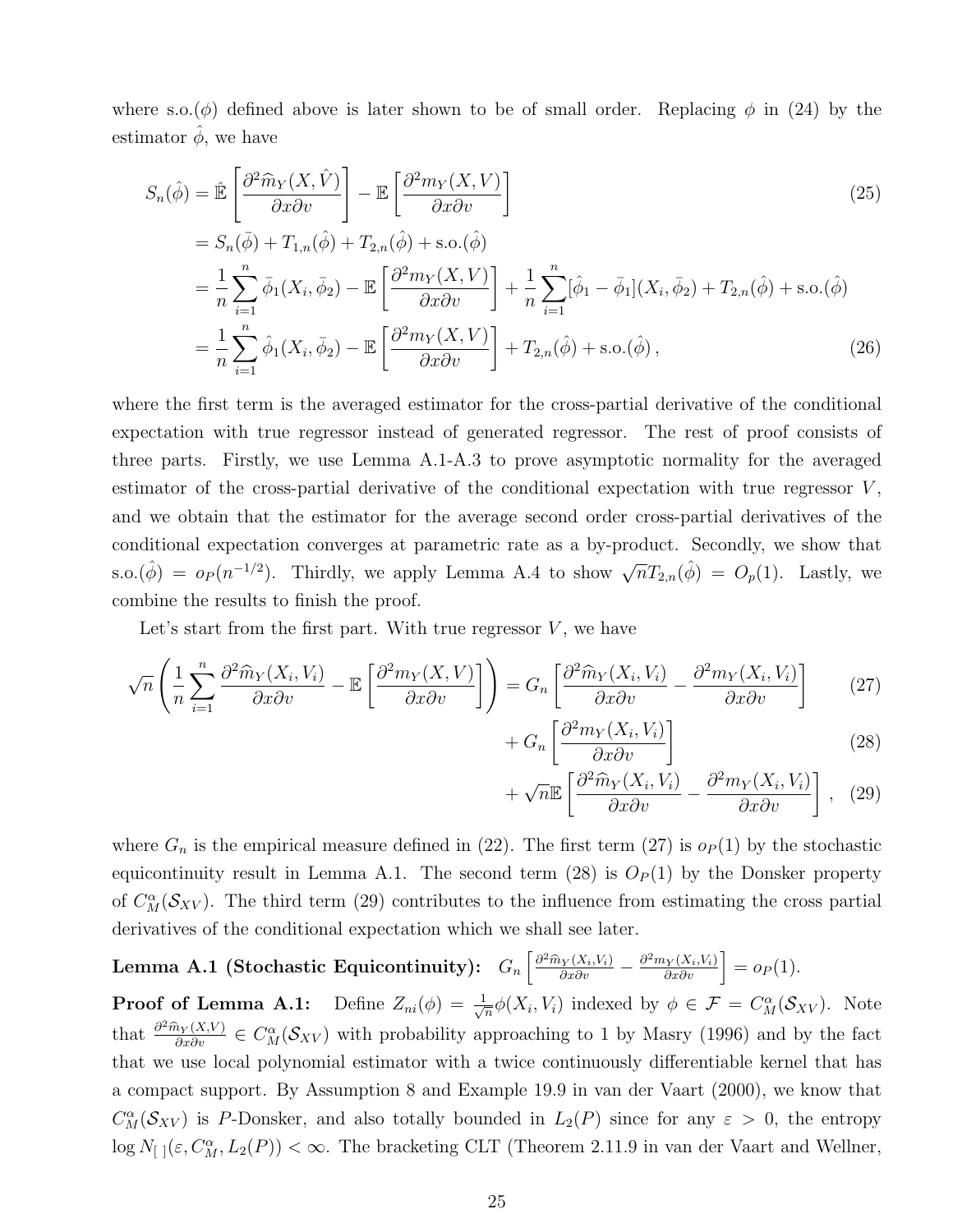1996) implies that  $\sum_{i=1}^{n} [Z_{ni}(\phi) - Z_{ni}(\tilde{\phi})]$  is asymptotically equicontinuous in  $\phi$  with respect to the  $L_2$  norm  $\|\phi - \phi\|_2$ , which further implies (27) is of small order. To apply this theorem we need to verify the assumptions of this theorem.

- (i) We know that  $|\phi(x, v)|$  is uniformly bounded as  $\phi \in C_M^{\alpha}(\mathcal{S}_{XV})$ . Therefore, for any  $\eta > 0$ ,  $1_{\|Z_{ni}\|_{\mathcal{F}}>\eta}=0$  when n is large enough. Obviously, we have  $\sum_{i=1}^{n} \mathbb{E}^* \|Z_{ni}\|_{\mathcal{F}} 1_{\|Z_{ni}\|_{\mathcal{F}}>\eta} \to 0$  for every  $\eta > 0$ .
- (ii) We have  $\sup_{\|\phi-\phi'\|_2\leq \delta_n}\sum_{i=1}^n\mathbb{E}[Z_{ni}(\phi)-Z_{ni}(\phi')]^2=\sup_{\|\phi-\phi'\|_2\leq \delta_n}\mathbb{E}[\phi(X,V)-\phi'(X,V)]^2\to 0$ for any  $\delta_n \downarrow 0$ .
- (iii)  $\int_0^{\delta_n} \sqrt{\log N_{[}](\epsilon, \mathcal{F}, L_2(P))} d\epsilon \to 0$  holds for every  $\delta_n \to 0$  also by Assumption 8 and Example 19.9 in van der Vaart (2000) (or Corollary 2.7.2 in van der Vaart and Wellner, 1996).

For any integer vector  $j = (j_1, \ldots, j_{d+1})$  and random vector  $w = (w_1, \cdots, w_{d+1})$ , we have already defined that  $|j| = j_1 + \cdots + j_{d+1}$  and  $w^j = (w_1^{j_1}, \cdots, w_{d+1}^{j_{d+1}})$ . Let  $j! = j_1! \times \cdots \times j_{d+1}!$ .

For ease of notation, let  $W = (X, V)$ . For the rest of the proof of Proposition 1 we will use  $m(w)$  to denote  $m_Y(w) = m_Y(x, v)$ . Also to eliminate one subscript we will use  $f(w)$  to denote the joint density of  $(X, V)$ ,  $f_{XV}(x, v)$ . As in Masry (1996a,b),  $k! \hat{b}_k(w)$  estimates the |k|th order partial derivative  $D^k m(w)$  (or  $\frac{\partial^{|k|} m(w)}{\partial k}$  $\frac{\partial^{|k|} m(w)}{\partial w_1^{k_1} \cdots \partial w_2^{k_2}}$ , where  $\hat{b}_k(w)$  minimizes the weighted least squares

$$
\sum_{i=1}^{n} \left[ Y_i - \sum_{0 \le |k| \le p} b_k(w) (W_i - w)^k \right]^2 K \left( \frac{W_i - w}{h} \right). \tag{30}
$$

Minimizing (30), the F.O.C can be formulated as

$$
t_{n,j} = \sum_{0 \le |k| \le p} h^{|k|} \hat{b}_k(w) s_{n,j+k}(w), \quad 0 \le |j| \le p,
$$
\n(31)

where

$$
t_{n,j} = \frac{1}{n} \sum_{i=1}^{n} Y_i \left( \frac{W_i - w}{h} \right)^j K_h(W_i - w),
$$
  

$$
s_{n,j} = \frac{1}{n} \sum_{i=1}^{n} \left( \frac{W_i - w}{h} \right)^j K_h(W_i - w).
$$

We write (31) in a matrix form by using a lexicographical order. Let  $N_i = \binom{i+1}{1}$  $j_1^{+1}$  =  $i + 1$  be the number of distinct pairs with  $|j| = i$ , which is the number of distinct derivatives with order i. Order these  $N_i$  pairs as a sequence in the lexicographical order with the highest priority to the first position (highest order derivative w.r.t. x), so the sequence starts from  $(i, \ldots, 0, 0)$  and ends at  $(0, 0, \ldots, i)$ . Let  $g^{-1}$  denote this one-to-one map. Define

$$
\tau_n = \begin{bmatrix} \tau_{n,0}^{\intercal}, \tau_{n,1}^{\intercal}, \ldots, \tau_{n,p}^{\intercal} \end{bmatrix}^{\intercal}
$$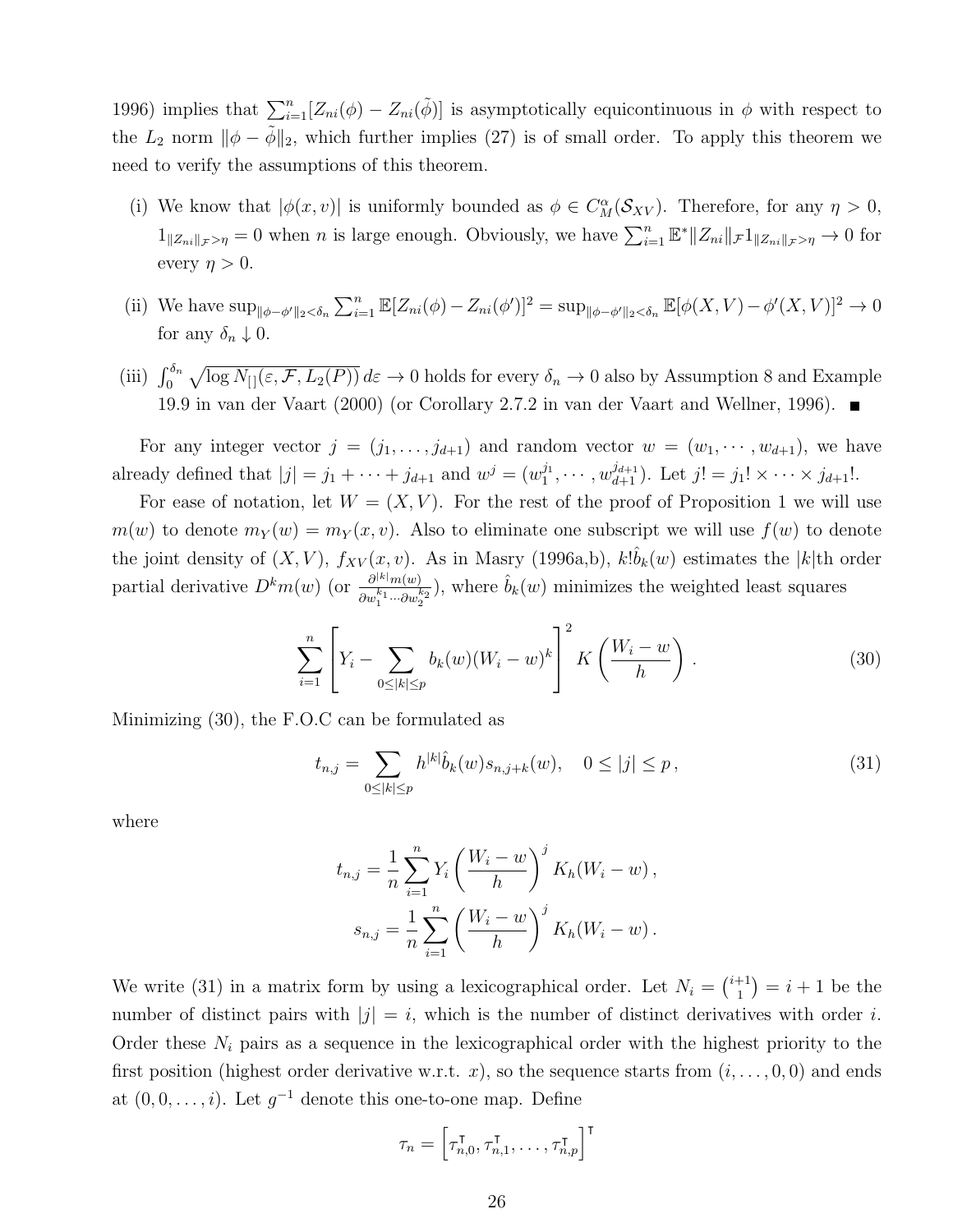where  $\tau_{n,|j|}$  is a  $N_{|j|} \times 1$  vector with  $(\tau_{n,|j|})_k = t_{n,g|j|}(k)$ . Note that  $\tau_n$  is of dimension  $\mathbb{N} \times 1$  with

$$
\mathbf{N} = \sum_{i=0}^{p} N_i \,. \tag{32}
$$

.

Similarly we arrange  $h^{|k|}\hat{b}_k$  in the same order to get

$$
\hat{\beta}_n = \begin{bmatrix} \hat{\beta}_{n,0}^{\mathsf{T}} & \hat{\beta}_{n,1}^{\mathsf{T}} & \cdots & \hat{\beta}_{n,p}^{\mathsf{T}} \end{bmatrix}^{\mathsf{T}}.
$$

We also arrange the possible values of  $s_{n,j+k}$  by a matrix  $S_{n,j}|_{k}$  in a lexicographical order with the  $(l,m)$  element  $[S_{n,|j|,|k|}]_{l,m} = s_{n,g_{|j|}(l)+g_{|k|}(m)}$ . Define the  $N \times N$  matrix  $S_n$ 

$$
S_n = \begin{bmatrix} S_{n,0,0} & S_{n,0,1} & \cdots & S_{n,0,p} \\ S_{n,1,0} & S_{n,1,1} & \cdots & S_{n,1,p} \\ \vdots & \vdots & \ddots & \vdots \\ S_{n,p,0} & S_{n,0,1} & \cdots & S_{n,p,p} \end{bmatrix}
$$

Before we proceed, we need to introduce some notations following Masry (1996a,b) and Li et al. (2003). For each j with  $0 \leq |j| \leq p$ , define

$$
\mu_j = \int v_1^{j_1} v_2^{j_2} K(v) dv, \quad \nu_{1,j} = \int (v_1^{j_1+1}, v_2^{j_2}) K(v) dv, \quad \nu_{2,j} = \int v_1^{j_1} v_2^{j_2+1} K(v) dv,
$$
  

$$
\kappa_{r,j} = \int v_1^{r_1+j_1} v_2^{r_2+j_2} K(v) dv, \quad |r| = 2,
$$

where  $v = (v_1, v_2)$ . Then define  $\mathbb{N} \times \mathbb{N}$  matrices M,  $U_s$  (s = 1, 2),  $H_r$  (|r| = 2),  $U(w)$  and  $H(w)$ by

$$
M = \begin{bmatrix} M_{0,0} & M_{0,1} & \cdots & M_{0,p} \\ M_{1,0} & M_{1,1} & \cdots & M_{1,p} \\ \vdots & \vdots & \ddots & \vdots \\ M_{p,0} & M_{p,1} & \cdots & M_{p,p} \end{bmatrix}, U_s = \begin{bmatrix} U_{s,0,0} & U_{s,0,1} & \cdots & U_{s,0,p} \\ U_{s,1,0} & U_{s,1,1} & \cdots & U_{s,1,p} \\ \vdots & \vdots & \ddots & \vdots \\ U_{s,p,0} & U_{s,p,1} & \cdots & U_{s,p,p} \end{bmatrix}, H_r = \begin{bmatrix} H_{r,0,0} & H_{r,0,1} & \cdots & H_{r,0,p} \\ H_{r,1,0} & H_{r,1,1} & \cdots & H_{r,1,p} \\ \vdots & \vdots & \ddots & \vdots \\ H_{r,p,0} & H_{r,p,1} & \cdots & H_{r,p,p} \end{bmatrix}
$$
(33)

and

$$
U(w) = \frac{\partial f(w)}{\partial w_1} U_1 + \frac{\partial f(w)}{\partial w_2} U_2, \quad H(w) = \frac{\partial^2 f(w)}{\partial w_1^2} H_{(2,0)} + \frac{\partial^2 f(w)}{\partial w_1 \partial w_2} H_{(1,1)} + \frac{\partial^2 f(w)}{\partial w_2^2} H_{(0,2)}
$$

where  $M_{i,j}$ ,  $U_{s,i,j}$  and  $H_{r,i,j}$  are  $N_i \times N_j$  dimensional matrices whose  $(l,m)$  element are  $\mu_{g_i(l)+g_j(m)}$ ,  $\nu_{s,g_i(l)+g_j(m)}$  and  $\kappa_{r,g_i(l)+g_j(m)}$  respectively. Define the centered  $t_{n,j}(w)$  as

$$
t_{n,j}^*(w) = \frac{1}{n} \sum_{i=1}^n [Y_i - m(W_i)] \left(\frac{W_i - w}{h}\right)^j K_h(W_i - w)
$$
  
= 
$$
\frac{1}{n} \sum_{i=1}^n \xi_i \left(\frac{W_i - w}{h}\right)^j K_h(W_i - w).
$$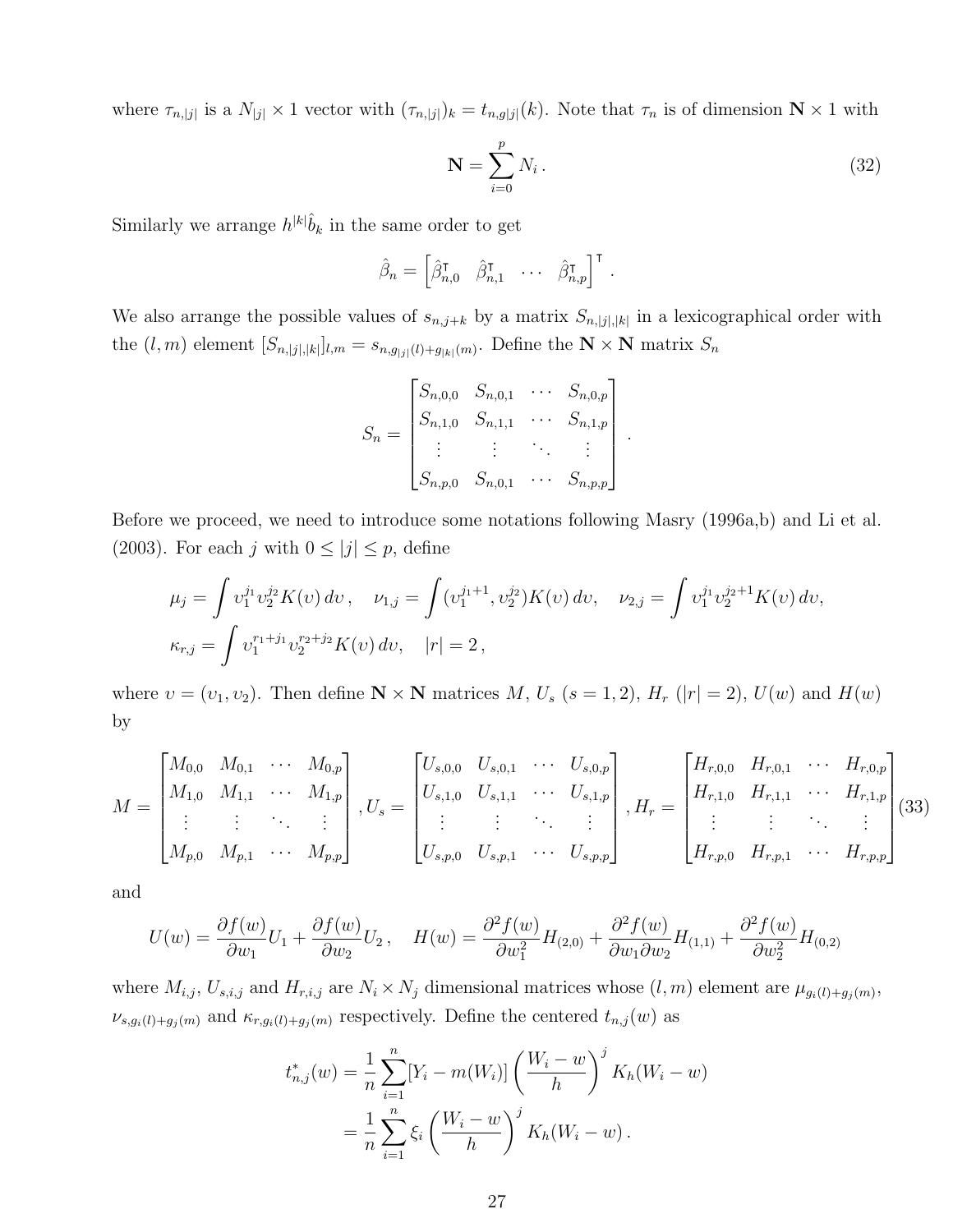Then the  $\mathbf{N} \times 1$  matrix  $\tau_n^*(w)$  are defined the same way as  $\tau_n(w)$  but with  $t_{n,j}(w)$  replaced with  $t_{n,j}^*(w)$ .

Use the same lexicographical order as before, we define a column vector  $m^{(p+1)}(w)$  as the  $N_{p+1}$ elements of derivatives  $1/j!(D^j m)(w)$  with  $|j| = p + 1$ . Define the  $\mathbb{N} \times N_{p+1}$  matrices  $B_n(w)$  and B by

$$
B_n(w) = \begin{bmatrix} S_{n,0,p+1} \\ S_{n,1,p+1} \\ \vdots \\ S_{n,p,p+1} \end{bmatrix} \text{ and } B = \begin{bmatrix} M_{0,p+1} \\ M_{1,p+1} \\ \vdots \\ M_{p,p+1} \end{bmatrix} .
$$
 (34)

Similarly as (A.9) in Li et al. (2003), applying Theorem 4 in Masry (1996b), we have (29) becomes

$$
e_t^{\mathsf{T}} \frac{1}{h^2} \mathbb{E}[\hat{\beta}_n(W) - \beta(W)]
$$
  
= 
$$
e_t^{\mathsf{T}} \frac{1}{h^2} \left[ \int S_n^{-1}(w) \tau_n^*(w) dF(w) + h^{p+1} \int S_n^{-1}(w) B_n(w) m^{(p+1)}(w) dF(w) \right] + O_P(\sqrt{\frac{\log n}{nh^2}} h^{p-1} + h^p),
$$
\n(35)

where  $t = 5$ . For any  $k^{th}$  order derivative of the expectation, we shall have  $t \in \{1 + N_1 + \cdots +$  $N_{k-1} + 1, \ldots, 1 + N_1 + \cdots + N_k$ . By Assumption 7(ii),  $O_P(\sqrt{\frac{\log n}{nh^2}}h^{p-1} + h^p) = o_P(n^{-1/2})$ .

Masry (1996a,b) has shown that  $\sup_{x \in \mathcal{D}} |[S_n(w)]^{-1} - [f(w)M]^{-1}| = o(1)$ , and Li et al. (2003) have demonstrated that  $\sup_{w \in \mathcal{D}} |[S_n(w)]^{-1} - \{[f(w)M]^{-1} - hG(w)\}| = o(h)$  *a.s.*, where  $G(w) =$  $M^{-1}U(w)M^{-1}/f^2(w)$ , and  $\mathcal{D}\subseteq \mathcal{S}_{X,V}$ . We prove that higher order result also holds.

Lemma A.2: Under the assumptions of Proposition 1, we have

$$
\sup_{w \in \mathcal{D}} |S_n(w) - f(w)M - hU(w) - h^2 H(w)| = O\left(h^3 + \left(\frac{\log n}{nh^2}\right)^{1/2}\right) = o(h^2).
$$

Also, the inverse holds that

$$
\sup_{w \in \mathcal{D}} |S_n^{-1}(w) - \{ [f(w)M]^{-1} - hG(w) + h^2 Q(w) \} | = o(h^2),
$$
  
where  $Q(w) = [f(w)M]^{-1}U(w)[f(w)M]^{-1}U(w)[f(w)M]^{-1} - [f(w)M]^{-1}H(w)[f(w)M]^{-1}.$ 

**Proof of Lemma A.2:** It suffices to show that for each j with  $0 \leq |j| \leq N$ ,  $\sup_{w \in \mathcal{D}} |s_{n,j}(w)$  $f(w)\mu_j - h\sum_{s=1}^2 f_s^{(1)}(w)\nu_{s,j} - h^2\sum_{|r|=2} f_r^{(2)}(w)\kappa_{r,j} = O(h^3 + [\log n/(nh^2)]^{1/2})$ . Note that  $s_{n,j}(w) =$  $n^{-1} \sum_{i=1}^{n} ((W_i - w)/h)^j K_h(W_i - w)$ , we have

$$
\mathbb{E}[s_{n,j}(w)] = \int (w_i - w)^j / h^j K_h(w_i - w) f(w_i) dw_i
$$
  
= 
$$
\int v^j K(v) f(w + hv) dv + f(w) \int v^j K(v) dv + h \sum_{s=1}^2 f_s^{(1)}(w) \int v_s v^j K(v) dv
$$
  
+ 
$$
h^2 \sum_{|r|=2} f_r^{(2)}(w) \int v_r v^j K(v) dv + O(h^3),
$$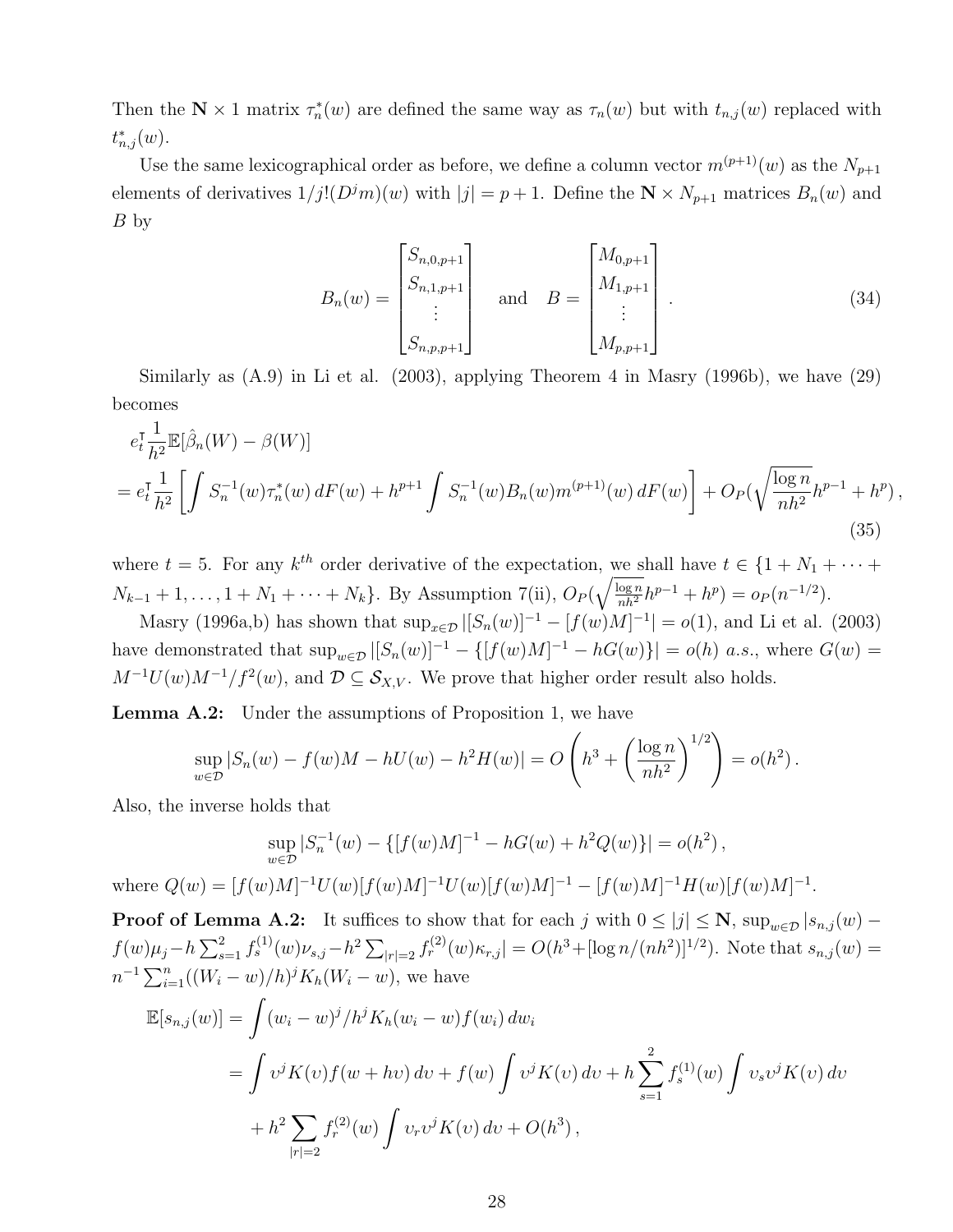uniformly in  $w \in \mathcal{D}$ . The first result follows from this together with Theorem 2 in Masry (1996b). Thus, we have

$$
S_n(w) = f(w)M + hU(w) + h^2H(w) + O\left(h^3 + \left(\frac{\log n}{nh^2}\right)^{1/2}\right)
$$
  
=  $f(w)M\{I_n + h[f(w)M]^{-1}U(w) + h^2[f(w)M]^{-1}H(w) + o(h^2)\}$  a.s.,

uniformly in  $\mathcal D$ . The second equality is by Assumption 7(ii). It is easy to see that

$$
\{I_n + h[f(w)M]^{-1}U(w) + h^2[f(w)M]^{-1}H(w) + o(h^2)\}^{-1}
$$
  
=  $I_n - h[f(w)M]^{-1}U(w) + h^2\{[f(w)M]^{-1}U(w)[f(w)M]^{-1}U(w) - [f(w)M]^{-1}H(w)\} + o(h^2)$ ,

uniformly in  $D$  by Taylor expansion, as the eigenvalues of the matrix

$$
h[f(w)M]^{-1}U(w) + h^2[f(w)M]^{-1}H(w) + o(h^2)
$$

are of small order. Then we have

$$
S_n^{-1}(w) = [f(w)M]^{-1} - hG(w) + h^2Q(w) + o(h^2).
$$

where

$$
G(w) = [f(w)M]^{-1}U(w)[f(w)M]^{-1}
$$
  
 
$$
Q(w) = [f(w)M]^{-1}U(w)[f(w)M]^{-1}U(w)[f(w)M]^{-1} - [f(w)M]^{-1}H(w)[f(w)M]^{-1}.\blacksquare
$$

Applying Lemma A.2 on (35), we shall show that the leading term is indeed determined by higher order terms, as those from the first and second terms of Taylor expansion are degenerate. We have

$$
e_t^{\mathsf{T}} \frac{1}{h^2} \mathbb{E}[\hat{\beta}_n(W) - \beta(W)] = e_t^{\mathsf{T}} \frac{1}{h^2} \Biggl\{ \int [f(w)M]^{-1} \tau_n^*(w) dF(w) - \int hG(w) \tau_n^*(w) dF(w) + \int h^2 Q(w) \tau_n^*(w) dF(w) + h^{p+1} \int S_n^{-1}(w) B_n(w) m^{(p+1)}(w) dF(w) \Biggr\} + o_P(n^{-1/2}) = A_1 - A_2 + A_3 + A_4 + o_P(n^{-1/2}).
$$

We shall show that  $A_2$  and  $A_3$  contribute to the variance,  $A_4$  is the bias term and the rest terms are negligible. Similar to the proof of Lemma A.3 in Li et al. (2003)

$$
A_1 = \int f^{-1}(w) \frac{1}{nh^2} \sum_{i=1}^n \sum_{0 \le |j| \le p} [M^{-1}]_{5,j} \xi_i \left(\frac{W_i - w}{h}\right)^j K_h(W_i - w) dF(w)
$$
  
= 
$$
\frac{1}{nh^2} \sum_{i=1}^n \xi_i \sum_{0 \le |j| \le p} [M^{-1}]_{t,j} \int u^j K(u) du
$$
  
= 
$$
\frac{1}{nh^2} \sum_{i=1}^n \xi_i \sum_{0 \le |j| \le p} [M^{-1}]_{t,j} [M]_{j,1} = \frac{1}{nh^2} \sum_{i=1}^n \xi_i [M^{-1}M]_{5,1} = 0.
$$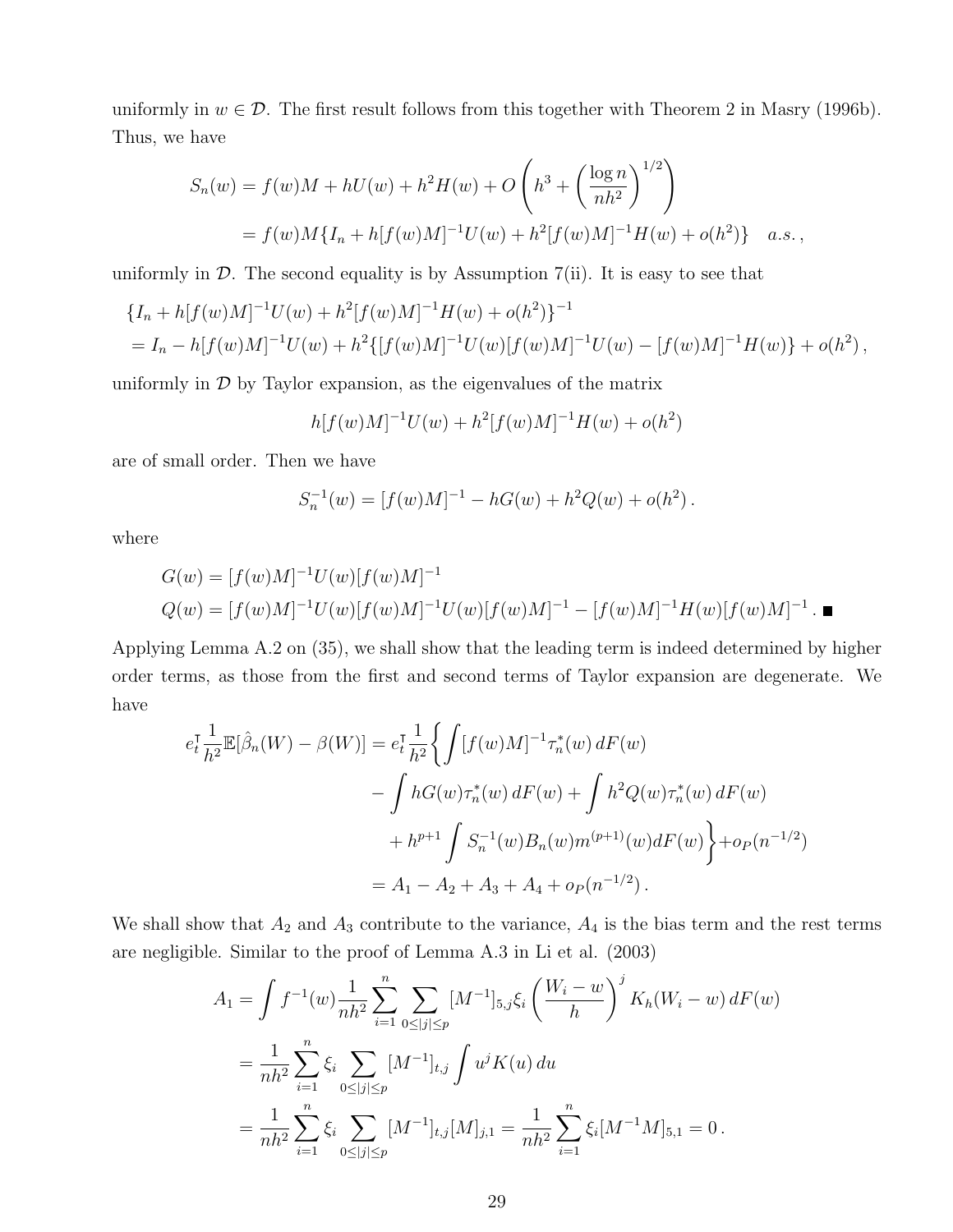We shall show  $A_2$  is  $O_P(n^{-1/2})$ ,

$$
A_2 = \int \frac{1}{nh} \sum_{i=1}^n \sum_{0 \le |j| \le p} [G(w)]_{5,j} \xi_i \left(\frac{W_i - w}{h}\right)^j K_h(W_i - w) dF(w)
$$
  
\n
$$
= \frac{1}{nh} \sum_{i=1}^n \xi_i \int \sum_{0 \le |j| \le p} [G(w)]_{5,j} \left(\frac{W_i - w}{h}\right)^j K_h(W_i - w) dF(w)
$$
  
\n
$$
= \frac{1}{nh} \sum_{i=1}^n \xi_i \sum_{0 \le |j| \le p} \int f^{-1}(W_i - uh)[M^{-1}U(W_i - uh)M^{-1}]_{5,j} u^j K(u) du
$$
  
\n
$$
= \frac{1}{nh} \sum_{i=1}^n \xi_i f^{-1}(W_i) \sum_l [M^{-1}U(W_i)]_{5,l} \sum_{0 \le |j| \le p} [M^{-1}]_{l,j} \int u^j K(u) du
$$
  
\n
$$
- \frac{1}{n} \sum_{i=1}^n \xi_i \int \sum_{s'=1}^2 (f^{-1})_{s'}^{(1)}(W_i) \sum_{0 \le |j| \le p} [M^{-1}U(W_i)M^{-1}]_{5,j} u_{s'} u^j K(u) du
$$
  
\n
$$
- \frac{1}{n} \sum_{i=1}^n \xi_i \sum_{0 \le |j| \le p} \int f^{-1}(W_i) \sum_{s'=1}^2 [M^{-1}(U(W_i))_{s'}^{(1)} M^{-1}]_{5,j} u_{s'} u^j K(u) du + o_P(n^{-1/2}),
$$

where we have used Taylor expansion for  $f^{-1}(W_i - uh)$  and  $U(W_i - uh)$ . By the definition of M and  $U_s(W_i)$ , we have

$$
A_{2} = \frac{1}{nh} \sum_{i=1}^{n} \xi_{i} f^{-1}(W_{i}) \sum_{k} [M^{-1}]_{5,k} \sum_{s=1}^{2} f_{s}^{(1)}(W_{i}) \sum_{l} [U_{s}]_{k,l} I_{l,1}
$$
  
\n
$$
- \frac{1}{n} \sum_{i=1}^{n} \xi_{i} \int \sum_{s'=1}^{2} \sum_{s=1}^{2} (f^{-1})_{s'}^{(1)}(W_{i}) f_{s}^{(1)}(W_{i}) \sum_{0 \leq |j| \leq p} [M^{-1}U_{s}M^{-1}]_{5,j} u_{s'} u^{j} K(u) du
$$
  
\n
$$
- \frac{1}{n} \sum_{i=1}^{n} \xi_{i} \sum_{0 \leq |j| \leq p} \int f^{-1}(W_{i}) \sum_{s=1}^{2} \sum_{s'=1}^{2} f_{ss'}^{(2)}(W_{i}) [M^{-1}U_{s}M^{-1}]_{5,j} u_{s'} u^{j} K(u) du + o_{P}(n^{-1/2})
$$
  
\n
$$
= \frac{1}{nh} \sum_{i=1}^{n} \xi_{i} f^{-1}(W_{i}) \sum_{s=1}^{2} f_{s}^{(1)}(W_{i}) \sum_{k} [M^{-1}]_{5,k} [U_{s}]_{k,1}
$$
  
\n
$$
- \frac{1}{n} \sum_{i=1}^{n} \xi_{i} \sum_{s'=1}^{2} \sum_{s'=1}^{2} [(f^{-1})_{s'}^{(1)}(W_{i}) f_{s}^{(1)}(W_{i}) + f^{-1}(W_{i}) f_{ss'}^{(2)}(W_{i})] \sum_{0 \leq |j| \leq p} [M^{-1}U_{s}M^{-1}]_{5,j} [U_{s'}]_{j,1}
$$
  
\n
$$
+ o_{P}(n^{-1/2})
$$
  
\n
$$
= A_{21} - A_{22} + o_{P}(n^{-1/2}).
$$

The first term  $A_{21}$  is degenerate, as for any k, we can show  $[M^{-1}]_{5,k}[U_s]_{k,1} = 0$ . It is sufficient to show  $[M^{-1}]_{5,k} = 0$ , whenever  $[U_s]_{k,1} \neq 0$ . We have that for  $s = 1, 2$ ,

$$
U_s[\cdot, 1] = [0 \ \Box_{1 \times N_1} \ 0_{1 \times N_2} \ \Box_{1 \times N_3} \ 0_{1 \times N_4} \ \dots \ 0_{1 \times N_p}]^{\mathsf{T}}, \quad \text{if } p \text{ is even},
$$
  

$$
U_s[\cdot, 1] = [0 \ \Box_{1 \times N_1} \ 0_{1 \times N_2} \ \Box_{1 \times N_3} \ 0_{1 \times N_4} \ \dots \ \Box_{1 \times N_p}]^{\mathsf{T}}, \quad \text{if } p \text{ is odd},
$$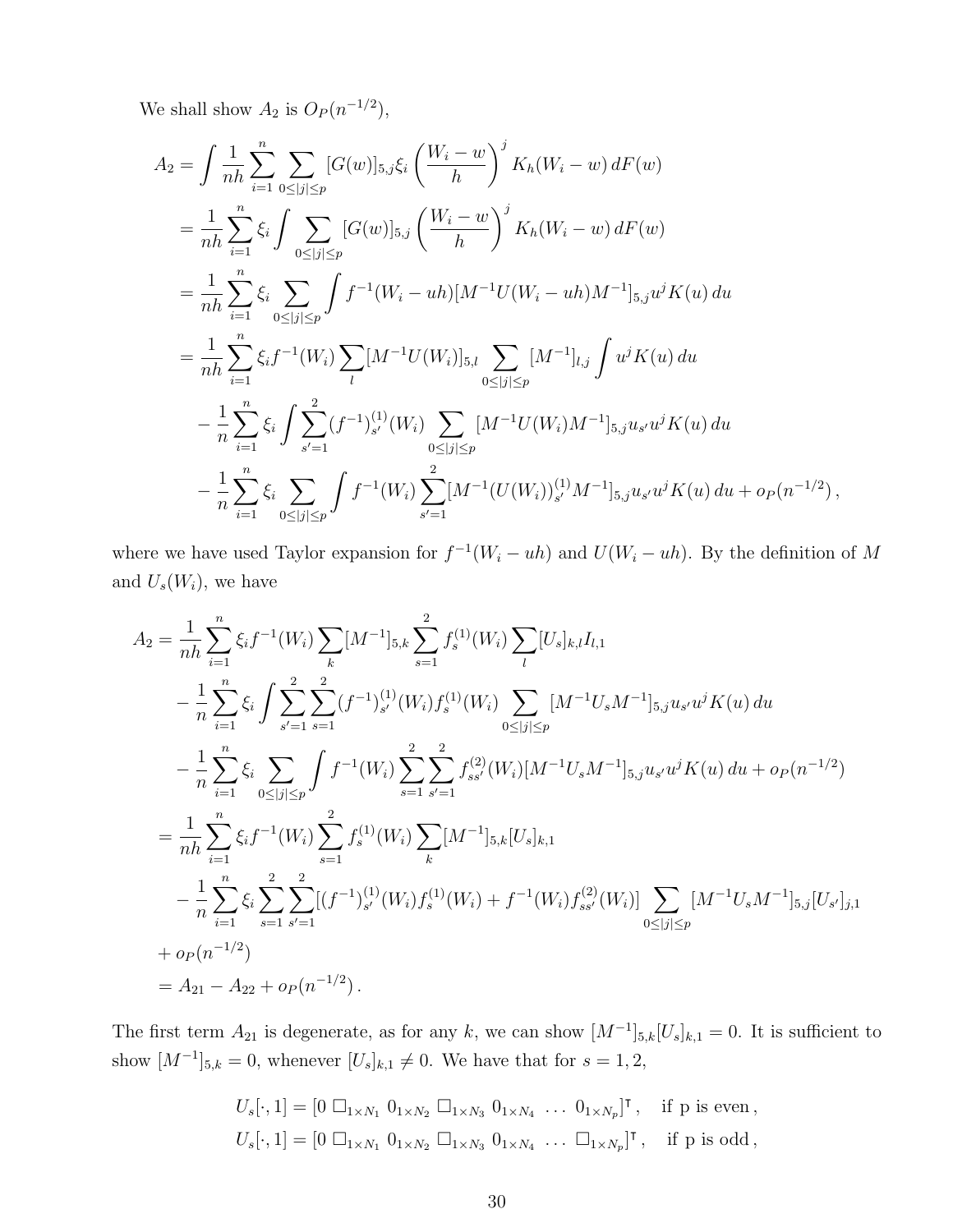where  $\Box_{1\times l}$  represents a  $1 \times l$  nonzero row vector. Note that  $N_0 = 1$ . As we use product kernel, it is easy to see that when  $p$  is odd,  $M$  is a block matrix with zero blocks and nonzero blocks appear alternatively, i.e.

$$
M = \begin{bmatrix} \Box_{N_0 \times N_0} & 0_{N_0 \times N_1} & \Box_{N_0 \times N_2} & \dots & 0_{N_0 \times N_p} \\ 0_{N_1 \times N_0} & \Box_{N_1 \times N_1} & 0_{N_1 \times N_2} & \dots & \Box_{N_1 \times N_p} \\ \vdots & \vdots & \vdots & \dots & \vdots \\ 0_{N_p \times N_0} & \Box_{N_p \times N_1} & 0_{N_p \times N_2} & \dots & 0_{N_p \times N_p} \end{bmatrix}.
$$

When  $p$  is even, it is clear to see  $M$  has the same pattern. We use the result of the lemma below. **Lemma A.3:**  $M^{-1}$  has the same zero blocks as M.

**Proof of Lemma A.3:** We only prove the result when  $p$  is odd. When  $p$  is even, the derivation is similar. Let  $p = 2q - 1$ ,  $N_e = N_0 + N_2 + \cdots + N_{p-1}$  and  $N_e = N_1 + N_3 + \cdots + N_p$ . We first apply the row switching block elementary matrix  $T_{i,j}$  on  $M$ , then we have

$$
T_{N_1,N_{p-1}}T_{N_3,N_{p-3}}\cdots T_{N_{q-1},N_q}MT_{N_{q-1},N_q}\cdots T_{N_3,N_{p-3}}T_{N_1,N_{p-1}} = \begin{bmatrix} A_{N_e\times N_e} & 0_{N_e\times N_o} \\ 0_{N_o\times N_e} & B_{N_o\times N_o} \end{bmatrix},
$$

where  $A$  and  $B$  are invertible matrices. Then, we have

$$
M^{-1} = (T_{N_1,N_{p-1}}T_{N_3,N_{p-3}}\cdots T_{N_{q-1},N_q})^{-1} \begin{bmatrix} A_{N_e \times N_e}^{-1} & 0_{N_e \times N_o} \\ 0_{N_o \times N_e'} & B_{N_o \times N_o}^{-1} \end{bmatrix} (T_{N_{q-1},N_q}\cdots T_{N_3,N_{p-3}}T_{N_1,N_{p-1}})^{-1} . \blacksquare
$$

For the tth row of M, it belongs to the  $N_0 + N_1 + 1$  to  $N_0 + N_1 + N_2$  block, so we have

$$
[M]_{t,\cdot} = \begin{bmatrix} \Box_{1 \times N_0} & 0_{1 \times N_1} & \Box_{1 \times N_2} \dots \end{bmatrix}.
$$

Thus, it is obvious that  $A_{21}$  is degenerate. For  $A_{22}$ , we have

$$
A_{22} = \frac{1}{n} \sum_{i=1}^{n} \xi_i \sum_{s=1}^{2} \sum_{s'=1}^{2} [(f^{-1})_{s'}^{(1)}(W_i) f_s^{(1)}(W_i) + f^{-1}(W_i) f_{ss'}^{(2)}(W_i)][M^{-1}U_s M^{-1}U_{s'}]_{5,1}
$$
  
= 
$$
\frac{1}{n} \sum_{i=1}^{n} \xi_i [R_1(W_i)]_{5,1},
$$

where  $R_1(w) = \sum_{s=1}^2 \sum_{s'=1}^2 [(f^{-1})_{s'}^{(1)}]$  $s'(w) f_s^{(1)}(w) + f^{-1}(w) f_{ss'}^{(2)}(w) M^{-1} U_s M^{-1} U_{s'}.$ 

Finally, we have

$$
A_3 = \frac{1}{n} \sum_{i=1}^n \xi_i \sum_{0 \le |j| \le p} \int [Q(w)]_{5,j} \left(\frac{W_i - w}{h}\right)^j K_h(W_i - w) dF(w)
$$
  
= 
$$
\frac{1}{n} \sum_{i=1}^n \xi_i \sum_{0 \le |j| \le p} \int [Q(W_i - uh)]_{5,j} f(W_i - uh) u^j K(u) du
$$
  
= 
$$
\frac{1}{n} \sum_{i=1}^n \xi_i \sum_{0 \le |j| \le p} [Q(W_i)]_{5,j} \mu_j f(W_i) + o_P(n^{-1/2}) = \frac{1}{n} \sum_{i=1}^n \xi_i [R_2(W_i)]_{5,1} + o_P(n^{-1/2}),
$$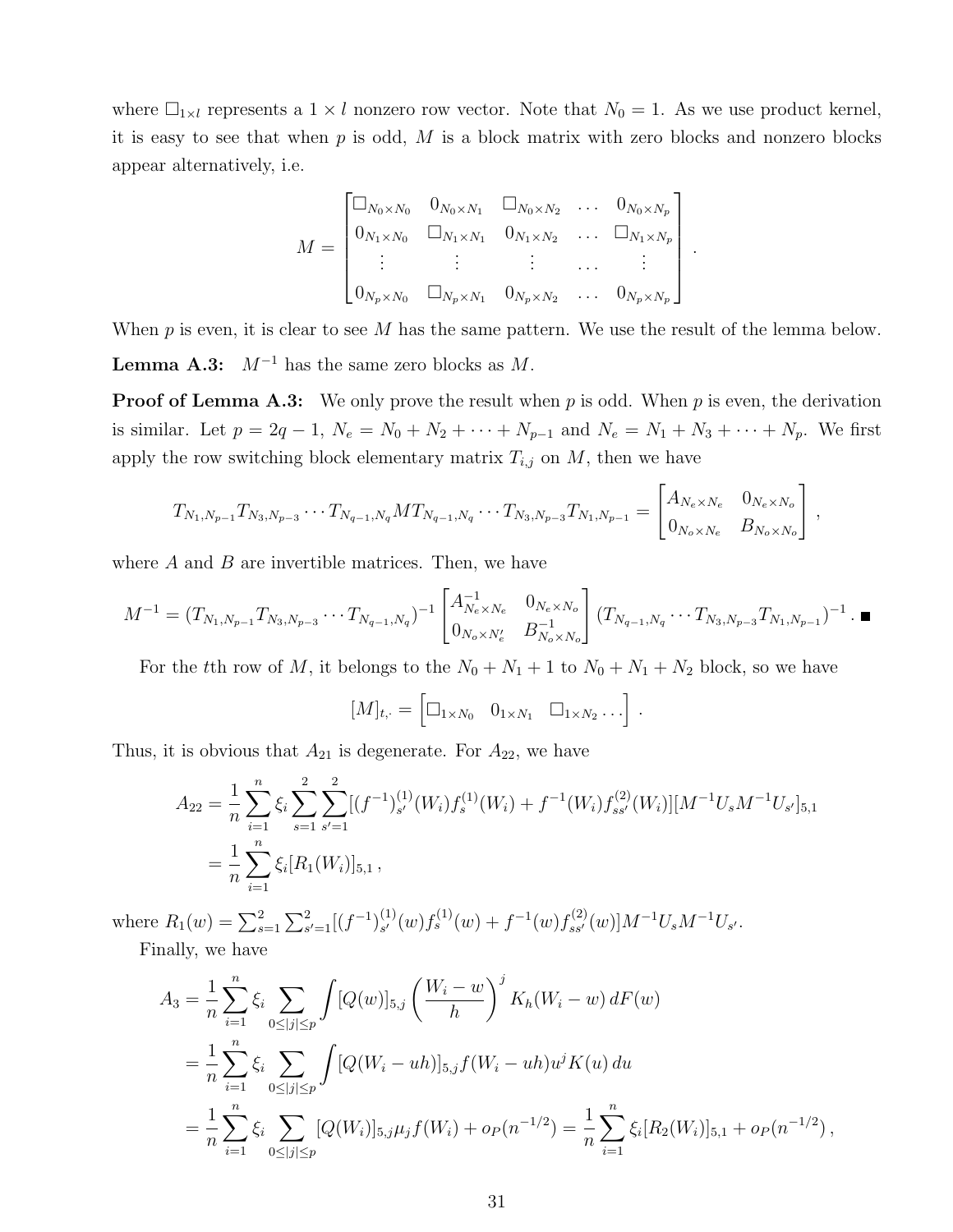where  $R_2(w) = Q(w)f(w)M$ . Combining  $A_{22}$  and  $A_3$ , let

$$
R(w) = R_1(w) + R_2(w) = \sum_{s=1}^2 \sum_{s'=1}^2 [(f^{-1})_{s'}^{(1)}(w) f_s^{(1)}(w) + f^{-1}(w) f_{ss'}^{(2)}(w)] M^{-1} U_s M^{-1} U_{s'} + Q(w) f(w) M.
$$
\n(36)

Finally, applying the uniform results in Masry (1996b), we have

$$
A_4 = e_t^{\mathsf{T}} h^{p-1} \int S_n^{-1}(w) B_n(w) m^{(p+1)}(w) dF(w)
$$
  
=  $e_t^{\mathsf{T}} h^{p-1} M^{-1} B \mathbb{E}[m^{(p+1)}(w)] + O_P(h^p).$ 

Altogether we have

$$
\sqrt{n}\mathbb{E}\left[\frac{\partial^2 \widehat{m}(W)}{\partial w_1 \partial w_2} - \frac{\partial^2 m(W)}{\partial w_1 \partial w_2} - e_5^{\mathsf{T}} h^{p-1} M^{-1} B \mathbb{E}[m^{(p+1)}(w)]\right] = \frac{1}{\sqrt{n}} \sum_{i=1}^n \xi_i[R(W_i)]_{5,1},
$$

then we can apply CLT directly for the righthand side.

Now, let's check for the order of s.o. $(\hat{\phi})$ . From Masry (1996a,b), we have

$$
\|\hat{\pi} - \pi\|_{\infty} = O_P\left( [\log n/(ng)]^{1/2} + g^2 \right) .
$$

Therefore,  $O(\|\hat{\phi}_2 - \bar{\phi}_2\|_{\infty}^2) = o_P(n^{-1/2})$  by Assumption 7(i). By a similar argument as in Masry (1996a,b) or Mammen et al. (2012a), we can show that we have  $\|\hat{\phi}_2 - \bar{\phi}_2\|_{\infty} \|\hat{\phi}_1^{(v)} - \bar{\phi}_1^{(v)}\|_{\infty} =$  $O_P(\log n/(n^2gh^8)^{1/2}) = o_P(n^{-1/2})$  by Assumption 7(iii). Therefore, s.o. $(\hat{\phi}) = o_P(n^{-1/2})$ .

To show  $T_{2,n}(\hat{\phi}) = O_P(n^{-1/2})$ , recall that

$$
T_{2,n}(\hat{\phi}) = \frac{1}{n} \sum_{i=1}^{n} \frac{\partial^3 m_Y(X_i, V_i)}{\partial x \partial v^2} (\hat{V}_i - V_i).
$$

By Lemma A.4 below, we can show that

$$
T_{2,n}(\hat{f}) = \mathbb{E}\left[ (\hat{V} - V) \frac{\partial^3 m_Y(X, V)}{\partial x \partial v^2} \right] + o_P(n^{-1/2}).
$$

Lemma A.4: Under the assumptions of Proposition 1, we have

$$
\sup_{V_1,V_2\in\bar{\mathcal{M}}_n}\left|\frac{1}{n}\sum_{i=1}^n[V_1(X_i,Z_i)-V_2(X_i,Z_i)]\frac{\partial^3m_Y(X_i,V_i)}{\partial x\partial v^2}-\mathbb{E}\left[(V_1-V_2)\frac{\partial^3m_Y(X,V)}{\partial x\partial v^2}\right]\right|=o_P(n^{-1/2}),
$$

**Proof of Lemma A.4:** Define  $\Delta_i(V_1, V_2) = [V_1(X_i, Z_i) - V_2(X_i, Z_i)] \frac{\partial^3 \mathbb{E}(Y_i | X_i, V_i)}{\partial x \partial v^2} - \mathbb{E}[(V_1 - V_2(X_i, Z_i)] \frac{\partial^3 \mathbb{E}(Y_i | X_i, V_i)}{\partial x \partial v^2}]$  $V_2$ ) $\frac{\partial^3 \mathbb{E}(Y|X,V)}{\partial x \partial y^2}$  $\frac{\partial \{Y|X,V\}}{\partial x \partial v^2}$ . Then the proof follows closely of Lemma A.5 in Lee (2013), which modifies that of Lemma 1 in Mammen et al. (2012a). We need to verify that Assumption 2 (Accuracy) and Assumption 3 (Complexity) in Mammen et al. (2012a) hold, which are

• (Accuracy)  $\sup_z |\hat{\pi}(z) - \pi(z)| = o_P(n^{-\iota})$  for some  $\iota$  such that  $n^{-\iota} = o(h)$ .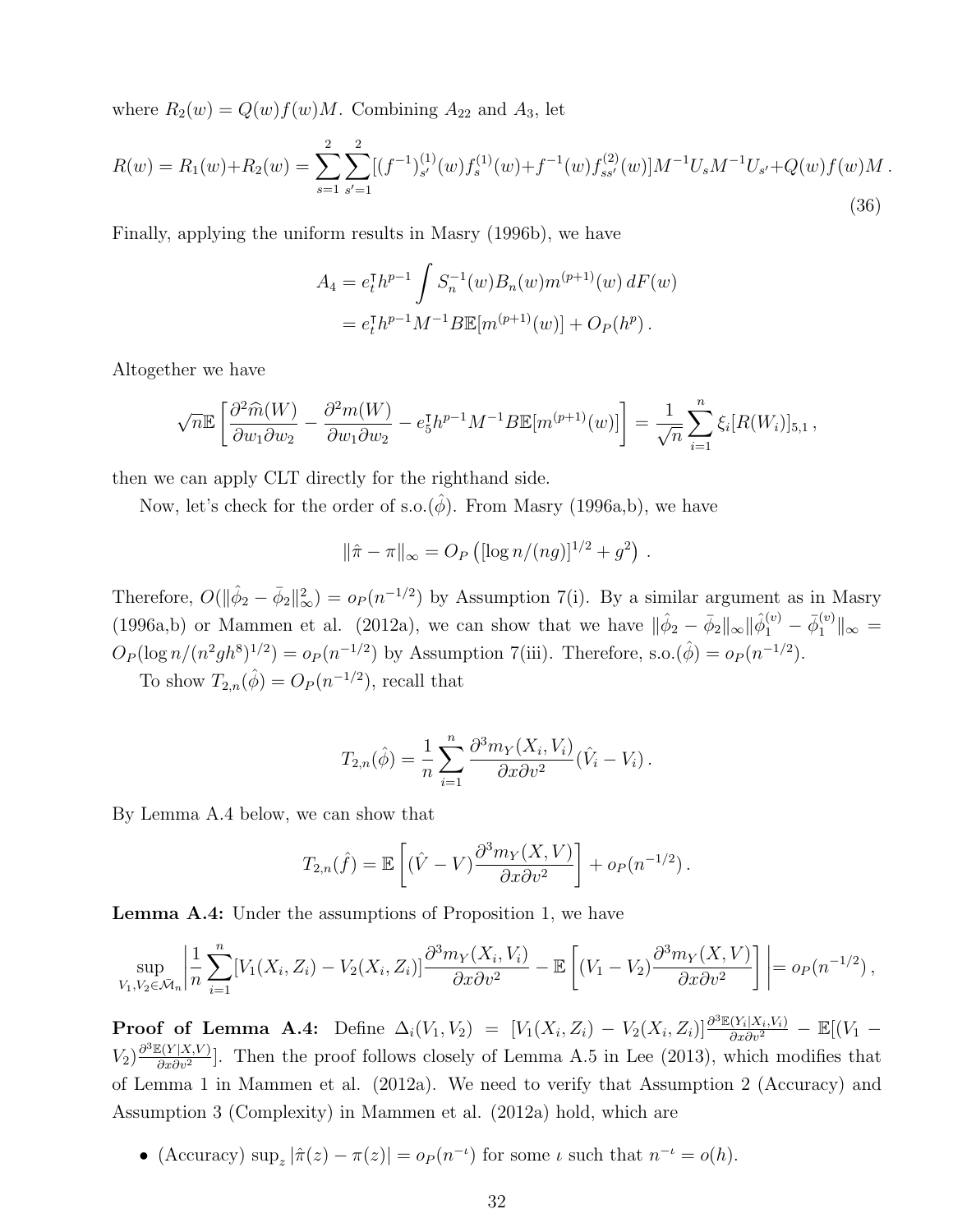- (Complexity) There exists sequences of sets  $\mathcal{M}_n$ , such that
	- 1.  $\hat{\pi}(\cdot) \in \mathcal{M}_n$ .
	- 2. For a constant  $C_M > 0$  and a function  $\pi_n$  with  $\|\pi_n \pi\|_{\infty} = o(n^{-\iota})$ , the set  $\bar{\mathcal{M}}_n =$  $\mathcal{M}_n \cap \{\pi^* : ||\pi^* - \pi_n||_{\infty} \leq n^{-\iota}\}\$ can be covered by at most  $C_M \exp(c_{\lambda}^{-\psi} n^{\zeta})$  balls with  $\|\cdot\|_{\infty}$ -radius  $c_{\lambda}$  for all  $c_{\lambda} \leq n^{-\iota}$ , where  $0 < \psi \leq 2, \zeta \in \mathcal{R}$ .

and also  $\iota - \frac{1}{2}$  $\frac{1}{2}(\iota\psi + \zeta) > 0$ , which indicates  $\kappa_1 > 1/2$  in Lemma A.3 in Lee (2013). As we use local linear regression for  $\hat{\pi}(z)$ , we know  $n^{-i} = o(h)$  by Assumption 7 and we can let  $\mathcal{M}_n$  be the set of functions defined on the compact support of Z with up to  $\alpha$  order partial derivatives and uniformly bounded by some multiple of  $n^{\zeta^*}$  with  $\zeta^* \geq 0$ . Then, by Corollary 2.7.2 in van der Vaart and Wellner (1996), we have  $\psi = \frac{1}{\alpha}$  $\frac{1}{\alpha}$  and  $\zeta = \zeta^* \psi$ . By choosing  $\zeta^*$  sufficiently small and  $1 < 2\alpha$ , the result holds.  $\blacksquare$ 

We know that  $\hat{V} - V = -[\hat{\pi}(Z) - \pi(Z)]$ , then

$$
\sqrt{n}T_{2,n}(\hat{f}) = -\frac{1}{\sqrt{n}}\sum_{i=1}^n V_i \mathbb{E}_{X|Z_i}\left\{\frac{\partial^3 m_Y(X,X-\pi(Z_i))}{\partial x \partial v^2}\right\} + o_P(1).
$$

Altogether, we have by (26),

$$
\sqrt{n}\{S_n(\hat{f}) - 2e_t^{\mathrm{T}}h^{p-1}M^{-1}B\mathbb{E}[m_Y^{(p+1)}(w)]\} = \frac{2}{\sqrt{n}}\sum_{i=1}^n\xi_i[R(W_i)]_{5,1} - \frac{1}{\sqrt{n}}\sum_{i=1}^nV_i\mathbb{E}_{X|Z_i}\left\{\frac{\partial^3m_Y(X, X - \pi(Z_i))}{\partial x\partial v^2}\right\} + \frac{1}{\sqrt{n}}\sum_{i=1}^n\left\{\frac{\partial^2m_Y(X_i, V_i)}{\partial x\partial v} - \mathbb{E}\left[\frac{\partial^2m_Y(X, V)}{\partial x\partial v}\right]\right\} + o_P(1).
$$

Thus, the desired result follows by the CLT.  $\blacksquare$ 

Let  $m_D(w) = \mathbb{E}(D|W = w)$ , the following can be proved in the same way as Proposition 1.

Corollary A.1: Under assumptions of Theorem 1, we have

$$
\sqrt{n}\left\{\hat{\mathbb{E}}\left[\frac{\partial^2 \hat{m}_D(X,\hat{V})}{\partial x \partial v}\right] - \mathbb{E}\left[\frac{\partial^2 m_D(X,V)}{\partial x \partial v}\right] - 2e_5^{\mathsf{T}}h^{p-1}M^{-1}B \mathbb{E}[m_D^{p+1}(X,V)]\right\} = \frac{2}{\sqrt{n}}\sum_{i=1}^n u_i[R(X_i,V_i)]_{5,1} - \frac{1}{\sqrt{n}}\sum_{i=1}^n V_i \mathbb{E}_{X|Z_i}\left\{\frac{\partial^3 m_D(X,X-\pi(Z_i))}{\partial x \partial v^2}\right\} + \frac{1}{\sqrt{n}}\sum_{i=1}^n \left\{\frac{\partial^2 m_D(X_i,V_i)}{\partial x \partial v} - \mathbb{E}\left[\frac{\partial^2 m_D(X,V)}{\partial x \partial v}\right]\right\} + o_P(1).
$$

Proof of Theorem 1: Note that

$$
\sqrt{n}(\hat{\gamma} - \gamma) = \frac{1}{\mathbb{E}\left[\frac{\partial^2 m_D(X, V)}{\partial x \partial v}\right] \frac{1}{n} \sum_{i=1}^n \frac{\partial^2 \hat{m}_D(X_i, V_i)}{\partial x \partial v}} \times \left\{ \mathbb{E}\left[\frac{\partial^2 m_D(X, V)}{\partial x \partial v}\right] \frac{1}{\sqrt{n}} \sum_{i=1}^n \left(\frac{\partial^2 \hat{m}_Y(X_i, V_i)}{\partial x \partial v} - \mathbb{E}\left[\frac{\partial^2 m_Y(X, V)}{\partial x \partial v}\right]\right) - \mathbb{E}\left[\frac{\partial^2 m_Y(X, V)}{\partial x \partial v}\right] \frac{1}{\sqrt{n}} \sum_{i=1}^n \left(\frac{\partial^2 \hat{m}_D(X_i, V_i)}{\partial x \partial v} - \mathbb{E}\left[\frac{\partial^2 m_D(X, V)}{\partial x \partial v}\right]\right) \right\}.
$$